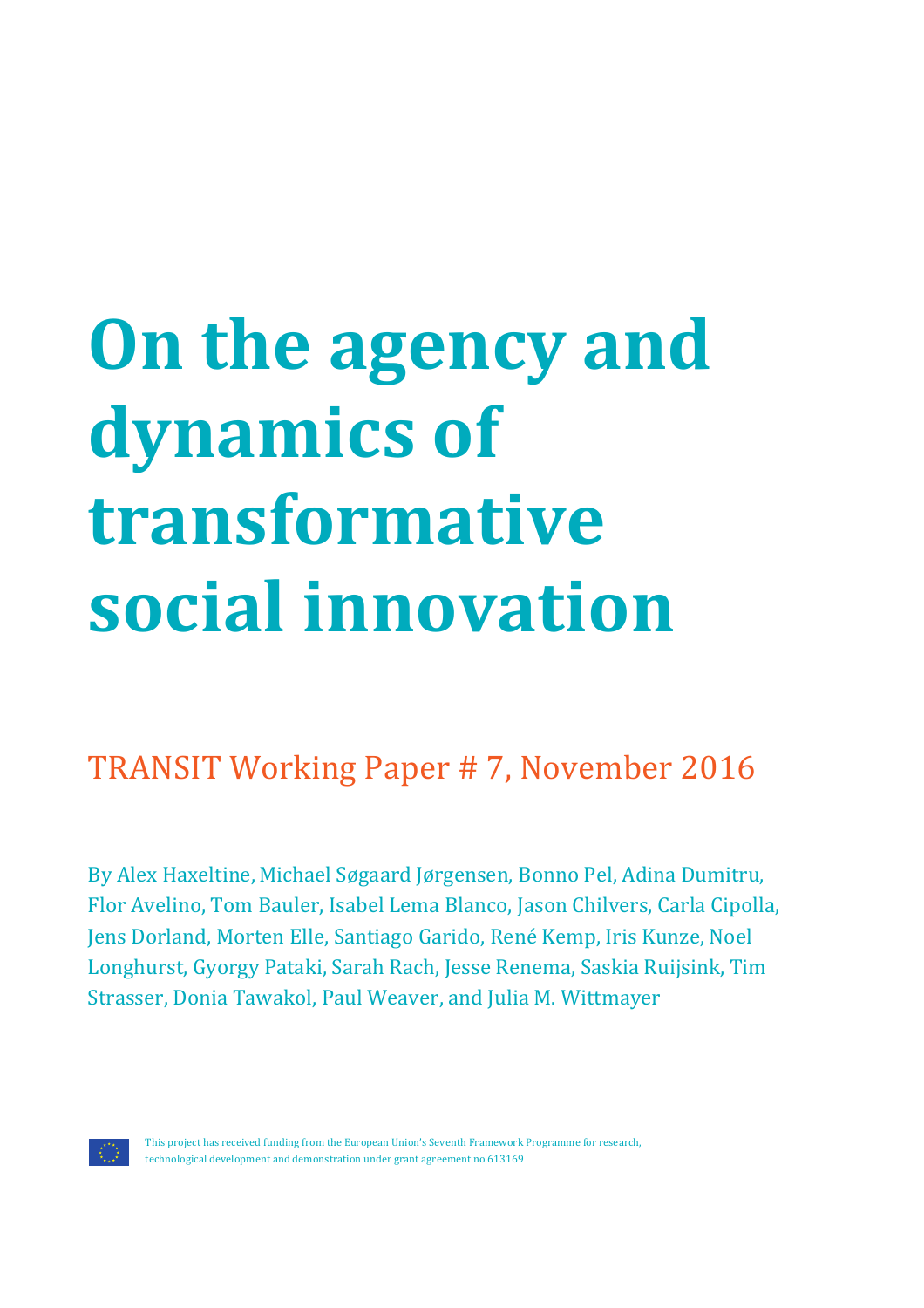#### **About TRANSIT:**

TRANSIT is an international research project that develops a theory of Transformative Social Innovation that is useful to both research and practice. It is co-funded by the European Commission and runs for four years, from 2014 until 2017. The TRANSIT consortium consists of 12 partners across Europe and Latin America. For more information, please visit our website: [http://www.transitsocialinnovation.eu/.](http://www.transitsocialinnovation.eu/)

#### **About the TRANSIT working papers series:**

The TRANSIT working paper series aims to accelerate the public availability of research undertaken by TRANSIT researchers. It presents (intermediate) research results that in whole or part are suitable for submission to a scientific journal or book. It also considers those articles, which are appropriate for submission to (scientific) conferences, workshops or symposia. Our intention is to provide early access to TRANSIT research.

#### **About this TRANSIT working paper:**

A previous version of this paper has been part of TRANSIT Deliverable 3.3 (July 2016), the second prototype of TSI theory.

#### **Suggested citation:**

Haxeltine A., Jørgensen, M. S., Pel, B., Dumitru, A., Avelino, F., Bauler, T., Lema Blanco, I., Chilvers, J., Cipolla, C., Dorland, J., Elle, M., Garido, S., Kemp, R., Kunze, I., Longhurst, N., Pataki, G., Rach, S., Renema, J., Ruijsink, S., Strasser, T., Tawakol, D., Weaver, P. and Wittmayer J. M. (2016) On the [agency and dynamics of transformative social innovation, \(TRANSIT working paper #7\),](http://www.transitsocialinnovation.eu/content/original/Book%20covers/Local%20PDFs/242%20TRANSIT%20WorkingPaper_no_7_TSI%20Propositions_Haxeltine%20et%20al_November2016_AH251116.pdf)  TRANSIT: EU SSH.2013.3.2-1 Grant agreement no: 613169.

**Date:** 1 November 2016

**Authors:** Alex Haxeltine, Michael Søgaard Jørgensen, Bonno Pel, Adina Dumitru, Flor Avelino, Tom Bauler, Isabel Lema Blanco, Jason Chilvers, Carla Cipolla, Jens Dorland, Morten Elle, Santiago Garido, Rene Kemp, Iris Kunze, Noel Longhurst, Gyorgy Pataki, Sarah Rach, Jesse Renema, Saskia Ruijsink, Tim Strasser, Donia Tawakol, Paul Weaver, and Julia M. Wittmayer

**Contact:** Alex Haxeltine | e-mail[: alex.haxeltine@uea.ac.uk](mailto:alex.haxeltine@uea.ac.uk)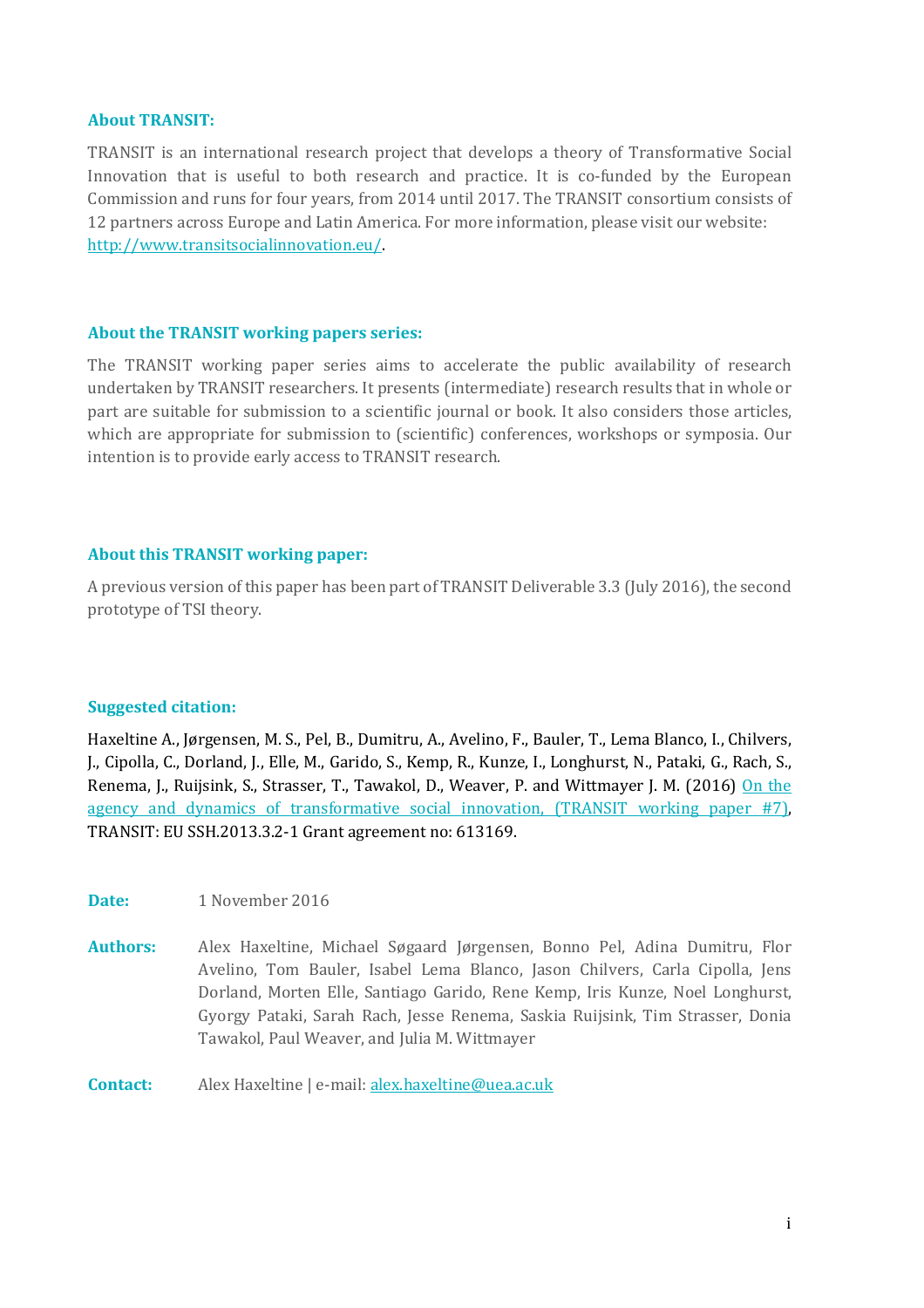#### **Introduction**

This working paper presents a set of propositions about the agency and dynamics of transformative social innovation (TSI) that have been developed as part of an EU-funded research project entitled "TRANsformative Social Innovation Theory" (TRANSIT; 2014-2017). These *TSI propositions* represent first steps towards the development of a new theory of TSI, taking the form of proto-explanations of the agency and dynamics of TSI, based on the bringing together of our empirical observations on TSI (Jørgensen et al. 2016) and our theoretical reviews and theoretical framings (Haxeltine et al 2016).

We suggest to read this working paper in conjunction with the working paper entitled "*A framework for transformative social innovation*" (Haxeltine et al 2016) which presents in skeletal terms the theoretical and conceptual framing of TSI developed in the TRANSIT project. This *TSI framework* builds on sustainability transition studies, social innovation research, social psychology studies of empowerment and other several other areas of social theory to deliver a bespoke theoretical and conceptual framework that is grounded in a relational ontology and which is being employed as a platform for the development of a middle-range theory of TSI. Next we provide a very brief overview of some key elements of the framework, in particular how we conceptualise social innovation, transformative change, and transformative social innovation (see Haxeltine et al 2016 for more detail).

**Social Innovation (SI)** is conceptualised as a change in social relations, involving new ways of doing, organising, framing and/or knowing. We approach social innovation as a process and as a qualitative property of ideas, objects, activities and/or (groups of) people. In this paper we use the abbreviation 'SI' to refer to SI as a process. We focus in particular on the agency of individuals, initiatives, networks and fields, and how those engage with ideas, objects, activities and (groups of) people that engage in a change in social relations, involving new ways of doing, organising, framing and/or knowing. We conceptualise a **SI-initiative** as a collective of people working on ideas, objects and/or activities that are socially innovative. We conceptualise a **SI-network** as a network of initiatives working on ideas, objects and/or activities that are socially innovative. As a general category, we refer to **"SI-agents"** as any collection of individuals, initiatives, networks and/or fields that engage in social innovation.

**Transformative change (TC)** is conceptualised in terms of institutions and institutional change. Dominant institutions are understood in terms of the dominant ways of doing, organising, framing and knowing, that are established in the *social-material* context (hereafter referred to as the context). Transformative change is then change that challenges, alters and/or replaces dominant institutions in the context. Broad societal transformations such as the industrial revolution, European integration, or the rise of the market economy and ideology of economic liberalism, have historically transformed the context, and these types of transformations form a backdrop to the TRANSIT research; however, in looking for relationships between social innovation and transformative change in contemporary cases we required a more tractable conceptualisation of transformative change.

**Transformative social innovation (TSI)** can then be conceptualised as a process in which changing social relations, involving new ways of doing, organising, framing and/or knowing, challenge, alter and/or replace dominant institutions in the context. Rather than as a 'type' of innovation, we consider TSI as a process that changes existing patterns in the *structuring* of local practices, resulting in varying degrees of institutionalisation as a *TSI journey* unfolds.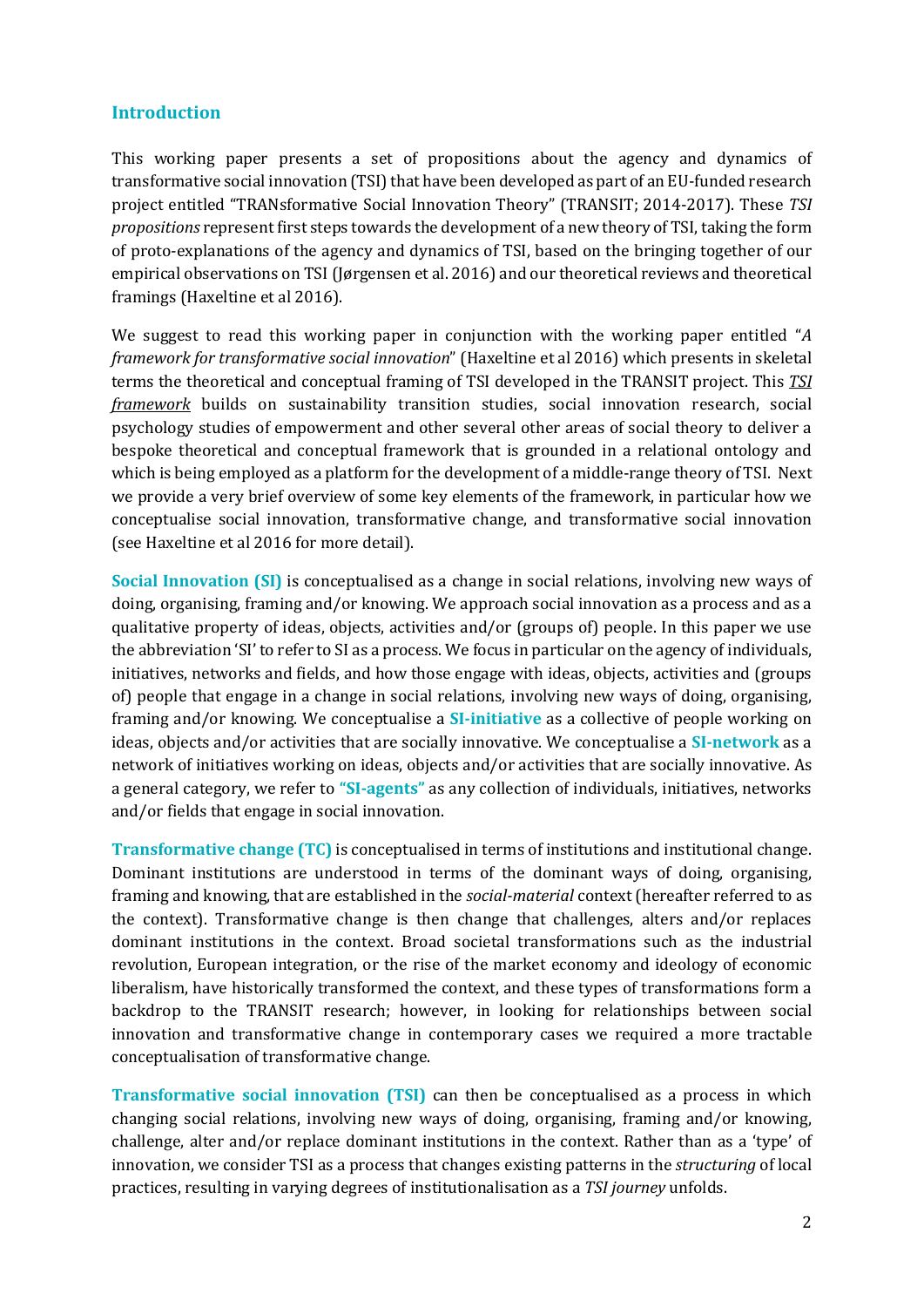*Figure 1. A simple 'cognitive map' of our mutual influence model of TSI and a social-material context; also illustrating how propositions on TSI agency and dynamics were developed around four clusters.*



Figure 1 provides a schematic visualisation of the interaction between TSI and the context. TSI processes exist in a dialectical relationship with the context: the TSI-agents involved, and the social relations between them, undergo change. This may, for example, result from voluntary interactions with new partners (such as social impact investors), be due to specific demands imposed upon them by government and judges through legal rulings, or occur as the result of being affected by broader processes of cultural change that enter into or influence TSI projects. TSI processes can be understood as contributing to change in the context, but equally as reproducing the institutional make-up of the context, and, in the case of transformative change, as an emergent property of the context.

The methodology used in developing the propositions is based on a middle-range theory development approach (see Haxeltine et al 2016). The integration of deductive (from literature reviews) [a](#page-3-0)nd inductive (from completed empirical case studies on 20 social innovation networks<sup>1</sup>) insights was facilitated by a workshop held in Copenhagen in May 2016 (see Longhurst 2016). Inspired in part by Fligstein and McAdam (2011), who present their theory of *Strategic Actions Fields* as a set of propositions, we developed the propositions presented in this working paper. The device of developing a set of propositions about TSI provided a pragmatic way to structure a further analysis of the empirical cases. The propositions are grounded in the empirical work but also make use of our theoretical and conceptual framing of TSI, using the

j

<span id="page-3-0"></span><sup>&</sup>lt;sup>1</sup> These networks have been studied as embedded case studies both in terms of their transnational networking and in terms of two specific local manifestations (Jørgensen et al. 2015, 2016), see also Table 1 and the TRANSIT website.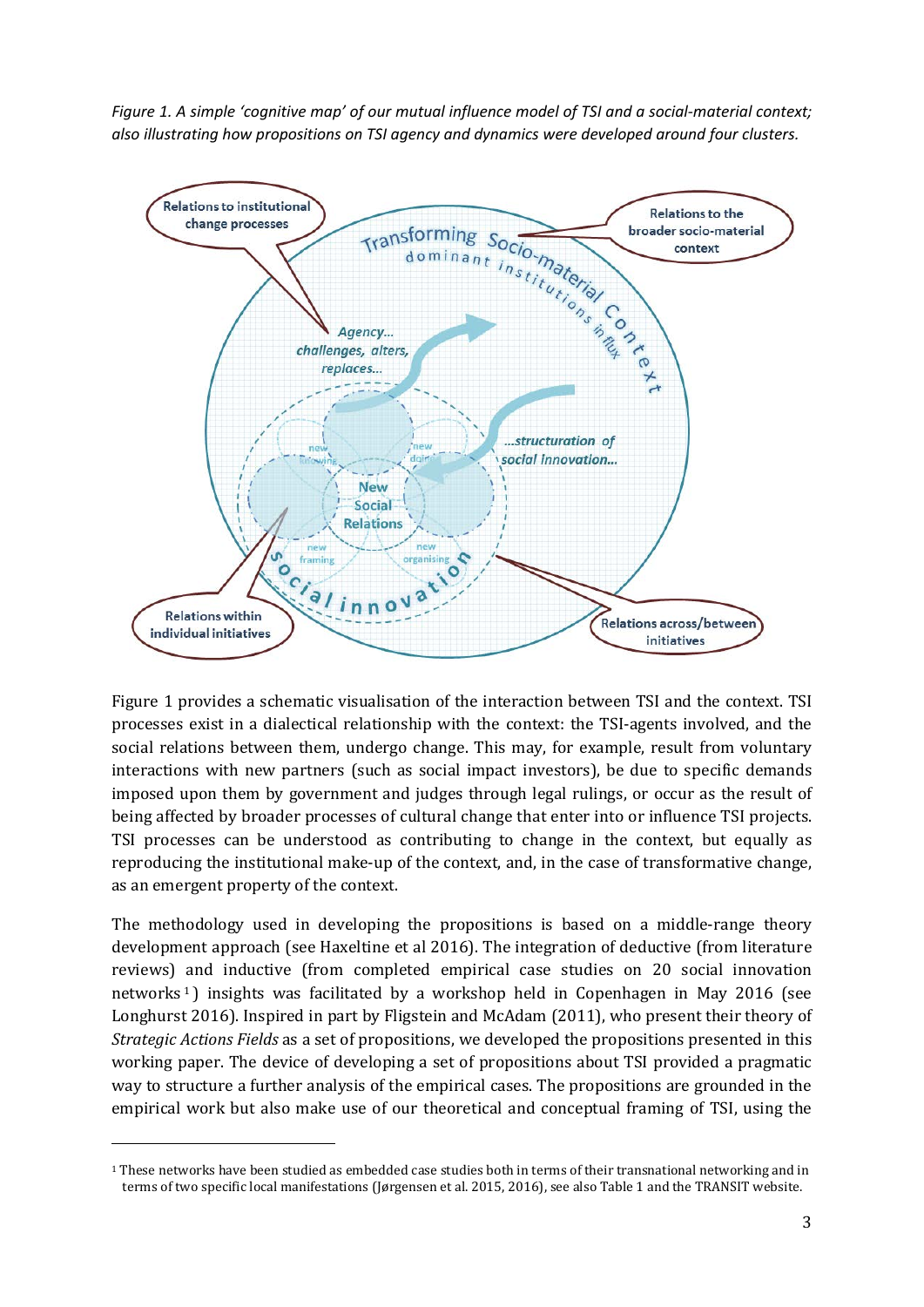language, concepts and framings of the TSI framework (Haxeltine et al 2016). However, gaps and needs for additional theoretical resources were also identified as the propositions were developed. Not all of the cases were used in developing all of the propositions, and table 1 provides both a full list of the cases and a mapping of which ones informed each proposition. The purpose of having just twelve propositions is to provide a synthesising device in the face of the huge complexity of ideas and understandings about TSI. Taken together, the propositions provide a provisional but cohesive statement about what we have learnt so far in the TRANSIT research about the agency and dynamics of TSI; they are not intended as 'testable' propositions in a Popperian sense, but have rather been formulated as provisional explanations, based on which 'testable' propositions and research questions can be further elaborated.

Propositions were developed for each of four *relational dimensions*implied by the TSI framework as outlined below (see also figure 1) with also a brief statement of the topic addressed by each of the twelve propositions. The ensuing four chapters each focus on one of these clusters.

*Cluster a) Relations within individual SI initiatives.* **How do SIs come about? How do they** emerge and perform? Addresses the relations within SI initiatives, including: organisational issues, group dynamics, individual motivations and basic needs, etc. Also addresses how the social-material context enters into micro-level relations through e.g. prevailing norms and values.

- Proposition 1: *On how and why SI initiatives emerge*
- Proposition 2: *On internal tensions and how SI initiatives are sustained*
- Proposition 3: *On the importance of changing social relations within the initiative*

*Cluster b) Relations across/between initiatives.* This covers what we refer to as 'networks' but also cross-network relations. How do different types and forms of SI activity interact with each other? How do they challenge or conflict with each other and their goals? This cluster also addresses the relations within the 'social innovation field' of which an individual SI initiative or network is a part of.

- Proposition 4: *On the role of transnational connectivity between SI initiatives*
- Proposition 5: *On the interactions across transnational SI networks*
- Proposition 6: *On the importance of relations to external actors within the SI field*

*Cluster c) Relations of SI initiatives to institutional change processes.* Addresses the specific types of institutional change processes that SI initiatives are engaged with, but also the (de)politicising aspects of TSI, and, the importance of the relations within the 'social innovation field' to institutional change processes. How do SI initiatives and networks engage (individually and collectively) with processes of institutional change? What relations are important in achieving institutional change?

- Proposition 7: *On the interplay of TSI with dominant institutions*
- Proposition 8: *On finding or creating an institutional home*
- Proposition 9: *On the remaking of institutional logics*

*Cluster d) Relations of SI initiatives and networks to the broader social-material context.* Addresses both the enabling and the constraining relations with a transforming context; here we address how TSI can be explained in terms of historical trends and developments, including but not limited to an explicit focus on how SI initiatives themselves frame, experience and relate to the context. Here we also address how societal crises and chance events may play a role in TSI.

- Proposition 10: *On the social-material evolution out of which TSI emerges*
- Proposition 11: *On the ebb and flow of socially innovative practices*
- Proposition 12: *On the construction of crises and problematic trends*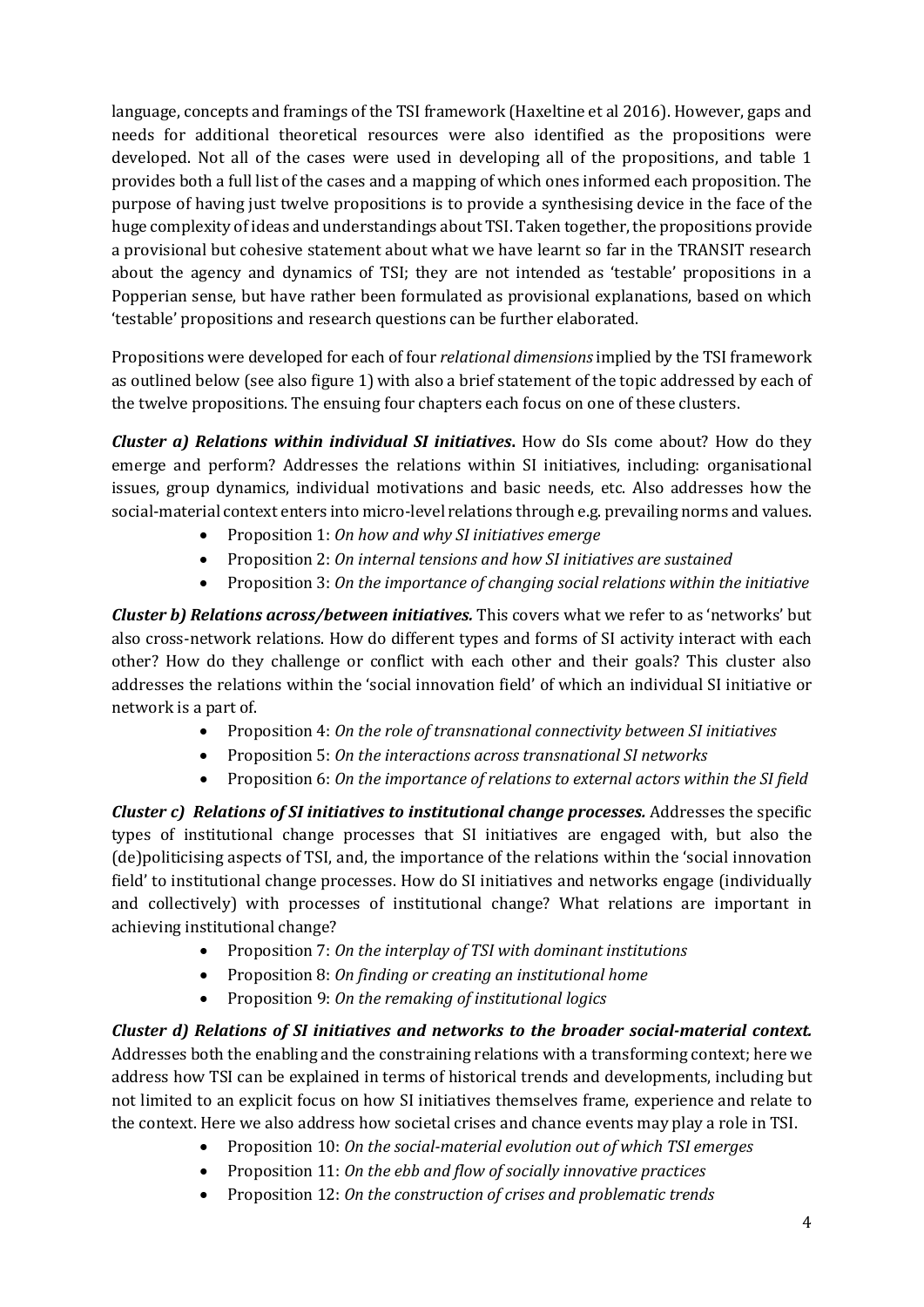*Table 1. The table shows which transnational social innovation networks were used in developing each of the twelve propositions. Further information on each of these social innovation networks can be readily accessed through the TRANSIT project website [\(http://www.transitsocialinnovation.eu\)](http://www.transitsocialinnovation.eu/).*

|                                            | <b>Cluster A</b> |                |           | <b>Cluster B</b> |           |           | Cluster C      |           |             | <b>Cluster D</b> |           |           |
|--------------------------------------------|------------------|----------------|-----------|------------------|-----------|-----------|----------------|-----------|-------------|------------------|-----------|-----------|
|                                            | $\mathbf{1}$     | $\overline{2}$ | 3         | $\overline{4}$   | 5         | $6\,$     | $\overline{7}$ | $\, 8$    | $\mathbf 9$ | $10\,$           | 11        | 12        |
| Ashoka                                     |                  |                |           | $\bullet$        | $\bullet$ | $\bullet$ |                |           |             | $\bullet$        | $\bullet$ |           |
| <b>Basic Income</b>                        |                  |                |           | $\bullet$        |           |           |                |           |             |                  |           |           |
| <b>Credit Unions</b>                       | $\bullet$        | $\bullet$      |           |                  |           |           |                |           |             |                  |           |           |
| DESIS-network                              |                  |                |           | ●                |           |           |                |           |             | ●                |           |           |
| FabLabs                                    |                  |                |           | $\bullet$        |           |           | ●              |           |             | ●                |           |           |
| <b>Global Ecovillages</b><br>Network (GEN) | $\bullet$        |                |           | $\bullet$        |           |           |                |           |             | ●                |           |           |
| Hackerspaces                               |                  |                |           |                  |           |           |                |           |             |                  |           |           |
| Impact Hub                                 |                  |                |           |                  |           | C         |                |           |             |                  |           |           |
| <b>INFORSE</b>                             |                  |                |           |                  |           | $\bullet$ |                |           |             |                  |           |           |
| Participatory<br>Budgeting                 |                  |                |           |                  |           |           |                |           |             |                  |           |           |
| Co-operative<br>Alliance                   |                  |                | $\bullet$ |                  |           |           |                |           |             |                  |           |           |
| Living Knowledge                           |                  |                |           | $\bullet$        |           |           |                |           |             |                  |           |           |
| Living Labs                                |                  |                |           | п                |           |           |                |           |             |                  |           |           |
| <b>RIPESS</b>                              |                  |                |           |                  |           |           |                |           |             |                  |           |           |
| Seed Movement                              |                  |                |           |                  |           |           |                |           |             | $\bullet$        | $\bullet$ |           |
| Shareable                                  |                  |                |           |                  |           |           | $\bullet$      |           |             | $\bullet$        | $\bullet$ |           |
| Slow Food                                  | $\bullet$        | $\bullet$      | $\bullet$ | $\bullet$        | $\bullet$ | $\bullet$ | $\bullet$      |           |             | $\bullet$        | $\bullet$ | $\bullet$ |
| <b>Time Banks</b>                          |                  |                |           | $\bullet$        | $\bullet$ |           | $\bullet$      | $\bullet$ |             | $\bullet$        | $\bullet$ | $\bullet$ |
| <b>Transition Towns</b>                    | $\bullet$        | $\bullet$      | $\bullet$ | $\bullet$        | $\bullet$ | $\bullet$ | $\bullet$      |           | $\bullet$   | $\bullet$        | $\bullet$ | $\bullet$ |
| Via Campesina                              |                  | $\bullet$      | $\bullet$ | $\bullet$        | $\bullet$ |           |                |           |             | $\bullet$        | $\bullet$ |           |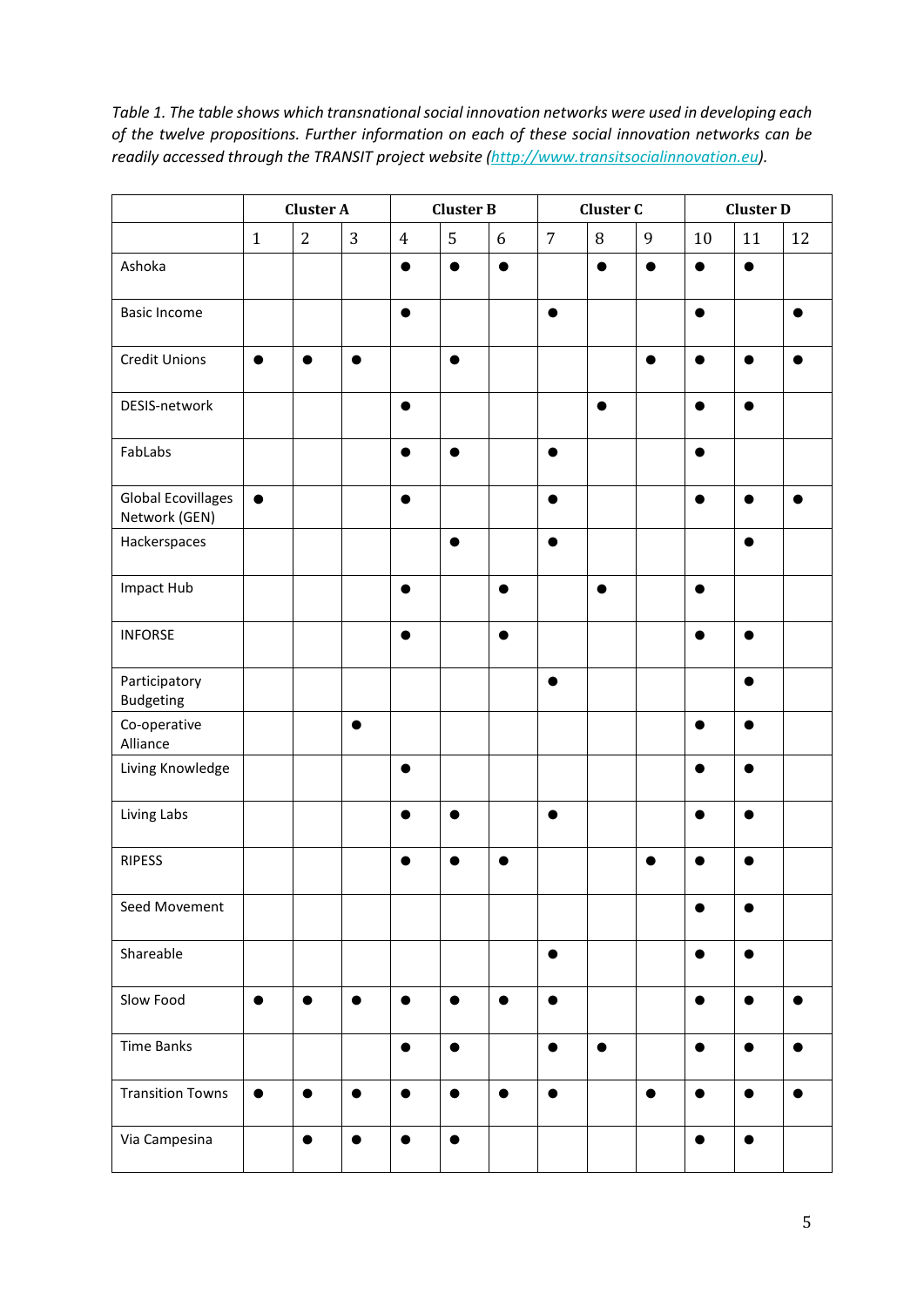# **Cluster A: Relations within individual SI initiatives**

#### *Proposition 1. On explaining the emergence of SI initiatives*

An important aspect of explaining TSI is to explain the emergence of SI initiatives. *How do innovation journeys start? Why do individuals embark on them and by their perseverance help them to be sustained? And how and why do SI initiatives form, as collectives of individuals with shared ambitions of social transformation? How is SI manifested in interpersonal relations?* TSI theory needs an account of individuals' motivations to embark on TSI journeys in order to serve social and material needs and wishes for emancipation. However TSI theory should not reduce the matter only to individuals' motivations, this proposition seeks to explain how initiatives emerge from collectives of individuals who share common motives, while proposition ten explores how TSI can be explained—at a different scale—as emerging out of the longer-term developments in the historical social-material context.

From the perspective of founding members, SI initiatives emerge as a reaction to current institutional arrangements and trends locking them into certain developments. These developments are perceived as not adequately contributing to optimal human development and the creation of thriving communities that support and enact certain values and principles such as equality, social cohesion, authenticity, autonomy, meaningful social relations etc.. SI initiatives also emerge as a consequence of the identification of an absence of settings/contexts that would support the development of alternatives. The initial set-up of initiatives is thus driven by the desire to replace existing arrangements, create space for alternative ones to exist side by side, or to discover and create new relations, and new patterns of doing, organising, framing and knowing (DOFK), based on different sets of principles and values – thus bringing forth a new vision of individual life, of interpersonal relationships and of community. Some initiatives like ecovillages and Transition towns work on multi-level aspects to create a new system for fulfilling their needs according to values like ecology, self-determination and social cooperation.

To theoretically frame this proposition, we turned to social psychology for perspectives on motivations for joining and maintaining involvement in SI initiatives, and to theories of social identity development and minority influence to understand some of the mechanisms that "glue" these collectives together. As the empirical material pointed to the fact that intrinsic motivation plays an important role, or that finding autonomy, and a sense of "togetherness" or belongingness was deeply rewarding for members (and often a stated reason for engagement persistence), we turned to Self-Determination Theory (SDT). SDT is a macro theory of human motivation and personality that concerns people's basic psychological needs and motivations (see Haxeltine et al. 2016 for positioning in the overall TSI framework). SDT suggests that SI initiatives become a viable project (in terms of attracting and maintaining membership) when they are able to provide a context in which autonomous forms of motivation can be sustained over time, which entails supporting environments for the satisfaction of basic psychological needs for autonomy, relatedness and competence. In this case, autonomy refers to the ability to choose one´s own acts and to act in line with personal values and identity; relatedness is about feeling an integral part of a group; and, competence is related to the perception of effectiveness in carrying out actions to achieve one´s goals and involves a search for stimulation and optimal challenges (Bidee et al., 2013).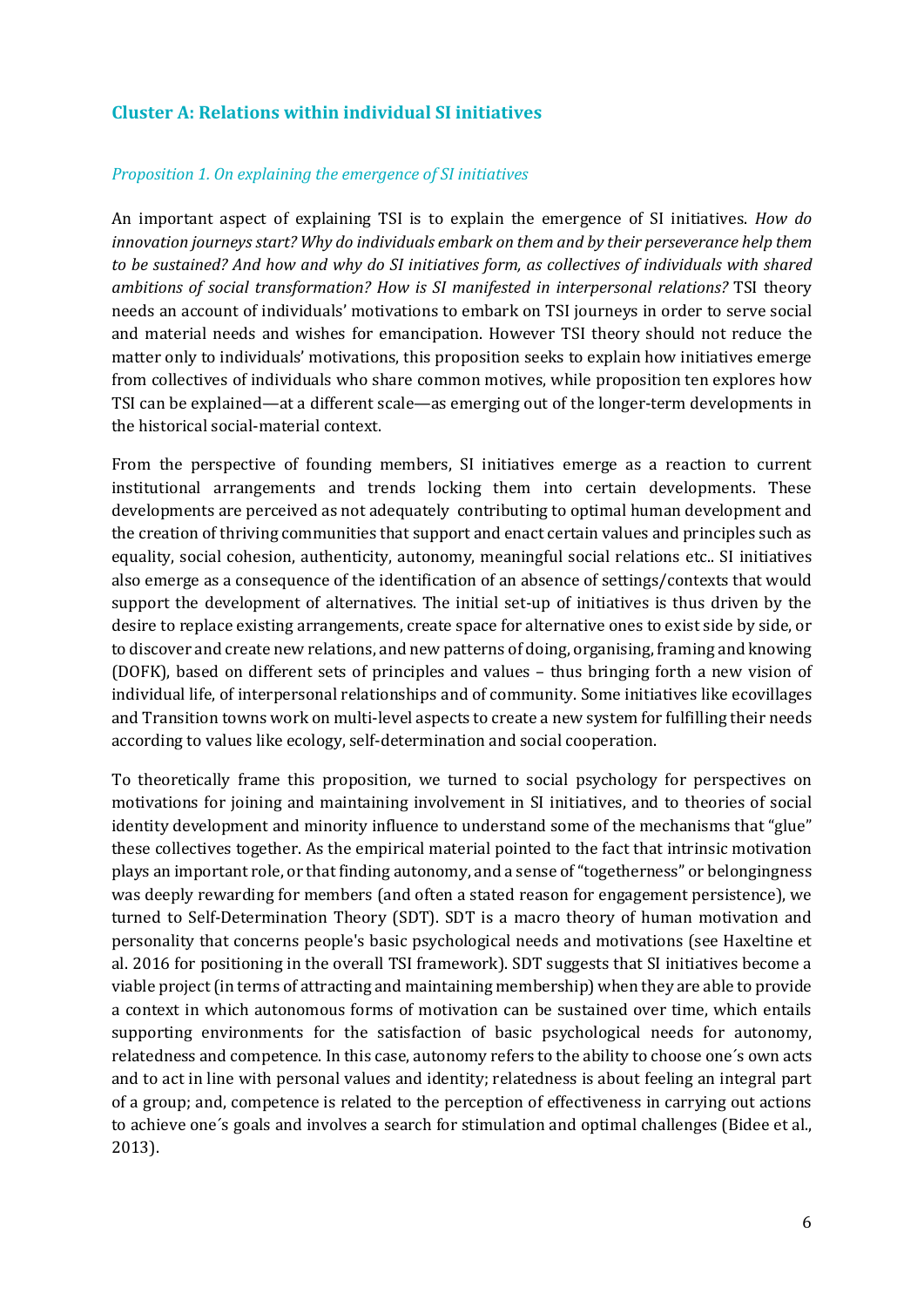Our initial idea, was that the emergence of SI initiatives has much to do with the occurrence of social circumstances in which dominant institutions are not successfully satisfying basic psychological needs. However, after discussions with Kennon Sheldon (a leading proponent of SDT theory) at the TRANSIT Social Learning workshop, it seems that it is problematic to talk about SI emerging from a desire to satisfy basic psychological needs. Two reasons are 1) it is too general to capture the diversity of motivations for founders and very committed members, versus the ones that join but are not necessarily so committed or driven by the same values (e.g. some people join because they want clean and healthy food, not because they believe farmers should not be instrumentalized); and, 2) it leaves out the ideals and values which are a prominent feature of SIs. However, we do find empirical evidence that SIs emerge out of a desire to create a space where *pursuing certain values/ideals/principles and aligning them to practices/behaviours is possible* (and initiatives differ on how ambitious their goals are at the start and in how their transformative goals change over time). Certain values together with the perception of something important being lost or missing in current societal arrangements constitute important moral and emotional drivers for starting or joining SI initiatives. For example, the founders of different Slow Food projects in Spain talk about how they were noticing how products, traditional modes of production, landscapes and biodiversity were being lost and mention how preserving or protecting local culture and "a way of life" that they had experienced as children, was an important motivator for becoming involved.

We also find empirical evidence that both highly committed members as well as those less actively involved *are then motivated to persist in their involvement when being a member of the initiative provides satisfaction of the basic psychological needs for autonomy, relatedness and competence.* Leaders or those with organizational roles often understand this and actively engage new members by providing a context in which these needs can be satisfied. The temporary or continuous absence of such satisfaction can lead to de-motivation, internal conflict over which direction to pursue and/or some members leaving the SI as they perceive that it is changing into a different entity than the one they sought out in the first place. It can sometimes be brought about by contextual pressures, for example the Spanish Credit Union, Fiare, had to become a bank in order to continue providing services.

Both local initiatives and networks understand the importance of preserving the ethos created by their originally established values and actively shape contexts in ways that can allow for the satisfaction of these psychological needs. Initiative members seem to be driven by a frustration and an ensuing ideal to bring about or make possible a new context, which is more in line with their values and beliefs. For example, many Credit Unions started out from the peace movement and the anti-apartheid militancy, from a desire to live with an ethos of responsibility and accountability regarding the use of monetary resources. Specific initiatives appeared when people face the impossibility to carry forward projects that have a positive social or environmental impact and find no support in the mainstream banking system. Creating a space where these projects are possible and moving away from the traditions that go against their values and ethical principles become the main drivers for these initiatives. Alienation with the treatment provided by the traditional system – the logic of profit making embedded in the traditional banking system – motivates mobilization for change.

For the case of Slow Food, the desire for change stems out of a reaction to two factors. Firstly, the "fast food" system – a fast producing food system that destroys biodiversity, unifies flavours, drives food quality down and relies on exploitative relations – with big agri-business having the advantage and farmers being anonymous, instrumentalized and eventually deprived of their land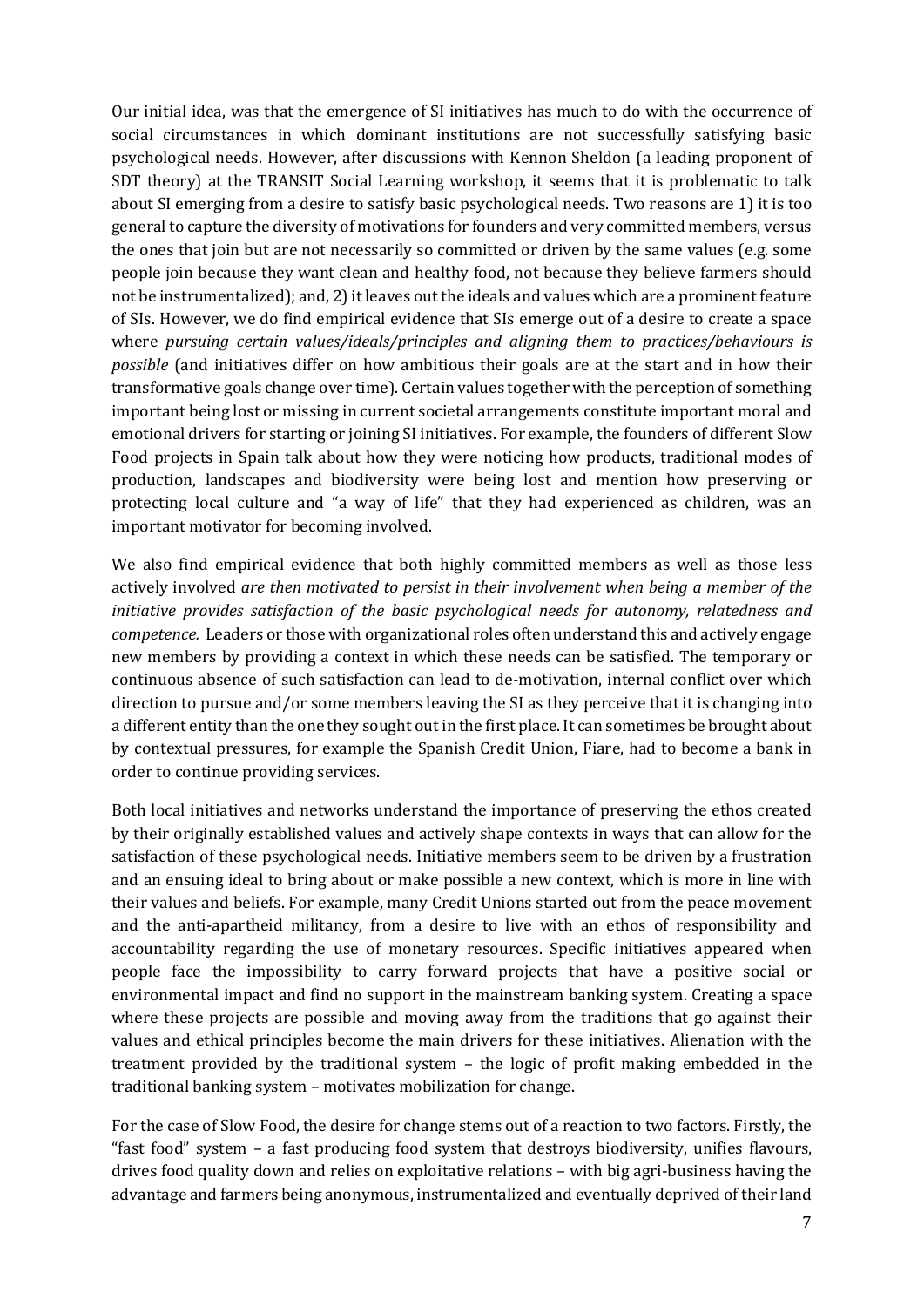and means of existence. Secondly, from a motivation to preserve community traditions that are passed down from generation to generation and recover the pleasure around the production and consumption of food. Again, members seem to be motivated by a desire to create possibilities for aligning their own values with their practices. Members also understand the importance of autonomy-supporting relationships. The Slow Food international association allows considerable freedom in the forms of association – thus facilitating considerable autonomy for individual members and local initiatives to organize themselves in ways that correspond with their values and ideals. Generating feelings of belonging and relatedness is also perceived as contributing to empowerment, through the creation of a common sense of identity within the framework of a global movement, and learning from shared experiences.

Besides exploring motivations for joining and staying, this proposition also explores how SI is manifested in interpersonal relationships within initiatives. Enacting new interpersonal relationships is part of the socially innovative character of SI initiatives. Slow Food focuses for example on changing the relationship between producers, intermediaries (e.g. distributors, chefs) and consumers, by calling the latter co-producers and promoting recognition of and gratitude for the role of producers in the food system. Credit Unions focus on changing the relationships between banks and communities in which they exist and facilitate new modes of inclusive community in which social and environmental objectives can be pursued and previously marginalized individuals and groups are considered worthy of financial support and trust – treated as creative and capable of entrepreneurial activity within a framework of shared risks. From a sociological perspective, in some of the initiatives we find new modes of community, operating in a 'post-individualised' manner, that aim to integrate individual freedom, selfrealization and responsibility, with e.g. a readiness to share possessions and a mutual long-term commitment (Kunze 2012). In postmodern, individualized societies, people join ecovillages or cohousings on a voluntary base, often searching for nature-connected and more communal life styles. It can be argued that 'postmodern individuals' living together in community require completely new forms of social structure/s.

**Proposition 1.** *SI initiatives and networks emerge as actors that come together in attempts to find better ways of pursuing certain values/ideals/principles (of how relationships and communities should be transformed) and aligning them to specific (novel) practices/behaviours. Both highly committed members and less active members are motivated to persist with their involvement when they experience support for autonomy, relatedness and competence as members of the initiative. Establishing new relationships between actors and modes of community are an essential part of the socially innovative character of SI initiatives, and relational transformation processes entail resolving tensions around diverging sets of motivations.* 

**Challenges for further research**: So far, the confrontation with the empirics developed here, draws upon a specific theoretical perspective from social psychology and a next step will be to further integrate this with the TSI framework, which conceives of a relational and social-material social order. This proposition also requires further development drawing on additional SI cases. Finally, our work on this aspect of TSI also implies exploring why individuals do *not* embark on TSI journeys, why they experience difficulties to persevere, and why they disembark. Answers could be developed by greater attention to empirical evidence of other than socially innovative behaviours that emerge simultaneously with the SI initiatives focused upon: one can think of resignation, passivity, retreat into the personal sphere and care ethics-type particularism, cynicism, denial, aggression, etc. This would help to construct a balanced TSI theory, one that avoids being optimistically-biased towards innovation and constructive-collective action.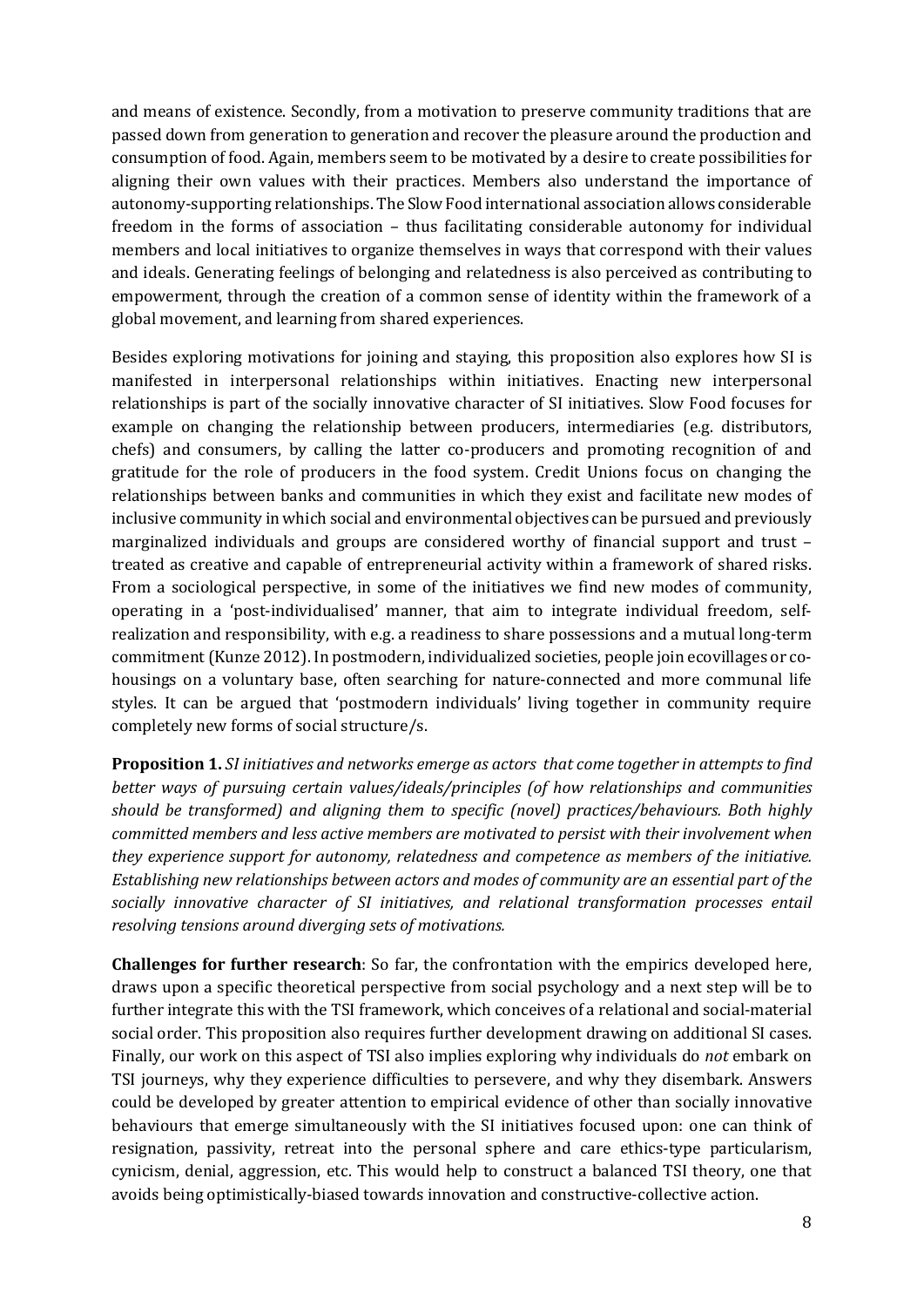#### *Proposition 2. On internal tensions and sustaining SI initiatives*

While proposition one addresses the emergence of SI initiatives, this proposition addresses the questions of how and why individuals persevere on a journey, stick with an initiative and invest in it over time, or rather disembark. It addresses how initiatives are sustained and maintain their appeal including the internal tensions they must deal with.

We started from the assumption that, the satisfaction of members' basic psychological needs can be considered an internally oriented function of SI initiatives. Over time and after their emergence, SI initiatives develop interactions with dominant institutions and other actors in their social-material context however, for which externally oriented functions need to be fulfilled. One can think of clear and concerted communication, consolidated organisational-legal form, binding statutes and mission statements, clearer definitions of roles or even professionalization, procedures to increase effectiveness and possibly hierarchy to manage a growing organisation. Such organizational implications of striving for impact may distract from the aforementioned 'internal' function of providing a social environment that leads members to experience the satisfaction that attracted them to the initiative in the first place. Such satisfaction is related to, among others, freedom to design and carry out projects, experimentation with and development of new abilities, unstructured face to face interactions, and discussions and sharing of experience. Such experiences contribute to a sense of autonomy, they contribute to the emotional experiences of belongingness, help build a common identity and experiencing a sense of competence and impact. A tension may therefore arise between the internal versus external functions of the initiative, which may increase the more an initiative feels compelled to manage and control its interactions with its social environment. As initiatives change through interactions with the wider context, they will be able to maintain their ability to attract and engage only if they keep delivering on the promise of offering a context in which such interpersonal experiences can take place whilst at the same time also engaging in transformative efforts.

Most of the initiatives seem to value active participation of members and collective decisionmaking, and work to establish internal governance structures that allow for this. When differences of visions arise, the initiatives attempt to allow space for debate and reaching a consensus about the direction to take. If they do not reach workable compromises, a part of the membership might become estranged and leave, or become less actively involved. Initiatives actively search for ways in which they can promote an active and growing membership, and adapt to external pressures and circumstances by not pushing members away. Initiatives keep a certain degree of flexibility in their internal organization, to allow for a diversity of values, ideas about strategy, and actual practices to fit. This generates the conditions for autonomy support, thus also facilitating collective agency – articulating collective strategies and carrying out actions which most endorse in spite of the diversity of goals, motivations, values and ideas about strategy.

In the case of Credit Unions the recent process through which they have become a bank and merged with the Italian Banca Popolare Etica created tensions for some of the members, who feel that the smaller face to face contexts are being lost (Dumitru et al. 2015). Members also noted that acquiring knowledge on diverse aspects of ethical financing and learning new skills had been among the best motivators, but recent developments have created more pressures for efficiency, with initiatives assigning tasks to members that fit their existing skills. Losing the incentive of learning opportunities was perceived as de-motivating, and when the degree of institutionalization became higher, there was a feeling for some that the conditions that attracted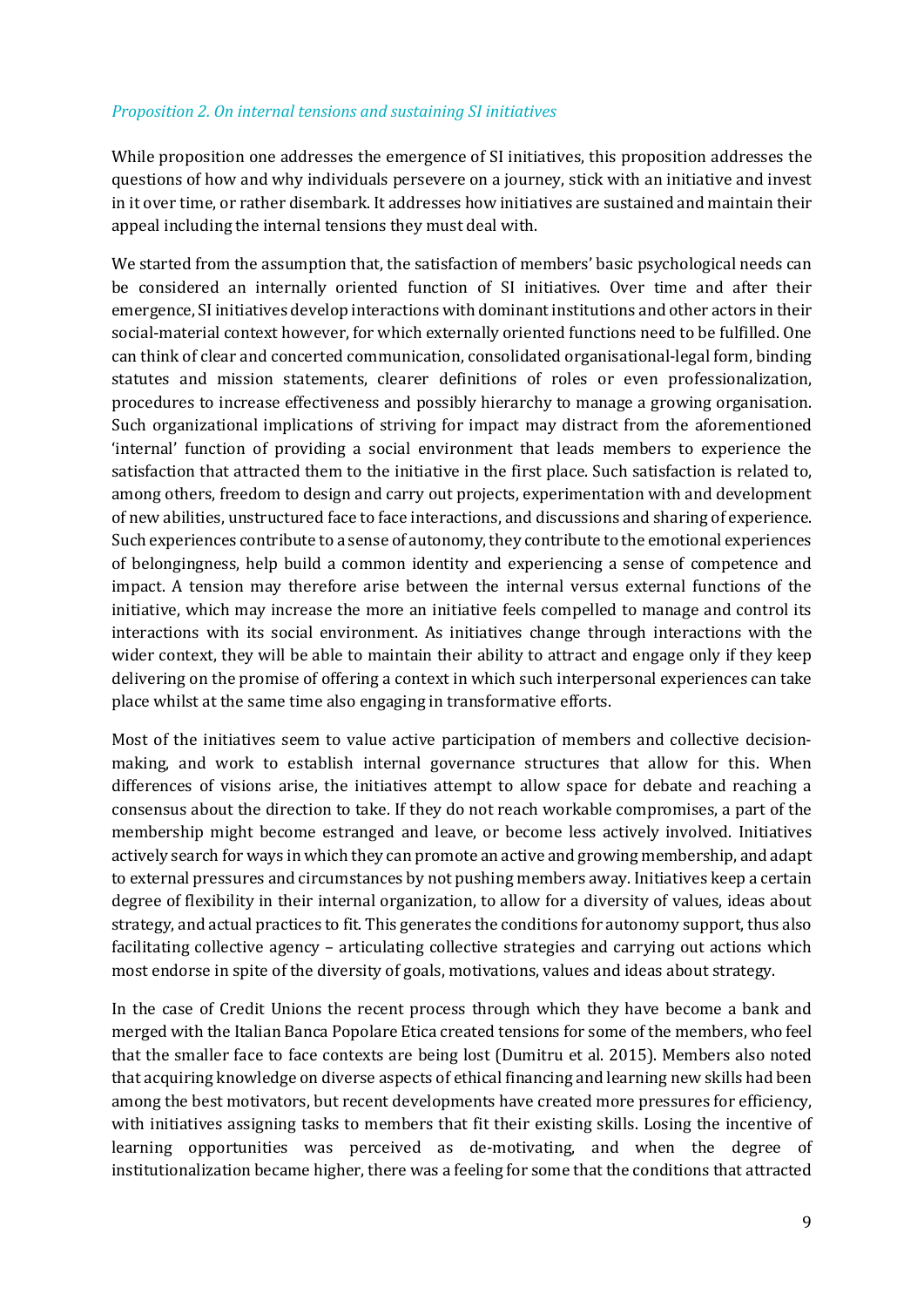them to the initiative were gone. In addition, some of the members experienced a sense of losing control over decision-making in the merger, which led some to leave.

Another important internal tension arises when most membership is nominal or only uses the initiative for a particular service but there is a lack of active involvement from most, which leads to burnouts of the few active volunteers and to internal tensions. Active members tend to adapt to this and still keep flexible criteria for membership. They sometimes adopt a strategy of first attracting members by being flexible in requests and allowing each person to find their place, and then stimulate active participation, as members feel welcome, build connections to others and start endorsing the values and the importance of the work. For example, founders and highly committed members Transition Towns Hungary deliberately promote having a good time to potential members and community in general. They engage them through the promise of good food or playing together (both positive emotional experiences), which contributes to the building of connections. Leaders also actively shape a context of internal freedom and flexibility and are careful about focusing discussions away from political positions and clashes and towards common objectives. Leaders naturally understand this and are patient and flexible to also attract more politically conservative Hungarians. They are facilitators – consciously creating these spaces of connection and freedom.

These conditions are less important when the objective that a SI initiative pursues is related to threats to the livelihoods of a particular social group. Being an effective social change agent might take precedence, in such cases, over creating a context for autonomy, positive connection or developing competence. Via Campesina illustrates such a case, in which the fight against agribusiness that affects the material livelihoods of members is the most important motivating factor for staying involved.

Based on the learning from the cases, the idea of a necessary balancing of individual needs with the demands of external contexts is re-stated as a looser understanding of keeping membership motivated. This has to do not only with endorsing the principles of the initiative, but also with having fun and enjoying activities, developing a sense of belonging, experiencing the freedom to try out new things and develop and carry out ideas.

**Proposition 2.** *SI initiatives can have a sustained operation and impact only if they can handle the tension between keeping their membership motivated (which has to do with their continued willingness to endorse the principles of the initiative, but also with experiencing connection and belongingness, autonomy and having space for being stimulated, and developing competence etc.) and externally oriented ambitions towards achieving transformative impact, which tend to require a degree of formalization and conformity that is not always in line with all individuals' needs or motivations. As SI initiatives grow and develop they encounter different stages which require them to adapt, or develop afresh, new forms of internal organisation and governance in order to survive and prosper.* 

**Challenges for further research**: This proposition corresponds with empirical data on internal governance, tensions and cleavages within SI initiatives and networks, social learning processes, and more generally with data on the developments of SI initiatives over time. One further observation that we find important here is that there is not much data available regarding internal strife and how that gets solved and handled. This is a challenge to be taken up in future research.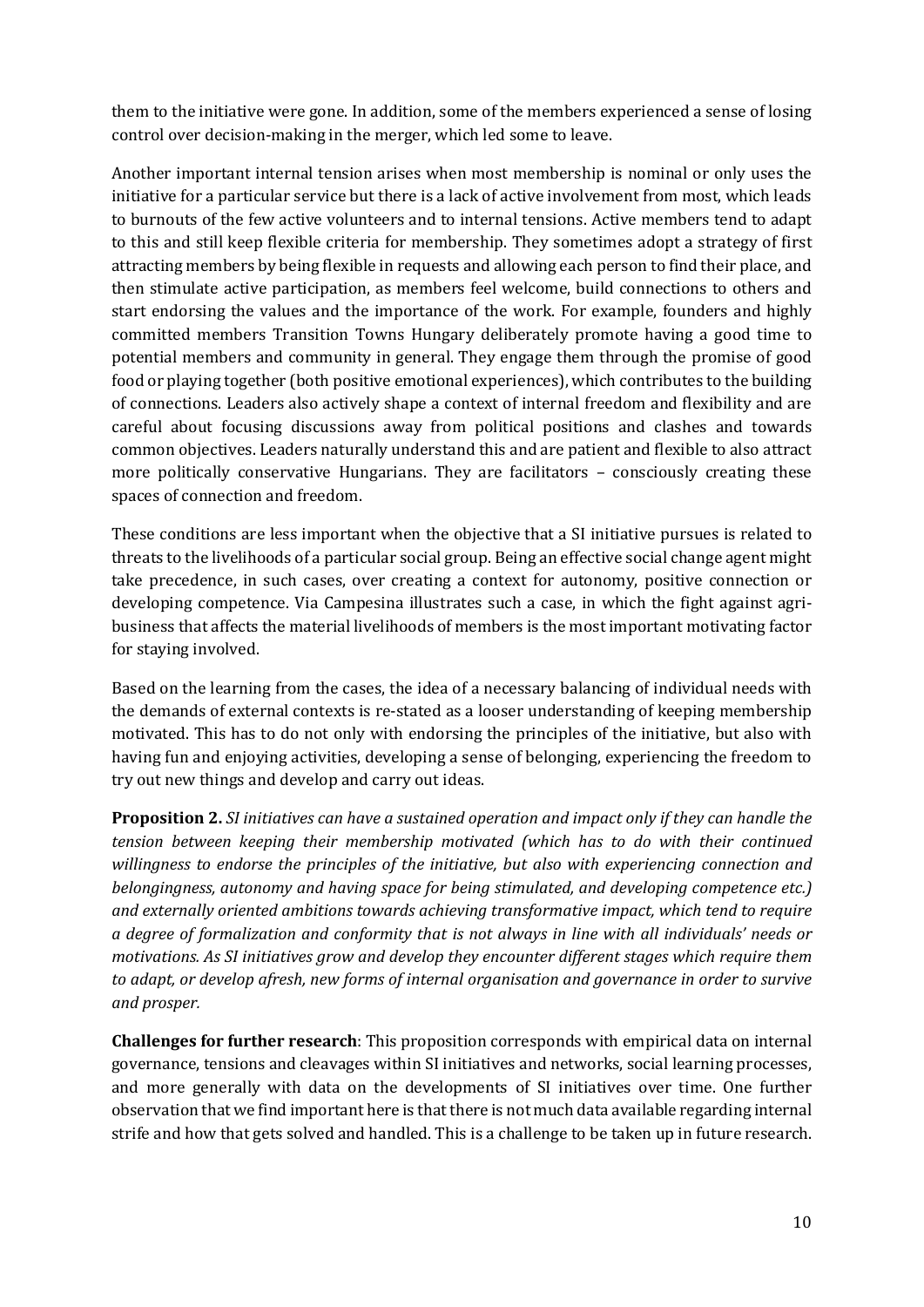#### *Proposition 3. On the importance of changing social-material relations within the initiative*

This proposition addresses how what is constituted *within* the initiative actually plays a vital part in the eventual achievement of transformative impacts. It builds on previous work on the importance of changing social relations at the interpersonal level, but broadens it to address changing *social-material relations* within the SI initiative. Furthermore the dynamic that we are interested in, is re-stated in terms of a focus on the ways in which experimentation with, or the modelling of, novel or unfamiliar social-material relations within the SI initiative can in itself be a *necessary precursor* to wider institutional change in the context. The proposition is therewith brought more in line with the overall co-productive perspective on TSI, which conceives of a social-material social order.

First, we need to clarify how we are using the notion of institutions—especially in terms of institutions versus interpersonal relations. Following the TSI framework paper (Haxeltine et al. 2016) institutions are understood here as the norms, rules, conventions and values (Cajaiba-Santana 2014, p46) that structure (both constrain and enable) social relations and interactions (as the established patterns of doing, organising, framing and knowing). We refer to both informal and formal institutions, but note that the distinction may be blurred and fluid in practice (Hodgson 2006). Human interactions are therefore not outside of the realm of institutions, but rather, in many SI initiatives, changing interpersonal relations means already changing institutions. Furthermore, it is important to avoid an implicit assumption that institutional relations are static. Instead, an adequate conceptual framing for developing explanations of the role of SI in transformative change requires that we capture the change-dynamic between changes in interpersonal relations within the SI initiative and the changing nature of institutional relations. It is precisely in the change-dynamic that we wish to address, in a static situation interpersonal relations can be expected to mirror established institutional arrangements, but in a transformative change process, experimentation with new interpersonal relations might provide a step that exemplifies, supports, and even leads to wider institutional change.

We can illustrate this framing of social-material relations with the example *garden sharing*, as developed in the Transition Towns movement. This involves connecting people with no gardens with people who have gardens that they can no longer fully make use of. The gardens can then be used to grow produce. The practice is clearly about changing social relations at the interpersonal level, but it is also about changing the material use of land and artefacts—it needs to be understood in terms of changing social-material relations. Through its impact of providing an alternative food source, (albeit a modest one…) it links to wider webs of social-ecological relations associated with the food sector, locally, nationally and beyond. A focus only on the changing interpersonal social relations in this example would potentially miss important aspects of the story (proximity of garden providers to garden users, state and fertility of the gardens, etc.) and would miss important links to ecology and sustainability. If such an experiment is sustained it can lead to wider implications for social-material relations, for example, a celebrity TV gardener might popularize the idea. Thus, we can clarify that the further uptake of the innovation might be the result of deliberate strategies on the part of member-activists, or it may be the result of the initiative caught up within broader developments in the context.

The case of Via Campesina also provides an example that supports the idea that changing interpersonal relationships is an integral part of changing existing arrangements. In their fight against the injustice of agribusiness, the initiative members started reflecting on how unequal gender relations in families are actually contributing to the same power imbalances. Changing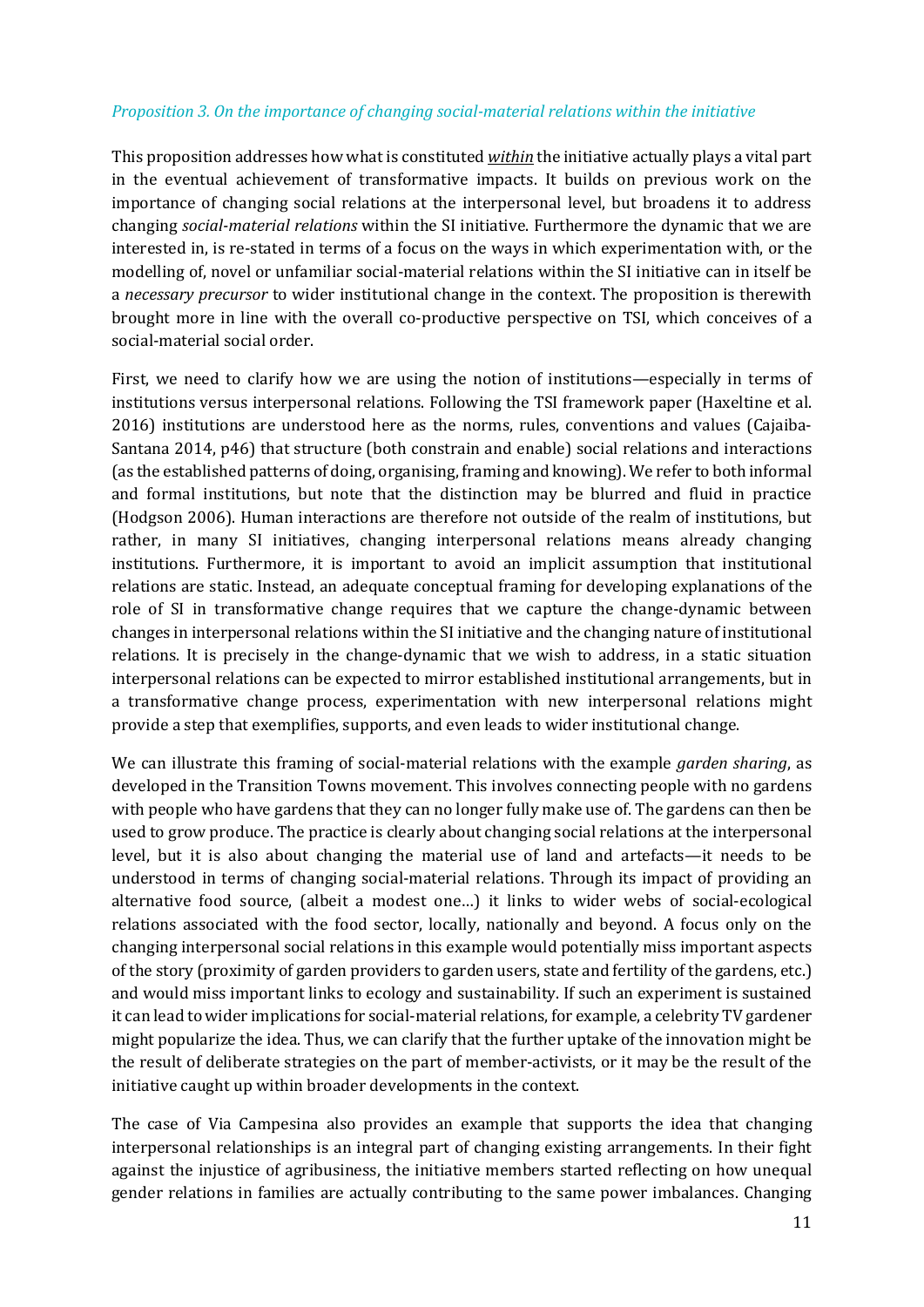them from domination to cooperation became a focus in the initiative. The case of Co-Housing also provides clear evidence for this proposition: interpersonal relations need to change for making living together possible. New institutions are created in neighbourhoods, and the city had to change and adapt to accommodate the new reality of co-housing. An important point then is that, in some cases at least, changing social relations *is* institutional change (albeit at the scale of the local initiative).

Both interpersonal and organizational relations are thus a *locus of institutional change*, as the way in which they are enacted contributes to either *perpetuating or changing institutions*. Working towards a synthesis then, we can state that, in attempting to achieve their goals, SI initiatives identify both formal and informal institutions that shape current social relations (interpersonal and organizational) and employ different strategies for institutional change, which can include: enacting new rules of interactions in their interpersonal interactions both within the SI initiative and with other people in the local communities in which they are active (e.g. Slow Food – with friends, family outside the initiative; or more egalitarian relations between producers and consumers based on self-responsibility and trust; Credit Unions – with clients); enacting new rules of interaction between organisations (e.g. TT Hungary – members actively engage in cooperative and non-defensive behaviour with local government officials to break distrust that dominated relationships between government and civil society); engaging in direct lobbying and political action to change specific formal institutions (regulations, policies, laws, position papers etc); and, engaging in educational efforts in order to shape "new" thought or behaviour governed by new informal institutions (e.g. Slow Food through their University of Gastronomic Sciences).

SI actors identify institutions that need to change in order for a new state of affairs to be possible. They often start with an identification of a problem or a dissatisfaction and then develop an analysis that includes defining the institutions that shape current social, political and economic interactions. The practice of new types of interactions includes interpersonal and organizational relations (e.g. between individuals, and between the SI initiative and government bodies for example). Through this practice and confrontation with what works and what does not, they learn and refine both their internal rules, as well as strategies for engagement with relevant actors in the social-material context.

**Proposition 3.** *Explaining the contribution of the internal relations and dynamics of a SI initiative to its wider transformative impact requires a focus on the social-material relations of the initiative—a focus solely on changing interpersonal relations potentially misses important aspects of causation and is blind to the links to ecological relations and sustainability. The experimentation with, or 'modelling' of, novel or unfamiliar social-material relations within the SI initiative and enacting new rules of interaction both within the initiative and outside it (e.g. in the local communities in which they are embedded) are a key part of the process of overcoming dominant social-material relationships. Through constant reflexivity, SI agents engage in, and test out, new relational dynamics and then deploy strategies for achieving a wider uptake of the social innovation, by linking to broader developments in the social-material context.* 

**Challenges for further research**: By practicing (modelling) new 'proto-rules' for individual and organizational interaction, and new types and qualities of social relations at the interpersonal human level, SI initiatives are able to both demonstrate what is possible and provide a necessary basis for bringing about change in the wider social-material context. Still to be developed for this proposition is a more comprehensive theoretical framing and grounding in the empirics of the nature, function and importance of changing social-material relations in the networks studied.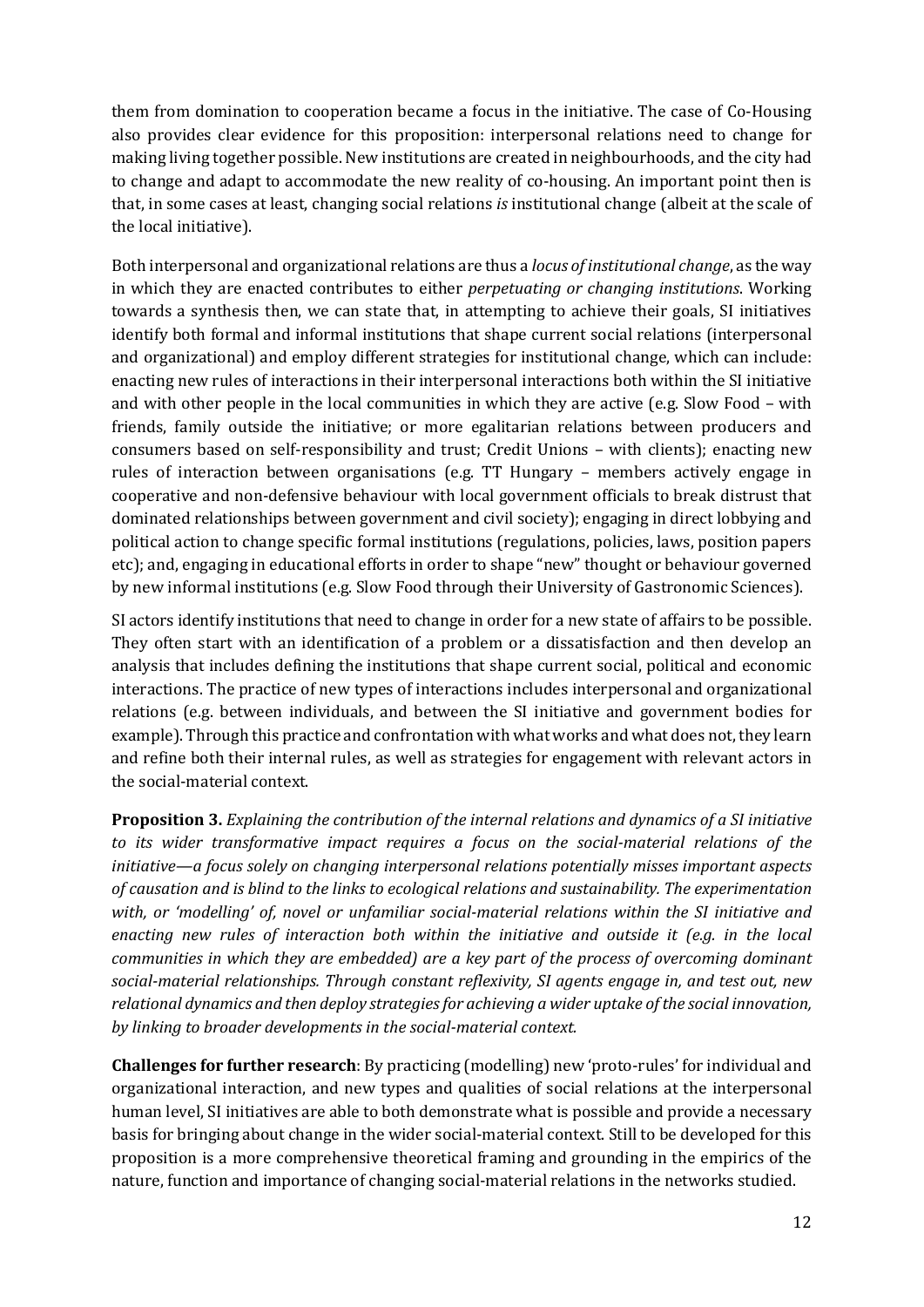# **Cluster B: Relations across/between SI initiatives**

#### *Proposition 4. On the transnational connectivity of SI initiatives*

A key theoretical challenge in developing explanations of TSI is to account for the dispersed agency that characterizes current social order and TSI phenomena particularly (cf. Scott-Cato & Hillier 2010 with their compelling metaphor of TSI developing and spreading through 'rhizomic' structures). We have therefore adopted a Jasanoffian co-production framework, and more generally we tap from theoretical sources that are sensitive to dispersed agency and the importance of networked and embedded agents (see Haxeltine et al. 2016). These remind us that TSI journeys are seldom travelled alone, that they tend to be intertwined with many others, and that TSI agency tends to be locally rooted yet also globally connected. An important theoretical issue is then how much TSI agency and TSI achievements can be ascribed to transnational networks (whether as paper tigers and publicity machines or as powerhouses of resources, our co-production framing acknowledges both as productive).

In developing this proposition, we observe that international networking among SI initiatives develops at different stages and for different reasons. In some cases, an international network is created very soon after and springing from the emergence of local initiatives, like with the formation of the international FabLab network (MIT) and the Transition Towns Network (Totnes). In other cases, an international network is created when the participants in an existing informal international networking arrangement find it necessary to create a formal network. This was the case with INFORSE in relation to the Rio-summit in 1992 (in order to make renewable energy more visible at the summit), and the Living Knowledge network of science shops when connections to the EU Commission (and related funding and lobbying opportunities) made it advantageous to create a formal international network. The recent formation of the network of Living Labs had the same type of background as Living Knowledge.

The SI networks studied can be distinguished (in part) based on the (initial) primary focus of the network, which might be on new practices, new narratives of change and framings, new ways of organising, or new (forms of) knowledge or ways of learning, or any combination of these:

- Focused on learning processes: Ashoka, GEN, DESIS, Time Banks, INFORSE and quite some others seem to exchange tools, methods, software – actively engaging in learning processes.
- Focus on discursive/framing dimension: RIPESS has constructed an 'ideological banner' and employed it in re-framing and making (more) visible various social/solidarity-based economic practices. It works at developing identity, stabilizing narratives of change, and creating exposure for activities that are often rather inconspicuous/not recognized as innovative, alternative, or challenging dominant institutions (partly as they have been out there for quite some time already and as such are not evidently recognised as new/innovative). Similarly, Slow Food created a banner, a narrative, for initiatives and involved individuals who became activist and developed transformative ambitions. GEN and RIPESS also undertake mapping – to make the field visible to themselves and to others. Shareable with their 'mapjam' events also do exactly this.
- Focus on knowing/framing dimension: Stabilizing the meaning of the basic income concept, and developing a repertoire of academic arguments and evidence base, Basic Income/BIEN is exemplary for this focus. INFORSE is another good example.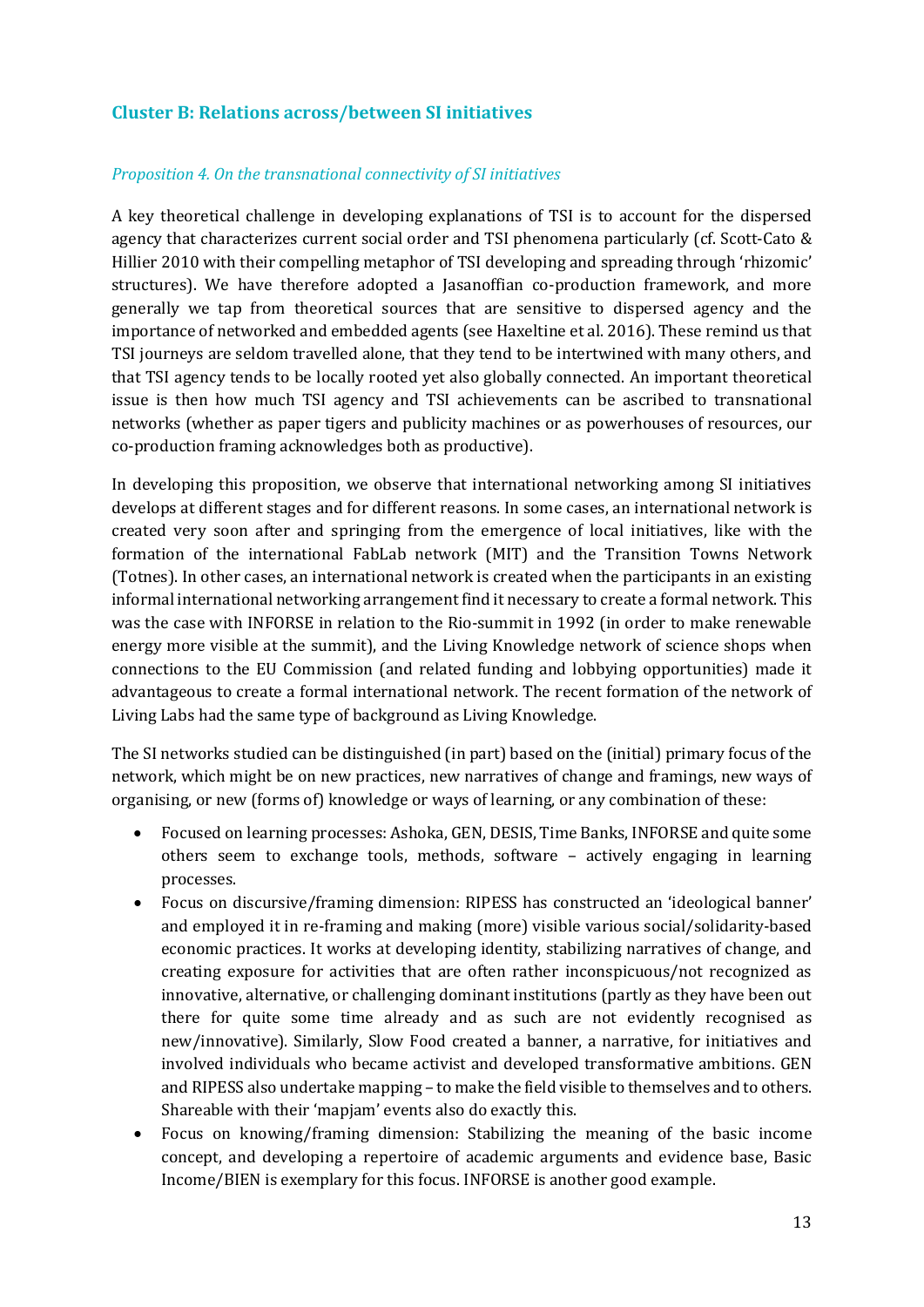The international networks can play roles at both the international level as lobbying actor, like the role of the international seed movement network, Via Campesina (agro-ecological family farming), Living Knowledge (science shops) and ENOLL (Living Labs). There are also several examples of international networks playing a role at the national and/or local level by providing access to different types of resources (tools, guidelines, access to local experienced actors etc.) and symbolic resources (credibility, legitimacy, reputation – for example starting up a new initiative) – for example Transition Network, Living Knowledge, GEN, Ashoka, FabLabs and Impact Hubs. This does not imply that such resources from an international network play an important role in the development of all local initiatives. The degree to which local initiatives are members of an international network seems also to differ. For example, only a limited part of ecovillages are members of the international network.

Several international networks support the development of new local initiatives. There are different levels of guidance in this development. Some networks expect certain activities of local initiatives (like within the network of FabLabs, the Ashoka network and the network of Impact Hubs) which could be called "guided expansion" of the network. Others apply training and mentoring from more experienced local initiatives to new initiatives adapted to the local conditions without specific demands, like the support for development of new science shop initiatives within Living Knowledge.

Our case studies have also brought forward substantial amounts of relevant empirics on the function of the international networks in facilitating the coproduction and dissemination of new narratives of change. Globally articulated narratives of change, such as those around Slow Food, social solidarity economy (RIPESS), or sustainable energy (INFORSE) act as empowering forces for SI members in different social-material contexts. They have transformative impact in that these networks act upon their narratives, thus put these into practice. However, such narratives can also have transformative impact when they start to be picked up by other institutional actors as legitimate alternatives to the current arrangements in terms of satisfaction of basic psychological or material needs.

The resources in an international network can be highly distributed and mainly be embedded in the network members (e.g. Living Knowledge or INFORSE) or they can be centralized with resources embedded in an international secretariat of some sort (e.g. GEN or ASHOKA). Based on the cases we can articulate the material dimension/s of network formation – with ICT providing a very obvious and crucial set of material agents/mediators, but also methodologies, mappings, tools etc.

Differing degrees of formalisation can also be observed in the international networks. Some of the networks are registered as an NGO, while others manifest as a quite informal networking activity among local initiatives. The networks have widely differing levels of resources in terms of staff, offices, funding (separately from the local initiatives), or whether they carry out distinct activities on their own, etc. For example, at Living Knowledge all the activities are carried out by local initiatives. The network is not a legal entity and has no resources. Some grassroots initiatives may even perceive formalized networking as disempowering, with Hackerspaces being an example. Shareable does exist as a formal legal entity, however all activities are carried out by the members. The formalised part of the network is an office of five people in San Francisco. The Cohousing association on the other hand has offices, staff, financial resources etc. and carries out own activities. Time Banks also have a company at the core, which develops the software that enables the network.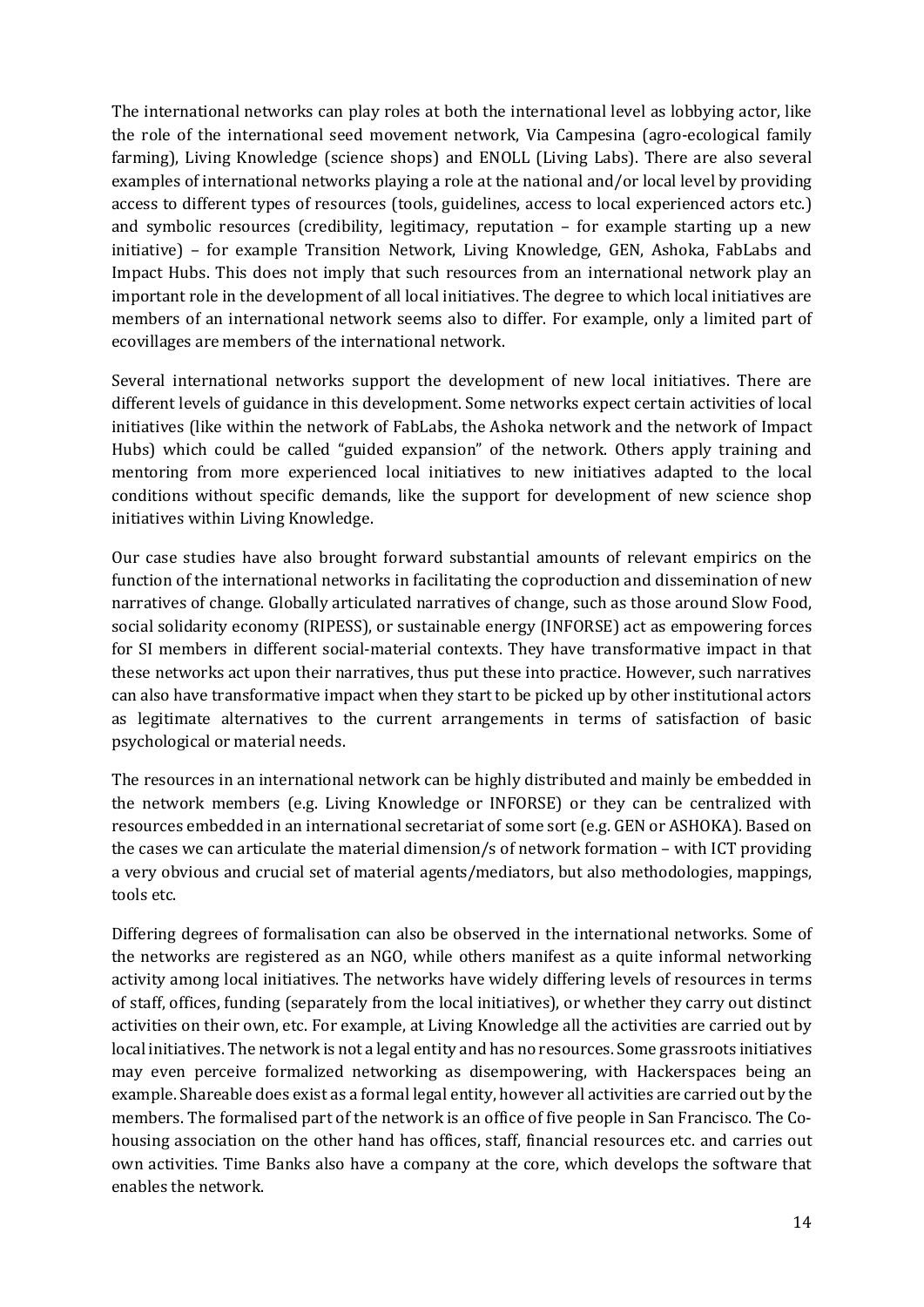The empowering function of transnational networks is easily assumed, yet it is not entirely evident for typically locally rooted TSI action. Becoming part of transnational SI networks *can* be empowering for local SI initiatives. The emergence of a common identity transforms the meaning of ideas and actions of local SI actors, which leads to empowerment (in the sense of e.g. an increased confidence) for transformative action. Belonging to a global community generates empowering outcomes, such as validation of local strategies for transformation, a higher sense of self-efficacy/competence, support and resilience in overcoming obstacles, which leads to persistence in efforts towards transformation. Learning from actors and initiatives in other contexts plays a big part in this process; the awareness of ideas and action appearing in many different parts of the world provides resilience as a consequence of feeling part of a significant majority. These processes include application of different types of resources developed in one context in other contexts through processes of dis-embedding and re-embedding of concepts, strategies etc. However, the cases also indicate that being part of a transnational SI network is not always experienced to be as empowering as portrayed in the above account. In the Transition Network case, for example, we found (nearly all of) the empowerment and success of local initiatives to be a product of the local context. In this case, there is a 'sense of being part of a bigger thing' that is derived from being part of the wider network. However, that sense does actually seems to be less important when it comes to making a tangible difference on the ground. The legitimizing, identity-enhancing, sense-making functions of shared narratives of changes might be important – but other contextual factors can be more relevant.

**Proposition 4.** *The work that a transnational SI network does covers: i) Facilitating the diffusion and/or innovation of new practices, new ideas, framings and narratives, and new knowledge and learning across the network. ii) Empowering the constituent local SI initiatives to more effectively engage in processes of institutional change in their respective contexts. iii) Exercising power and influence at the level of the transnational network—by directly lobbying (trans-)national governments to change rules and regulations, by building alliances with other societal actors, and/or by securing (or creating) new resources for the network and its members. iv) Being part of a transnational network (that is globally connected but locally rooted) empowers local SI initiatives to better engage with institutional change in their respective social-material contexts (thereby increasing the transformative impact of SI initiatives).*

**Challenges for further research**: Articulating the work that the transnational SI networks do in TSI journeys is clearly as difficult as it is important. Further challenges for research are to finetune the tentative typology (formulated in the proposition above), and to further explain the different ways in which (the different functions of) the network give rise to local and trans-local forms of agency that are intertwined and mutually (dis)empowering.

#### *Proposition 5. On the interactions across SI networks*

An important part of TSI agency can be attributed to the relations developing between local initiatives with others through transnational networking. Apart from the various ways in which actors empower each other *within* SI networks, it is also relevant to consider how interaction patterns develop between or *across* such SI networks. The interactions and (partial) convergences between SI networks give rise to emergent *'ecologies of SI'*, as Nicholls and Murdock (2012) described the phenomenon. We can roughly distinguish interactions that are mutually empowering and mutually disempowering, i.e. synergistic or interferential interactions (Cf. Pel 2014 on intersecting innovations). Acknowledging the diversity of the networks and their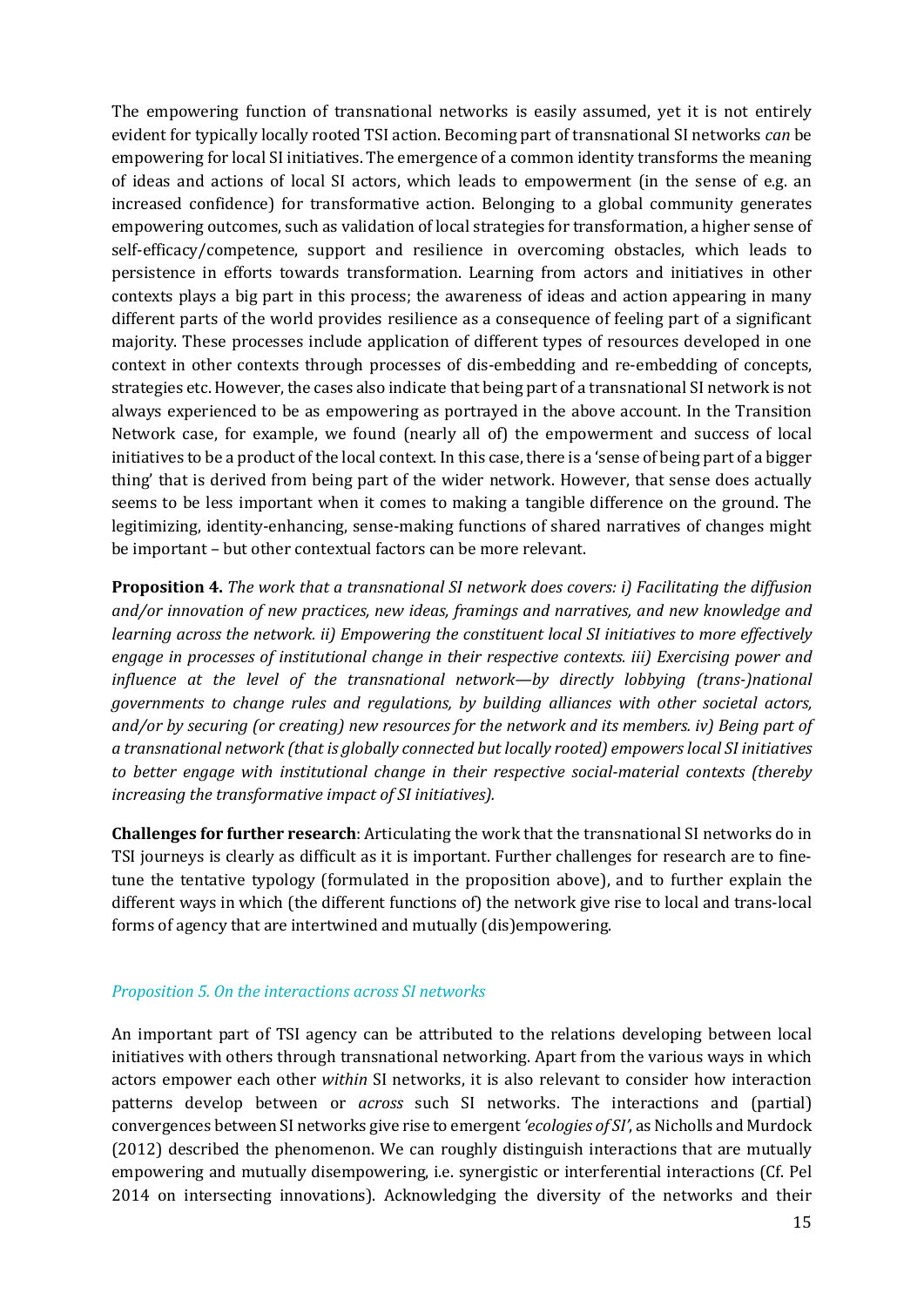transformative ambitions (cf. Stirling 2011), the useful idea of a SI ecology should *not* be taken to imply that these are coherent. Ecologies do emerge, but full convergence into some singular transformative ambition would be an exceptional course of evolution.

The interactions across SI networks are theoretically important for the development of TSI understanding—but the coherence and mutual empowerment involved are empirical questions. The proposition reflects our empirical observations of diverse SI networks that arrive at quite complementary strategies and actions, despite having quite different transformative ambitions and narratives of change. Diverse transformative ambitions may align around similar or synergistic actions. Vice versa, aligned transformative ambitions may still give rise to quite different/distinct actions and strategies under the influence of differing contextual factors. Nevertheless we propose that finding commonalities of framing visions and narratives across SI networks is an important stage in how groups of TSI initiatives might achieve widespread transformative impacts. For example, the attempts to create critical mass and unified ideological programs by RIPESS and the struggles with fragmentation and evaporation of the new doing, organising, framing and knowing (DOFK) brought forward. Credit Unions, Time Banks and Slow Food all display controversies over different translations and versions of their new approaches, ideas, practices.

This proposition reflects strategic considerations on the level of the set of 20 networks studied. Does this set of diverse transformation initiatives display smoothly organized mutual learning and the formation of a converging and bundling societal force or "third movement" (cf. Kemp et al., 2016), or does it display a fragmented "re-invention of the wheel" type process, and multitude of movements that only intermittently and coincidentally reinforce each other? Another important theoretical consideration is that the convergences between networks may be planned, but can easily happen 'behind their backs' as well. *What strategies do SI networks uphold that drives them to engage in cross-network interactions? Or do these interactions 'just happen' to them?* These are typical questions generated from a framing of TSI-agency as relational and distributed.

Within our multiple-case set of 20 networks, the following evidence is particularly pertinent to the proposition. Firstly, there is the example of RIPESS, which has been deliberately constituted to become a network-of-networks. As its acronym states quite explicitly, RIPESS seeks to unite the various initiatives and networks that promote the social economy and solidarity economy. The latter is generally understood as a radicalization of the former, which is seen to have lost much of its transformative potential. The unification addresses how RIPESS seeks to resolve tensions between networks, articulate their convergences and common grounds, and avoid fragmentation within the field of these alternative economies. RIPESS thus unites or creates alignments between initiatives including Credit Unions, Food Sovereignty/Seed movement, Transition Towns, Via Campesina. It aligns with certain social entrepreneurship networks as well, but members are generally a bit suspicious about Ashoka's individualizing, 'neoliberal' way of promoting alternative economies. This latter example then indicates the 'fine line' between synergistic and interferential interactions.

A second example shows an emergent pair of quite diverse yet converging SI networks. The Basic Income (BIEN) and Time Banks (TB) interaction indicates how networks can have very different activities and narratives of change whilst converging in some quite particular elements of their transformative ambitions and impacts. BIEN advocates a universal Basic Income that as such requires governmental rolling-out/implementation. By contrast, TB starts locally, through communities that develop their parallel social security practices. However, as TB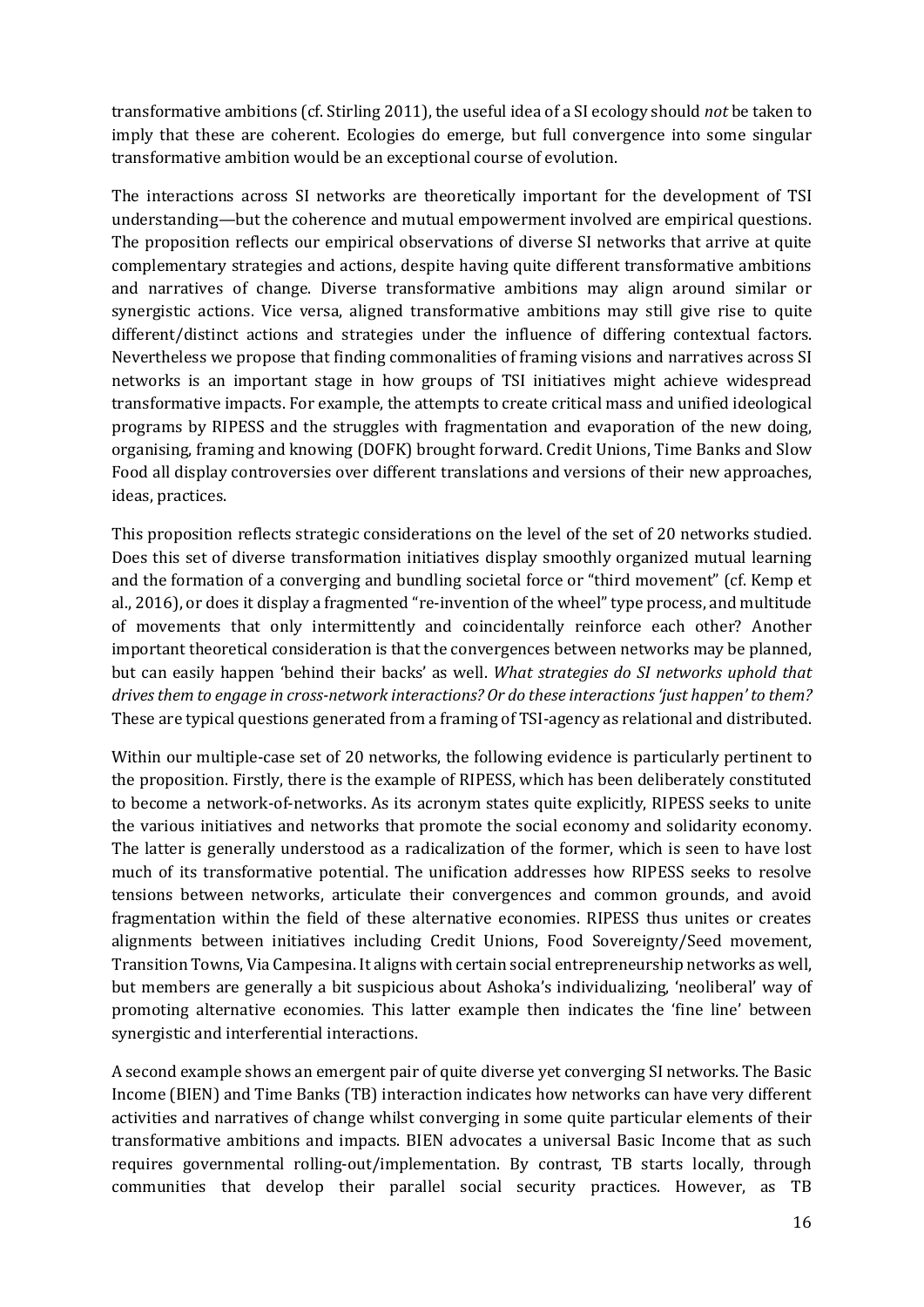institutionalizes, they are realizing new DOFK that in some respects can be understood as being 'in line' with those pursued by BIEN. These two networks converge on the transformative ambitions towards a social security that is uncoupled from wage – even if they are quite different in their concrete actions, and are acting in parallel.

Thirdly, there is empirical evidence of networks that are not so much clustering into networksof-networks or co-evolving, but rather display porous boundaries and intertwinements with other networks. The local Transition Towns can be seen from one viewpoint as (new) bundles of pre-existing DOFK – many of which can also be found in other networks. So one particular network can play a recombinant role among many networks (with or without their support). With FabLabs, Living Labs, and Hackerspaces: some local initiatives are members of all or several of these networks, some at the same time, and others at different times. Transnational SI networks are not entirely separate entities – the notion of distinct networks is just a (sensible) methodological demarcation that makes case studies manageable and comparable.

Fourthly, there is empirical evidence that helps to substantiate the different resources and networking practices through which the cross-network interaction occurs. These 'modes of conveyance' include: international meetings and fora (cf. Slow Food); generation and dissemination of educational materials (also Slow Food); use of internet and ICT (crucial for some, like science shops, for others just a tool among many, like the seed network, Brighton; links to interesting question about how are the cross--network interactions social-materially shaped?); implicit or deliberate processes of coming to common problem framings / narratives of change; creating joint or linked experiments, pilot projects or demonstrations; creating common platforms for lobbying governments/other institutional actors.

**Proposition 5.** *Interactions across transnational SI networks are an important feature of TSI processes: they lead to a coevolutionary dynamic between networks, and may facilitate the diffusion and/or innovation of (new) practices, (new) ideas, framings and narratives of change, and (new) knowledge and learning. As well as interaction/co-evolution between networks, we also observe intertwinement and overlap between them. SI networks can empower each other, but they can also disempower—a distinction can be made between synergistic versus interferential interactions. Different SI networks may arrive at synergistic strategies and actions,* despite *having quite different narratives of change—so synergistic actions may be linked not only to a coherence in narratives of change but sometimes rather to their (implicit and possibly contingent) complementarity. We propose that the potential of TSI to contribute to transformative change is highly dependent on the extent to which individual SI networks are able to achieve a complementarity or synergy with (diverse) other SI networks, especially in terms of the new (systems of) practices and new/altered institutions being proposed (their transformative ambitions), and ultimately including the introduction and consolidation of new values, norms, and cultural forms*.

**Challenges for further research**: This proposition on the interactions across SI networks can be elaborated and specified further in several ways. A significant part of the empirical analysis is yet to be done. Thus, further study of the connections and intersections between TSI cases is an important challenge for future research. The topic of this proposition could also be developed further by tapping into the literature on social movements and global activism. In any case, crossnetwork interactions are of clear theoretical relevance to the development of a TSI theory. The interactions across transnational SI networks could be an important feature of TSI for their potential coevolutionary dynamics. They may help to explain how a TSI spreads and gains influence, and how specific SI networks are able to increase their transformative impacts.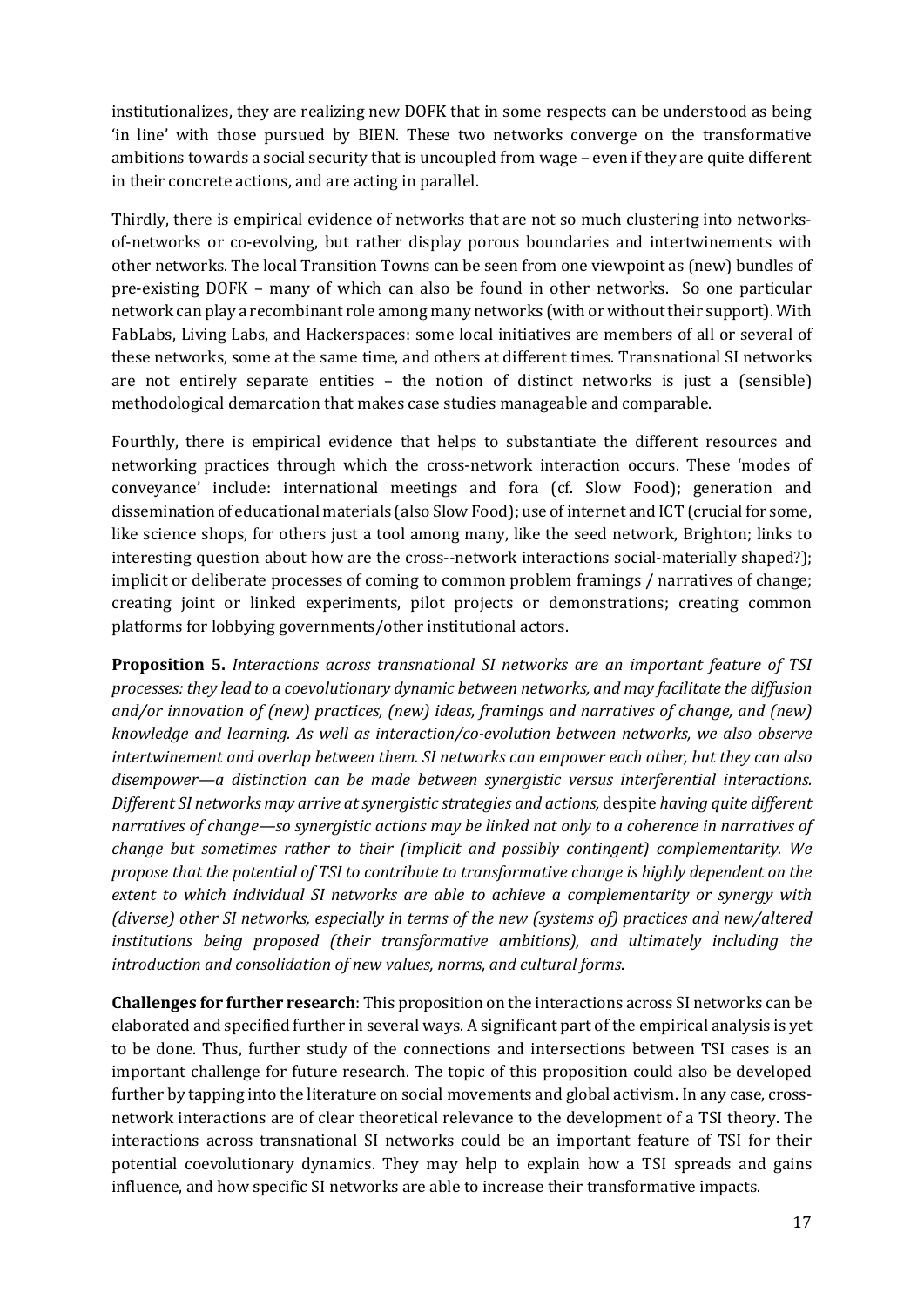#### *Proposition 6. On the importance of relations within the SI field*

This proposition adds to the previous two that TSI impacts, and co-produced agency, need to be attributed to networked, intertwined, highly dispersed, 'rhizomic' agency. The partial convergences between networks leads to what we can refer to as *ecologies of SI* (Nicholls & Murdock 2012), which are then in turn embedded in a *SI field*, that may be linked to one or more *social movements*.

We note then the need for three distinct concepts as a basis for explaining how the relations among SI initiatives and networks are patterned within the context. **'Ecology of SI'** (Nicholls & Murdock 2012) refers mostly to the activities and bundles of doing, organising, framing and knowing (DOFK) that, sometimes and to some extent, may converge across networks of SI. An ecology of SI can still be quite heterogeneous. **'SI field'** provides "a concept of the arena of social action" (Fligstein and McAdam 2011, p20), individual and collective action inside fields is necessary to provide a way to: "…understand if a meso-level social structure is emerging, stable, or in the process of transformation. In developing this proposition we use the Strategic Action Field (SAF) notion of Fligstein & McAdam (as outlined in the TSI Framework paper, see Haxeltine et al 2016). **'Social Movement'** refers to quite strong and principled agreement on transformative ambitions, and to deliberate attempts to unify ideologically (into one movement rather than several); can be conceptualized as collectivities working with some degree of organization and continuity to promote or resist change through a mixture of extra-institutional and institutional means (McAdam & Snow 2010). The focus is usually on achieving social change through political change rather than (transformative) social innovation per see.

Similarly to propositions 4 and 5, this proposition follows mainly from the TSI theory development in which TSI is understood to be co-produced and carried by dispersed, networked agency. However, the proposition is informed by the evidence on 'field formation' that has been analysed briefly in the initial synthesis of the case study data (Jørgensen et al. 2016). Obvious examples include the social solidarity economy political movement (RIPESS), food sovereignty movement (Slow Food), maker movement and the social entrepreneurship type initiatives (such as the Impact Hub and Ashoka) and sustainable energy (INFORSE, but also Transition Network). The important aspect of these 'movements' is that they contain, carry and are fed by various SI initiatives – but also contain other actors: activists, protesters, NGOs, governmental organisations, think tanks, businesses, universities etc. Some of our SI initiatives are strongly connected with the surrounding fields/movements, and are the innovative parts of them. Others not so. And in some social movements there is not so much SI going on, even if they're aiming for transformative change as well – transformative action occurs through direct action (such as Occupy), protest, political lobbying, for example.

What relations and resemblance between SI networks and social movements do we observe in the TRANSIT cases? Some of the studied social innovations in TRANSIT are not based in social movements, like science shops and DESIS Labs, although it is not necessarily easy to assess whether a social movement exists in relation to a certain social innovation. For a social innovation like FabLabs, some researchers would probably refer to the maker movement as a social movement, which FabLabs are part of. RIPESS is a useful illustrative example, as it considers itself as a network-of-networks that unites a political movement of alternative economies. This selfidentification as political movement takes precedence over the identity as a SI initiative/network: 'social innovation' is mistrusted for the neoliberal connotations attached to it by BEPA, Young Foundation etc. The solidarity economy movement is seen to have evolved out of a longer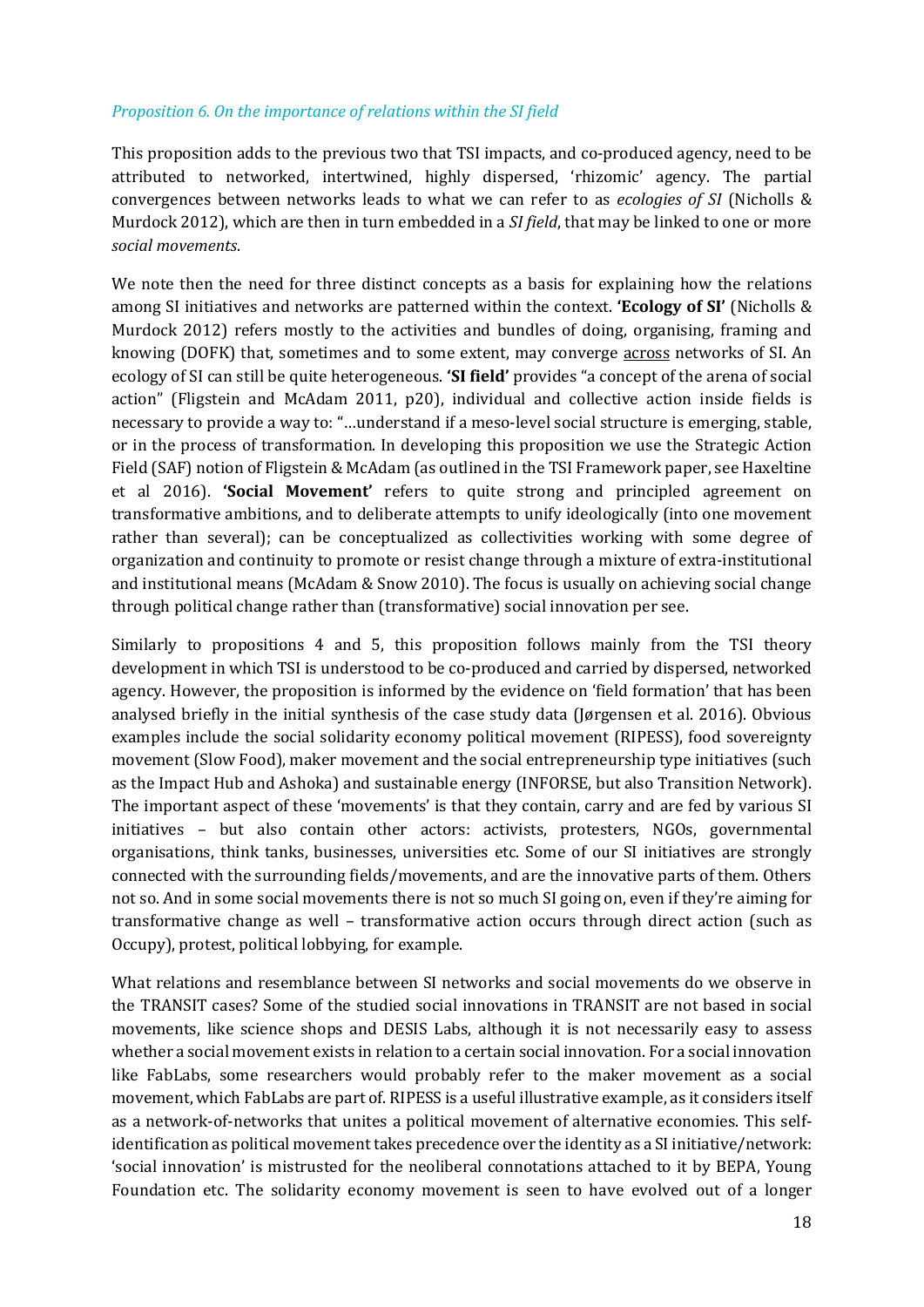tradition of alternative economies, led by ideas of Marx, Proudhon, and Polanyi. RIPESS is active in mapping, charting, articulating and demarcating the various social/solidarity initiatives as they exist in various contexts and across the global North and South. As political movement, RIPESS typically aligns with political movements and Left political parties, such as the Brazilian workers' party, Spanish Podemos, or the Greek Syriza. In further developing a TSI theory, it will be important to make clear analytical distinctions between TSIs and social movements, and to better explain how TSI/SI dynamics intersect with those of (which) contemporary social movements.

Finally, we turn to the interplay of transformation versus capture in TSI dynamics. Pel & Bauler (2015) argue that the (process of the) institutionalisation of social innovation finds itself "in between transformation and capture": the moment where social innovations are confronted with dominant institutions, this is where it gets really exciting, on the one hand it is the moment where real transformative change can happen, on the other hand it is the moment where SIs can get captured. We propose that not only individual SI initiatives and networks but also entire SI ecologies and SI fields can be involved in a dynamic of capture (rather than transformation) and that it is possible to empirically distinguish both such capture dynamics in the SI field and direct reactions against it. We propose that such a dynamic can enter into any dimension of the diffusion and/or innovation of new DOFK. Transformative ambitions can generally be slightly adapted into less-transformation-oriented narratives of 'meeting grand societal challenges', for example. As it has been analysed in transitions studies, 'regime actors' work hard to (re)frame narratives of change around global challenges such as energy and climate change in terms that support (sustain) the continuance of dominant institutions. Loorbach (2014) characterises sustainable development as a response to the problems of late modernity that "itself has become part of the problem" (p32), as environmental policies and sustainable development discourse have "*become part of these established regimes and have primarily served to make them a bit less unsustainable*". Several of the cases responded directly to the aftermath of the great financial crisis of 2008 with attempts to counter responses from regime players, and increase the coherence of narratives of change across civil society (see Loorbach et al. 2016).

**Proposition 6.** *The interactions and (partial) convergences between SI networks (as addressed in proposition 5) give rise to emergent and potentially synergistic 'ecologies of SI' (Nicholls and Murdock 2012). These ecologies of SI furthermore exist within a SI field where the changing relations between the SI networks and other social entities (including social movements) can greatly enhance (or interfere with) the potential for engaging with specific agendas of transformative change. We propose that the potential of TSI to contribute to transformative change is highly dependent on the extent to which a complementarity and synergy in action emerges within distinct SI fields that coalesce around (broadly-framed) global-local challenges. Furthermore, we propose that the dynamic of capture versus transformation (in the institutionalisation of SI) can also play out at the level of the SI field—the 'capture' process can involve any of the dimensions of doing, organising, framing and knowing.*

**Challenges for further research**: There are good theoretical reasons to further elaborate and substantiate this proposition on the formation and co-productive significance of SI fields. This unit of analysis is pertinent to the overall understanding of co-produced TSI, we have learnt theoretically. Moreover, several of our empirical studies into SI local manifestations, transnational networks and their interactions with dominant institutions have brought forward pertinent empirical data that can be revisited with a particular focus on the 'field'. Finally, it is important to realize that this proposition 6 is necessarily highly intertwined with the propositions developed in 'cluster C' in this paper.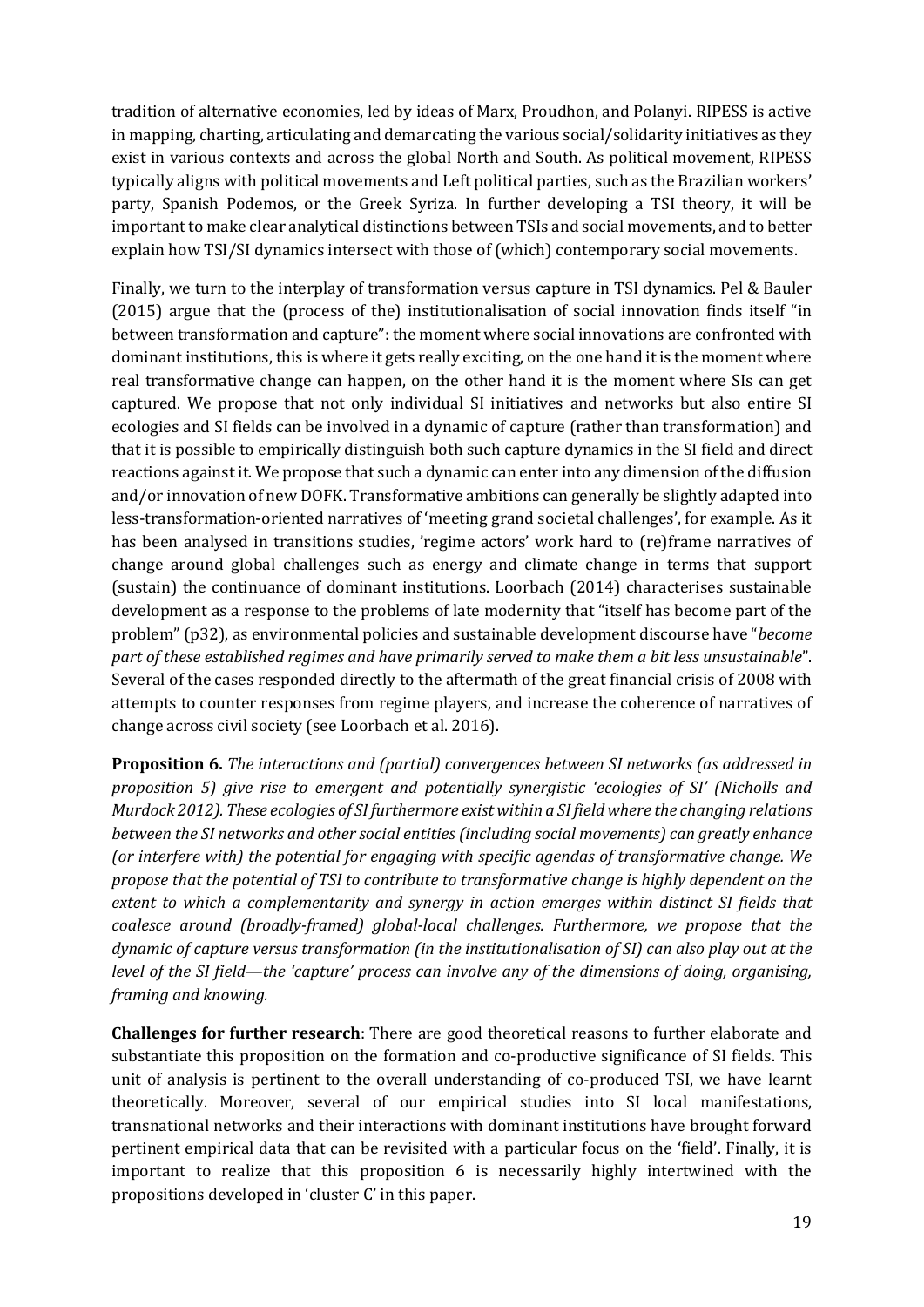# **Cluster C: Relations to institutional change processes**

#### *Proposition 7. On the interplay of TSI with dominant institutions*

This proposition develops a view of TSI as having a dialectical relation with established institutions. Institutions are understood as the norms, rules, conventions and values (Cajaiba-Santana 2014, p46) that structure (both constrain and enable) social relations and actions (see Haxeltine et al 2016). Unfolding TSI processes are not fully harmonious and cooperatively shaped journeys, but are pervaded by contestation and struggle. The latter characteristics are inherent to them as they are not SI journeys but TSI journeys and TSI involves attempts to challenge, alter, supplement, or replace established and dominant institutions (Haxeltine et al 2016).

This dialectical relationship with established institutions is understood as an inherently political process. Fligstein and McAdam (2011) describe this two-way relationship in terms of co-shaping processes, involving challengers and incumbents vying for position and influence: both are constantly engaged in moves that they hope will preserve or improve their position in the existing (and evolving) field of social relations. They suggest that: *"These constant adjustments can be thought of as a form of 'organisational learning' …"* (p15) and imply a set of tactics that actors will employ. Incumbents will adjust to the tactics of others, both challengers in the form of SI-actors, and other incumbents. Tactics for challengers include building niches and taking advantage of the crises of other challengers and playing into 'crises' and 'game changers' (in various guises…). Tactics for incumbents include imitation, co-optation, or merger.

Similar accounts of dialectic relationships in the context of transformative innovation journeys have been formulated (amongst others) by TRANSIT researchers Smith (2007) and Pel (2015). Both theorized these dialectics through an actor-network theory perspective, as ongoing processes of translation. As TSI journeys evolve dialectically through the constant interplay of slight translations and adaptations of SIs, out of SI initiatives' transformative ambitions and out of the institutional logics of dominant institutions, a certain SI concept will tend to change shape over time, sometimes very significantly. Because of these ongoing dialectics in co-productive relationships, SI initiatives cannot afford to simply stick to their guns (and principles). Rather they, *"must find a way to translate existing rules and resources into the production of local orders by convincing their supporters to cooperate and finding means of accommodation with other groups"* (Fligstein and McAdam 2011: 11). In the face of ongoing dialectical confrontations between competing and mutually challenging translations of SI concepts and practices, SI initiatives need 'portfolios' of strategies to guide their interactions with dominant institutions.

The concept of *opportunity context* as developed in the literature on institutional entrepreneurship (Dorado 2005) provides a way of conceptualising how initiatives experience the possibilities for institutional change. Dorado (2005) adapted the concept of opportunity context from the social movements literature: "*Within the social movement literature, it has been argued that the emergence of new social movements depends on taking advantage of openings in political systems that arise from changes in formal or informal political institutions…Dorado has adopted this notion of political opportunity to look at social innovation*." (Westley et al 2013, p27). Dorado defines opportunity as *"the likelihood that an organizational field will permit actors to identify and introduce novel institutional combinations and facilitate the mobilization of resources required to make it enduring"* (Dorado 2005: 113). Dorado identifies two primary drivers of opportunity context, namely,*"the diversity and multiplicity of organizational forms, and the degree*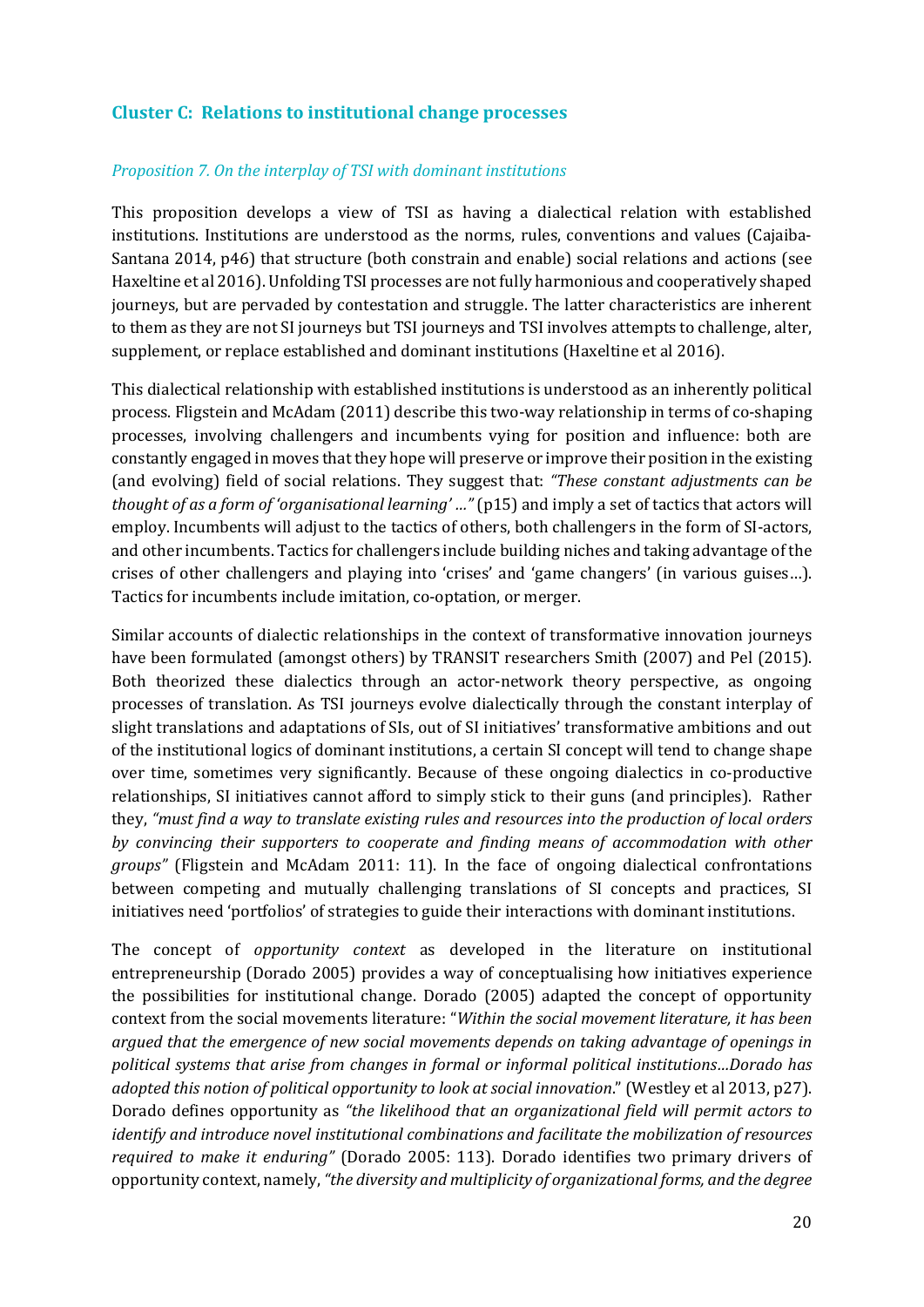*of institutionalization"* (Westley et al 2013: 27), and she suggests that *"it can be opaque, transparent, or hazy"* (ibid: 27). The concept of opportunity context allows exploration of the key idea that institutional change may be easier to achieve (and may only be achievable) if the conditions, and the timing, is right in the broader social-material context, and that furthermore there is a need for a dynamic perspective that is open to the ways in which SI processes may also have a role to play in directly shaping the opportunity context over time, thereby attempting to co-create optimal enabling conditions for the specific types of institutional change required to realise specific transformative ambitions.

Different types of relationships to established institutions can be distinguished from the Transit cases. Some of the initiatives can be readily identified as aiming to challenge or replace specific institutions, both in terms of their transformative ambitions (embodied in their narratives of change) and in terms of their strategies and actions. Examples here include, but are not limited to, Time Banks, Credit Unions, Transition Towns, and Slow Food. Many of these show combinations of strategies of on the one hand promoting and modelling their own solutions while at the same time lobbying for wider systems change. Basic Income is a good example of a network that calls for a 'state implemented' TSI.

Other initiatives that we studied however understand their role as being to manifest or model new arrangements that better suit their own needs (the needs of their members), but without necessarily being concerned about wider systems change (e.g. Hackerspaces, FabLabs, some but not all Ecovillages). Some initiatives seem to start more from basic human values and needs, and aim to fulfil these themselves, not expecting the existing institutions to do that. However, such attitudes towards local versus systems-level transformative ambitions can certainly change over time. The GEN, for example, has in the most recent of its about 25 years of history become more interested in the role that it can play in wider systems change, by e.g. providing paradigmatic examples of sustainable living, by lobbying at the EU-level, or by securing funding for 'system transforming' projects and experiments. In some initiatives, with Slow Food as a good example, we observe needs and values based motivations being combined with both local solutions and active lobbying for, and promotion of wider systems change. The Slow Food initiatives refer to much older patterns and human needs: local groups focus on cooking together. However, Slow Food also organises large events and fares; they use existing institutions and, within their remit, create their own space with own rules, while also promoting wider systems change.

Some initiatives also create alternative bundles of doing, organizing, framing and knowing (DOFK), and act to supplement existing institutions, e.g. informal sharing ownership systems and gift economy. In the narratives of change developed by Transition Towns and Time Banks, there seems to be an often implicit assumption that existing institutions will recede when no longer fit for purpose, and that the role of the initiatives is to provide alternatives as 'SI ecologies' or 'shadow systems' that can better provide for citizens basic needs in the face of external threats.

Some initiatives have – outwardly at least – benign relations with established institutions (e.g. Time Banks and Shareable and Living Labs as cited above). Such accommodative examples then raise questions (for future research) about whether the initiative is SI versus TSI, and the extent to which a dynamic of 'capture' may lie behind apparently synergistic relations. In an initiative such as Shareable Melbourne leaders have worked directly with policy makers to develop a vision for the city to become a sharing city: so the uptake of the 'sharing' model would lead to a different kind of economy (and arguably systems change) but the municipality has asked the initiative to help with specific challenges. Participatory Budgeting provides another example in which a public institution asks/invites a SI-initiative to come with an alternative. Still to be addressed is the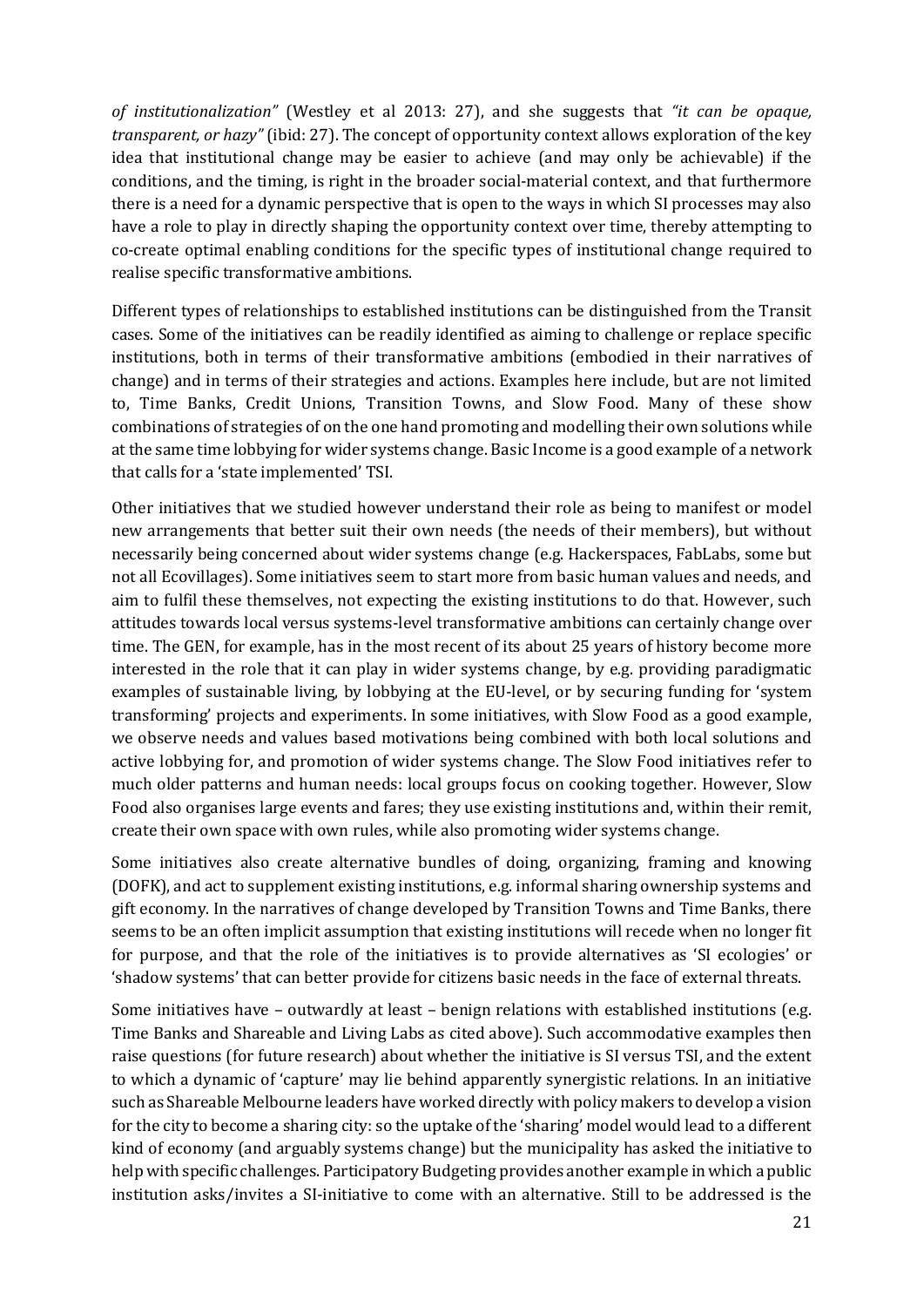question: Under which conditions do such 'overt' invitations from public institutions decrease or increase the transformative potential?

An insight arising from the case studies was the need to specify more clearly that often, challenging one thing also means reproducing another. The proposition is not saying that a SIinitiative can either challenge or reproduce an institution – i.e. that anything can happen – the dialectic argument is that it is impossible to challenge an institution without meanwhile also reproducing other elements of existing institutional arrangements. This leads to a central challenge for TSI, namely how to model/create/demonstrate change without simultaneously becoming captured by current arrangements. This leads to diverse dilemmas and choices for SI initiatives at all scales of operation.

TSI journeys are generally not frontal oppositions or zero-sum battles against dominant institutions, nor do they develop in complete isolation from dominant institutions. Other than militant social movements, activists undertaking 'direct action', or guerrillas, socially innovative agency tends to seek or acquiesce into co-productive relations with the dominant institutions that they challenge, and to be more intertwined with them. SI initiatives and networks (and the socially innovative ideas, objects and actions that they promote) have an on-going, two-way relationship with established institutional arrangements: they both challenge them and reproduce them. Through on-going processes of structuration, they reproduce established institutions (across all coproducing dimensions of DOFK), even as they attempt to change them (by challenging, altering, supplementing, or replacing specific institutions, in specific dimensions of DOFK): put differently, SI is active along all, yet innovative only along some of these coproducing dimensions. Actions on the part of SI initiatives lead (most often) to responses from established institutions (that exhibit tendencies towards system preservation and stabilisation, and typically wield more power and influence). The institutionalisation of SI is therefore inherently political and by default is a process in which SI is 'captured' with 'transformation' being the exception (to be explained in terms of contingency/opportunity arising in the context and/or extra-ordinary properties of the SI and/or SI-initiative itself). TSI-agency is possible as existing institutions and resources are used by SI-actors to perform practices in novel ways - resulting in a dialectic of change that leads (eventually) to transformations in institutional arrangements.

**Proposition 7.** *SI initiatives and networks exist in a dialectical relationship with existing institutions: they both transform and reproduce them. The institutionalisation of SI is inherently a political process in which SI is most likely to be 'captured', with 'transformation' being the exception. To enable and increase the transformative potential of SI, SI-actors need both a range of different (sometimes paradoxical) strategies towards institutions (complying, irritating, avoiding, resisting, compromising, hijacking, exploiting institutional pressures etc.) and to continuously adapt their strategies to changing circumstances, while holding on to original core intentions (of integrity, autonomy, motivation, and transformative ambition).*

**Challenges for further research**: this proposition opens the way to a more sophisticated analysis of the strategies employed by TSI initiatives in attempting to achieve institutional change, one that addresses how initiatives deal with reactions and counter-strategies from actors supporting existing institutions. A next theoretical step will be to further integrate the concept of opportunity context, and explore to what extent the typology of opaque, transparent, and hazy works for TSI. And to use this framing to further explain the diversity of ways in which SI initiatives are enabled and constrained by the context, and the ways in which they may in turn attempt to influence the opportunity context.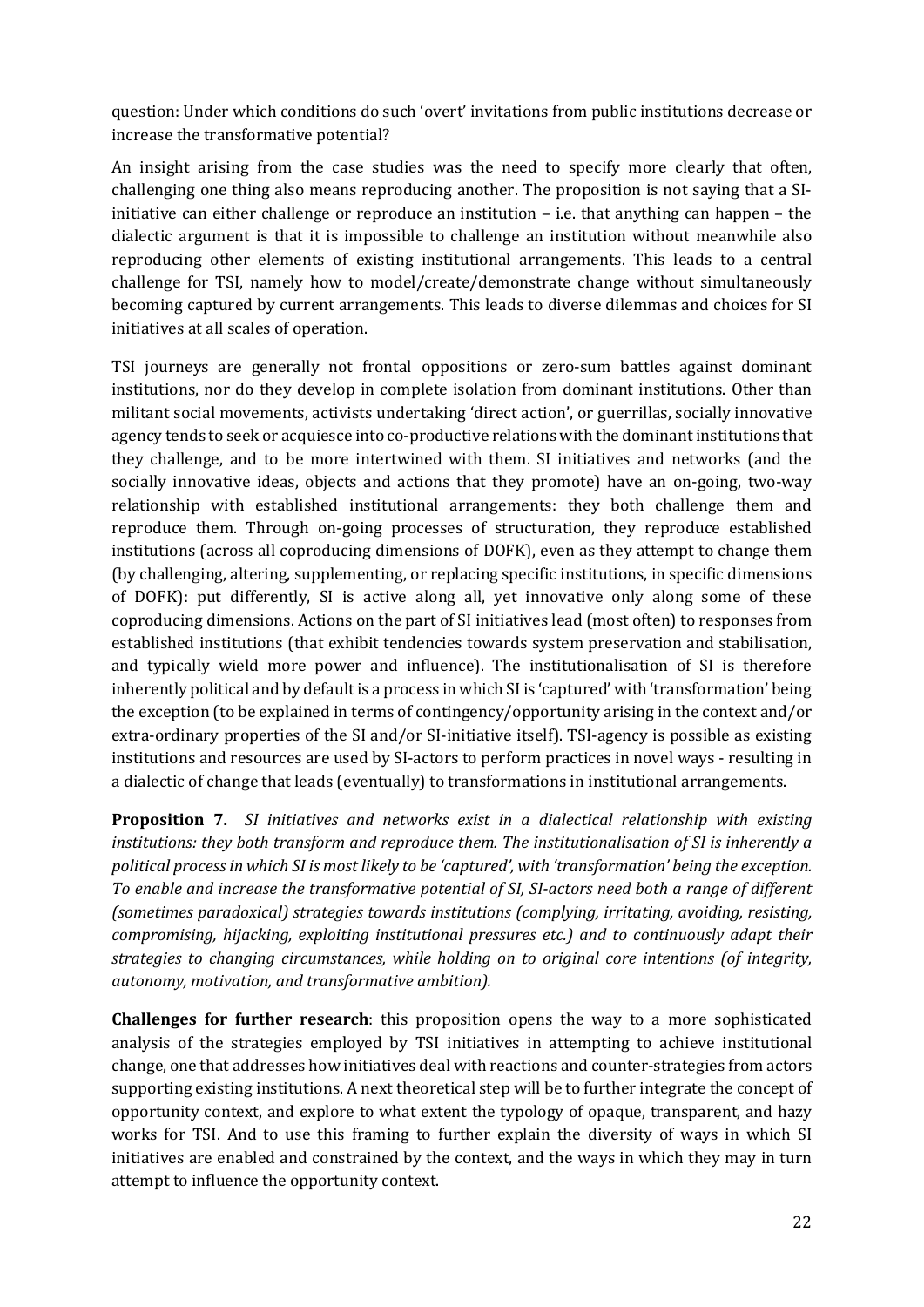#### *Proposition 8. On finding or creating an institutional home*

This proposition addresses an important aspect of the TSI journey, namely that SI initiatives typically emerge in reaction to the shortcomings of dominant institutions, grow from the grassroots and develop informally in relative independence from prevailing institutional logics, but over time this vulnerable existence is difficult to sustain. Institutional theory, social movement theory, governance theory, organisational theory and social psychology all bring forward their own accounts of the various pressures towards formalization and institutional anchorage that SI initiatives are bound to encounter as they strive for the TSI journey to go on – as they strive to find or create a suitable institutional home.

The notion of a *TSI journey* expresses a searching movement. SI initiatives seek to challenge, alter or replace dominant institutions and seek ways to anchor their socially innovative ideas and practices – starting from a situation in which no such anchorage has taken place. The image of the lack of an *institutional home* expresses how they seek to achieve something that they do not have and what the challenged dominant institutions by definition do have, namely permanence, support, secured resource flow, legitimacy and independence from the efforts of individuals. It also expresses the idea that at the start of the journey there is a lack of fit between the needs, motivations and values of participants and the dominant institutional arrangements of the context in which they find themselves.

The metaphor of finding an institutional home can be used both for the perceptions of the membership of a SI initiative and in terms of the actual relations the social-material context in which they exist. So on the one hand it relates to the individuals involved in an initiative and their sense of belonging, and to how they identity with the social-material context in which they exist. And on the other hand, it relates to the systemic embedding of the DOFK of the initiative within the context, and to whether the context responds with accommodative/supportive or repressive/capture reactions (or some combination of both), this aspect then relates to 'institutional home' as access to resources, values, political and social legitimacy, and laws and regulations.

A third perspective is how things look from the viewpoint of the dominant institutions: How do institutions see diverse patterns of TSI/SI? Actors representing established institutions see many SI initiatives that are emerging or fading away – how are institutions then responsive to such diversity? From the perspective of some actors in established institutions, the SI initiatives may be attractive for the processes of "institutional redesign" they are championing, and thus become an ally. SI actors may actively seek cooperation with such actors. Even when the world is heavily institutionalised, there may still be an "institutional void", where dominant institutions are absent, allowing new spaces and new resources to be opened through evolutionary developments in the social-material context, or as the state or other dominant institutions and/or dominant institutional logics recede or fade away.

Both Ashoka and Impact Hub are examples of initiatives that are trying to create an institutional home for entrepreneurs. When social entrepreneurs go to the Impact Hub, they feel 'at home'. However, both also strive to address resourcing issues and institutional constraints in the socialmaterial context that might otherwise hinder the spread of social entrepreneurship. The Time Banks UK network had to negotiate with the state in order to ensure that Time Banks schemes are able to continue to get exceptions from direct taxation. This case then provides a clear example of how SI often needs to negotiate accommodations with existing laws and regulations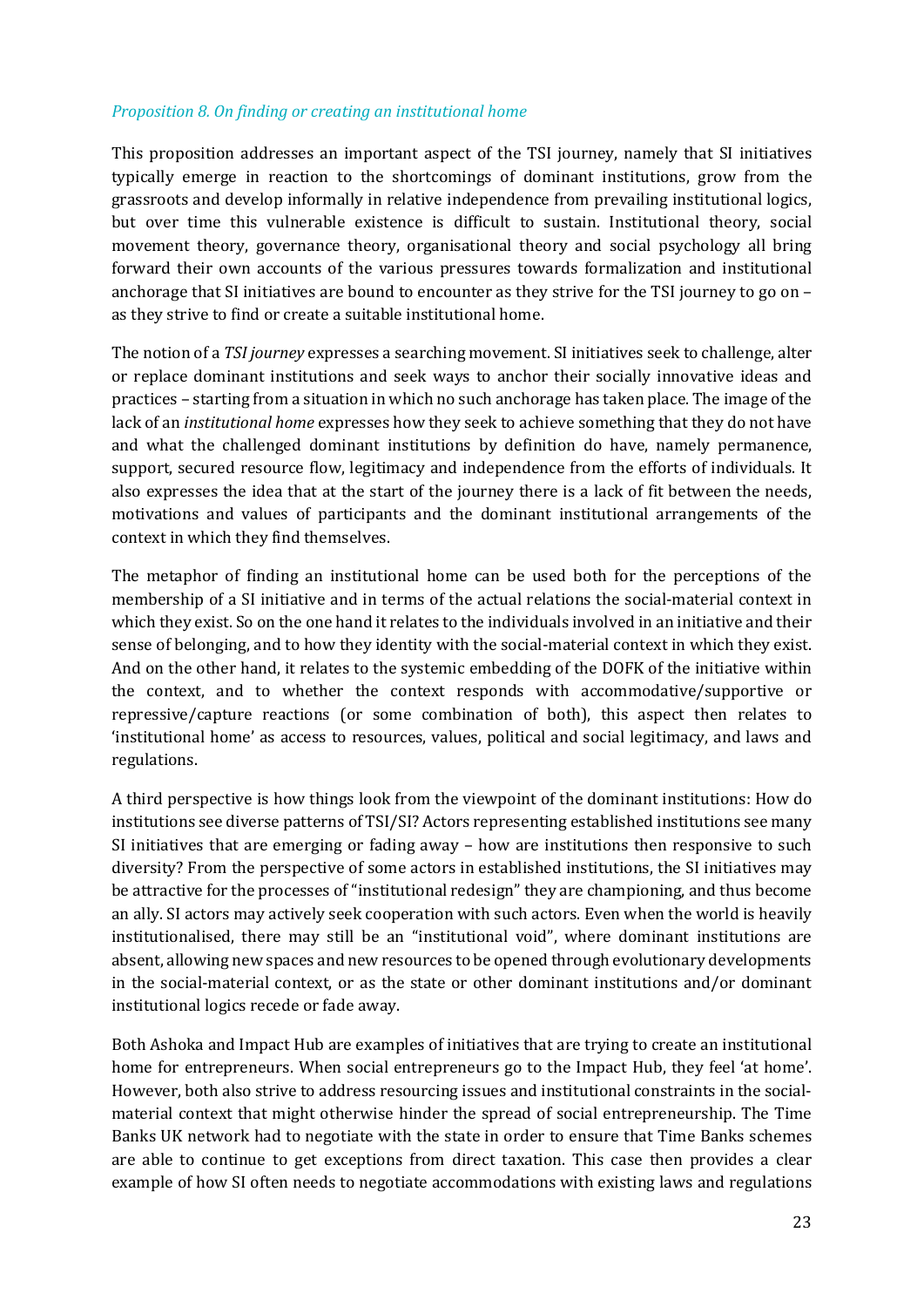in order to continue the journey, and many of the cases studied provide similar examples. For the DESIS network it can be argued that, both at network and local level, they look for stability, formality, not to fall apart – this is what the metaphor of an institutional home might mean to their membership. Hence the DESIS case helps to question and nuance this proposition, emphasising that finding an institutional home is not necessarily about formalising as a legal entity (which DESIS has not done), but that it can also be about striving to achieve some measure of legitimacy and stability at a more formal level. Hence, the TSI journey can involve successive accommodation-tensions with both formal and informal institutional arrangements in the socialmaterial context.

TRANSIT has developed a substantial set of empirical data on the kinds of institutional homes that SI initiatives create, or find available to occupy, over the course of their innovation journey. Ongoing analysis of our empirics seems to confirm how many of the 'critical turning points' in their innovation journeys pertain to the quest for a fitting and empowering institutional home. Analysis thus far brings out at least a basic typology of the 'states' that SI initiatives can reach on their quest, and of the ways in which these states are empowering the initiatives:

- 1) **Finding the appropriate hybrid arrangement.** Social enterprises are a key example of the hybrid institutional forms that afford permanence whilst increasing transformative impacts.
- 2) **Falling into Institutional Isomorphism.** Some initiatives fall prey to 'institutional isomorphism' (which can be normative, coercive or mimetic) finding no way to create an institutional home that is adapted to their particular transformative ambitions and the psychological needs and values of their members.
- 3) **Homelessness.** Initiatives in this state generally experience lack of resources and vulnerability, but some manage to thrive in deliberately chosen isolation.

Considering that the second state tends to be the end of TSI journeys, the first one sometimes as well and the third seems to be the desired 'middle ground' states, further empirical analysis could help to specify particularly suitable institutional homes. Apart from this normative approach, empirical analysis could help to grasp SI initiatives' shifts between states over time, and their reasons for 'relocating' between institutional homes.

**Proposition 8.** *SI initiatives with transformative ambitions lack an institutional home and a significant part of the TSI journey is about finding or creating it. The lack of an institutional home can be both empowering and disempowering in terms of achieving transformative impacts. It is empowering so long as SI initiatives are still able to negotiate and create new hybrid institutions that support their particular institution-challenging goals. In order to do so, initiatives need explicit political tactics and strategies to deal with the two-way challenge of institutionalizing SI for sustainability, balancing between capture and transformation. It is disempowering when it leaves SI initiatives without continuity in activities or drives them towards wholesale conforming to existing institutions. A number of possible states of accommodation-tension with established institutions are possible: 1) finding the appropriate hybrid arrangement; 2) falling into institutional Isomorphism; or 3) homelessness.*

**Challenges for further research**: The next step is to further develop the metaphor of finding an *institutional home* into more precise theoretical explanations of the mechanism and processes involved when SI initiatives negotiate, create and otherwise achieve new hybrid institutions and institutional arrangements that support their particular institution-challenging goals. In particular, this involves giving more attention to responses and counters on the part of actors defending/supporting dominant institutions.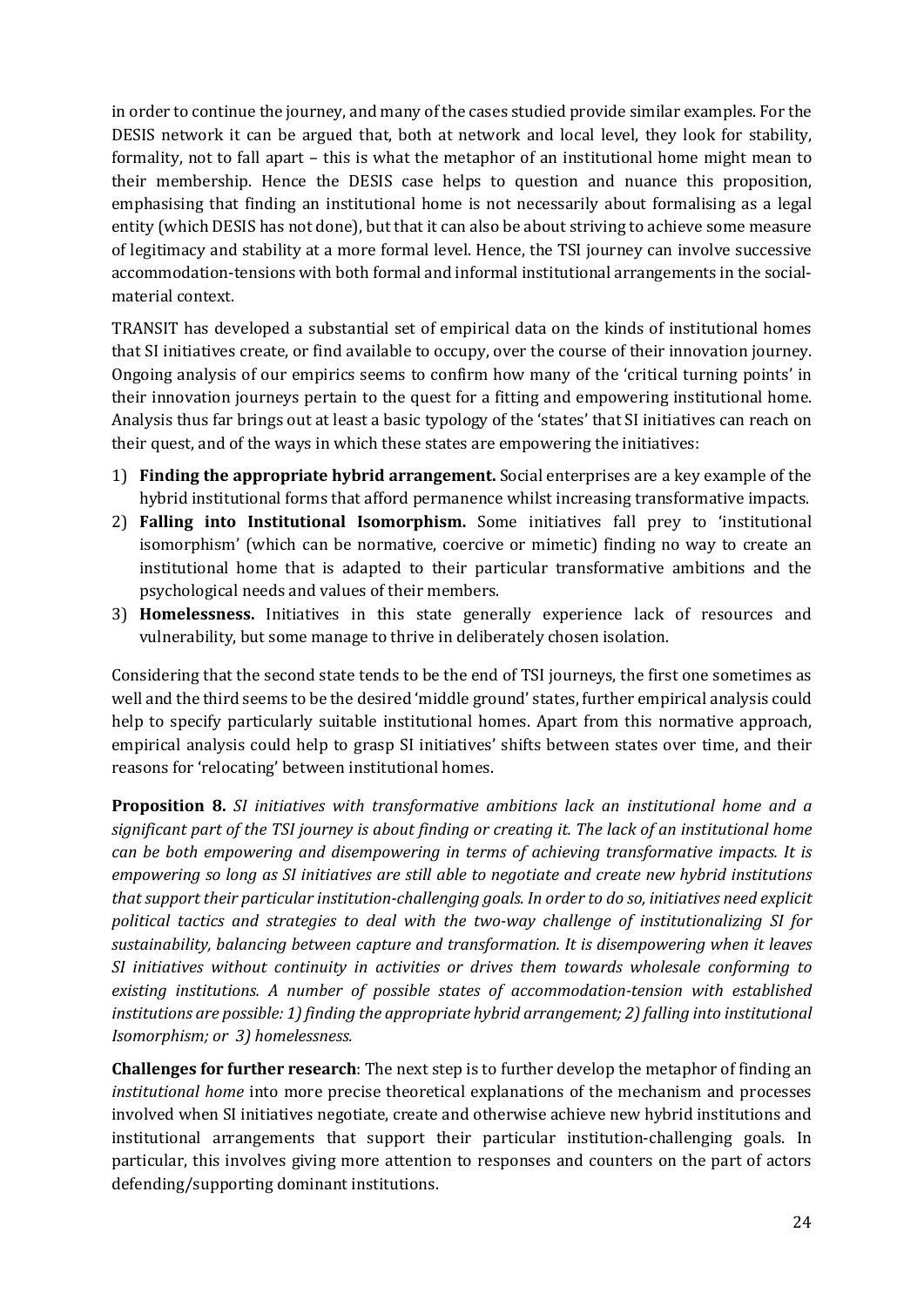#### *Proposition 9. On the remaking of institutional logics*

This proposition builds on proposition 7, addressing the question: What are the foundational or precursor steps that TSIs need to achieve before they can start to realise their transformative ambitions as transformative impacts in the broader social-material context? This proposition develops the idea that successful TSIs must transcend the limitations of current institutional logics (ILs) by finding ways to remake them. The formulation of this proposition builds directly upon our definition of transformative change as challenging, altering or replacing dominant institutions. The concept of ILs (see Haxeltine et al 2016) refers to clusters of dominant institutions (i.e. dominant ways of doing, organizing, framing and knowing; DOFK) in the socialmaterial context (which can be, for example, state-, market-, community-, non-profit- or sciencelogic). We contend that SI initiatives can emerge in the context of any IL. We also contend that when SI initiatives emerge, they often operate in a context where there is a/are particular IL/s that dominate/s (which IL dominates in a particular context is an empirical question). The list of state-, market, community-, non-profit- and science-logic are often observed examples in empirical contexts, but there can be other ILs and/or particular combinations or conflicts between ILs in the contexts we study. A SI can develop without necessarily transcending the dominant IL in the context of which it originated. For instance, a market-led SI-initiative can develop new relations, involving new ways of DOFK, which are entirely focused on market solutions. In order to have transformative impact, however, the SI needs to transcend the  $IL(s)$ that dominated the context in which it originated. This means that the SI needs to question the dominant IL, contrast it with other ILs, and – above all – critically reconsider how this IL is conditioning/limiting the transformative potential of the SI. We contend that the merging and/or (re)negotiation of different ILs is an inherent part of challenging, altering and/or replacing dominant institutions.

The analysis brought forth the following evidence and insights from the TRANSIT cases. The Transition Towns movement has clearly emerged from a 'community logic': the network has arisen in a civil society context and the main logic that it proposes is one of informality and community-based and community-led solutions that are aimed at primarily benefiting communities and reducing ecological footprints. The argument proposed here is that in order to realise its transformative ambitions in system-wide changes, the initiative would need to step out of its informal community logic and radically increase its transformative potential by engaging with other actors to merge different ILs and (re)-negotiate new/adapted ones, even in the face of resistance from actors supporting dominant institutions. Recent developments have emphasized the need to support sustainable livelihoods and engage with local job creation and therefore 'economic logics'. Tentatively, these developments could be interpreted as a possible development of the initiative towards a recognition of the need to bridge different ILs.

Credit Unions appear to show that it is possible act within one dominant logic (in this case the dominant market logic) but to fundamentally question it at the same time, while also demonstrating/pioneering an alternative. Credit Unions could be interpreted as an example of an initiative that is both working productively within a dominant IL, while at the same time building the case for the creation of a wholly new logic, and for system-wide changes. They do so while also paying attention to the status of the opportunity context (see proposition 7) which has been changing in association with developments such as the global financial crisis of 2008.

Ashoka provides an example of an initiative that very intentionally and strategically put themselves *in* the market. It can be argued that they are trying to achieve transformative goals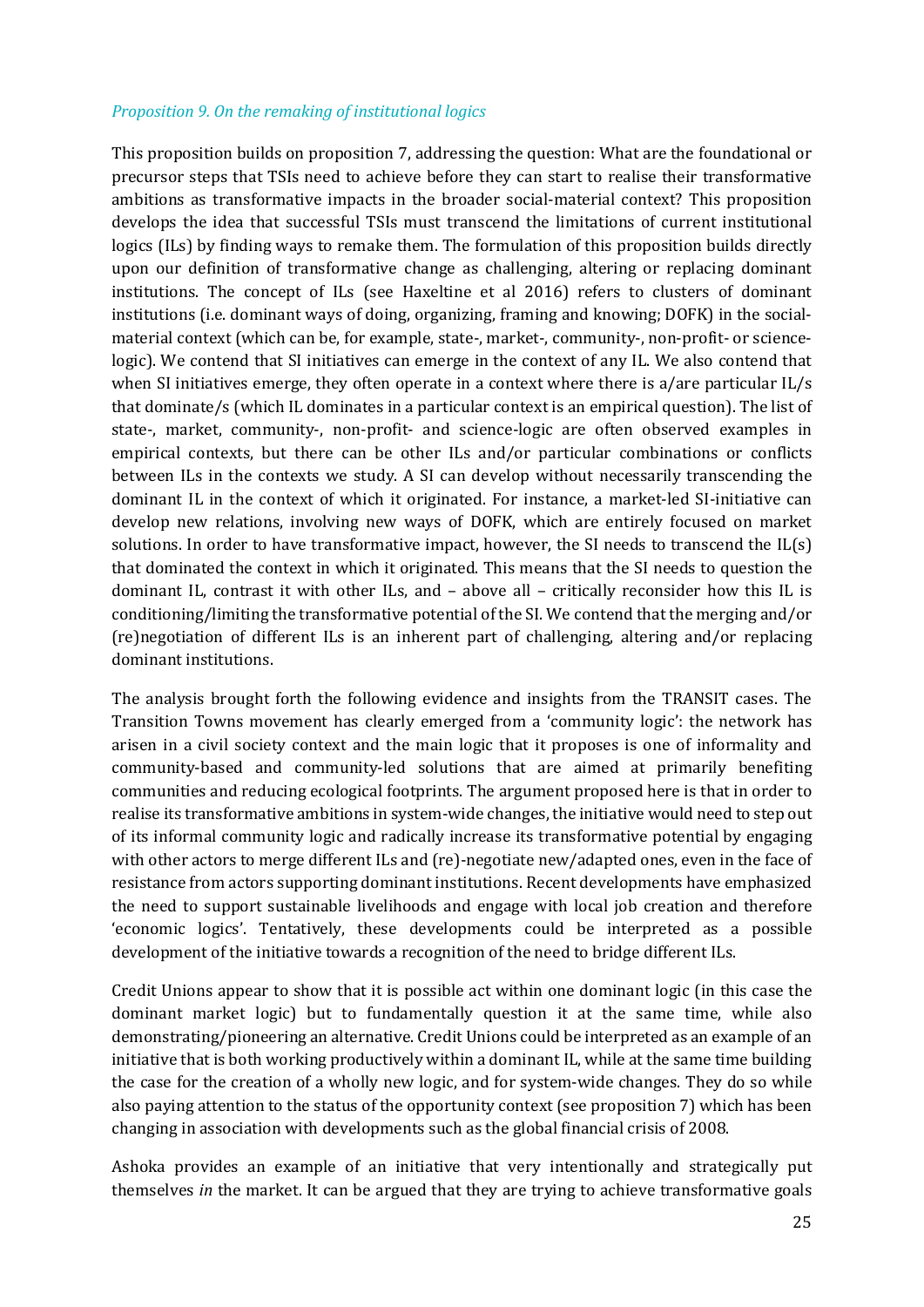while operating within the boundaries and constraints of one particular dominant IL, which according to the theoretical idea developed in this proposition is problematic. And indeed we find that there is quite some critique of the Ashoka model of social entrepreneurship from several of the other initiatives studied, and specifically in terms of the idea that issues can be solved from 'within' the existing market logic. For example, a representative of the European Credit Unions whom we interviewed criticized the conceptualization of "entrepreneur" as a lone "hero" who can change the world by himself/herself. In contrast, the European Credit Union members espoused a logic of collective action. They understand collective entrepreneurship as a community economic development solution for societal challenges and, in consequence, their members prefer to fund collective projects (cooperatives, social and solidarity economy projects, social entities) rather than projects led by just one person (at least, this is what they claim to do).

RIPESS, as a network-of-networks, arguably provides an example where the tensions between whether transformative change is possible from within a currently dominant IL or whether it requires an overthrowing of the dominant IL has been played out over time and within the broad diversity of the membership of the organisation. Indeed, the TRANSIT case research exposed how the social solidarity economy concept espoused by the network is itself born out of tensions around this exact issue and unification considerations (see Pel and Dumitru 2015). The solidarity economy is a radicalization, a particularly transformation-minded translation, of the notion of social economy. From the perspective of the former, the latter is too much a matter of solidarity with the own group (as in the large banking or agricultural cooperatives), forgetting about solidarity with marginalized groups, future generations and nature, i.e. wider society. Also social entrepreneurship and micro-credit strategies tend to be mistrusted (reinforcing individualist entrepreneurship ideology), whilst 'social innovation' and 'social business' are often seen as shallow, instrumentalizing appropriations of alternative economies by the EU. The *social solidarity economy* concept provides an agenda for the remaking of a dominant IL, based in part on an assessment that the *social economy* concept was still too much anchored in the existing logic.

The case analysis suggests, not surprisingly then, that a lot depends on how analytically one defines the concept of ILs. In conclusion though we can certainly say that some of the networks studied are working more obviously within a single (currently dominant) IL and working within that logic to pioneer and develop new practices, while other cases are more explicitly trying to forge new connections across different ILs.

**Proposition 9.** *SI initiatives may originate in the context of any one particular institutional logic (e.g. state-, market-, community-, non-profit- or science-logic). However, SI initiatives only start to significantly challenge, alter and replace dominant institutions when they are first able to merge different institutional logics and (re)-negotiate new/adapted ones: challenging, altering, or replacing dominant institutions cannot occur within the boundaries of existing dominant institutional logics.*

**Challenges for further research**: A next theoretical step will be to further explain the ways in which SI initiatives are able to create a necessary basis for institutional change by merging and (re)-negotiating different institutional logics. The concept of opportunity context (see proposition 7) could be combined with this idea of remaking institutional logics to better explain the ways in which the merging or remaking of institutional logics, requires on the one-hand TSIagency on the part of TSI but on the other hand requires the right *opportunity context*, i.e. that the conditions are also ripe for such change in the wider institutional context in which the TSI exists.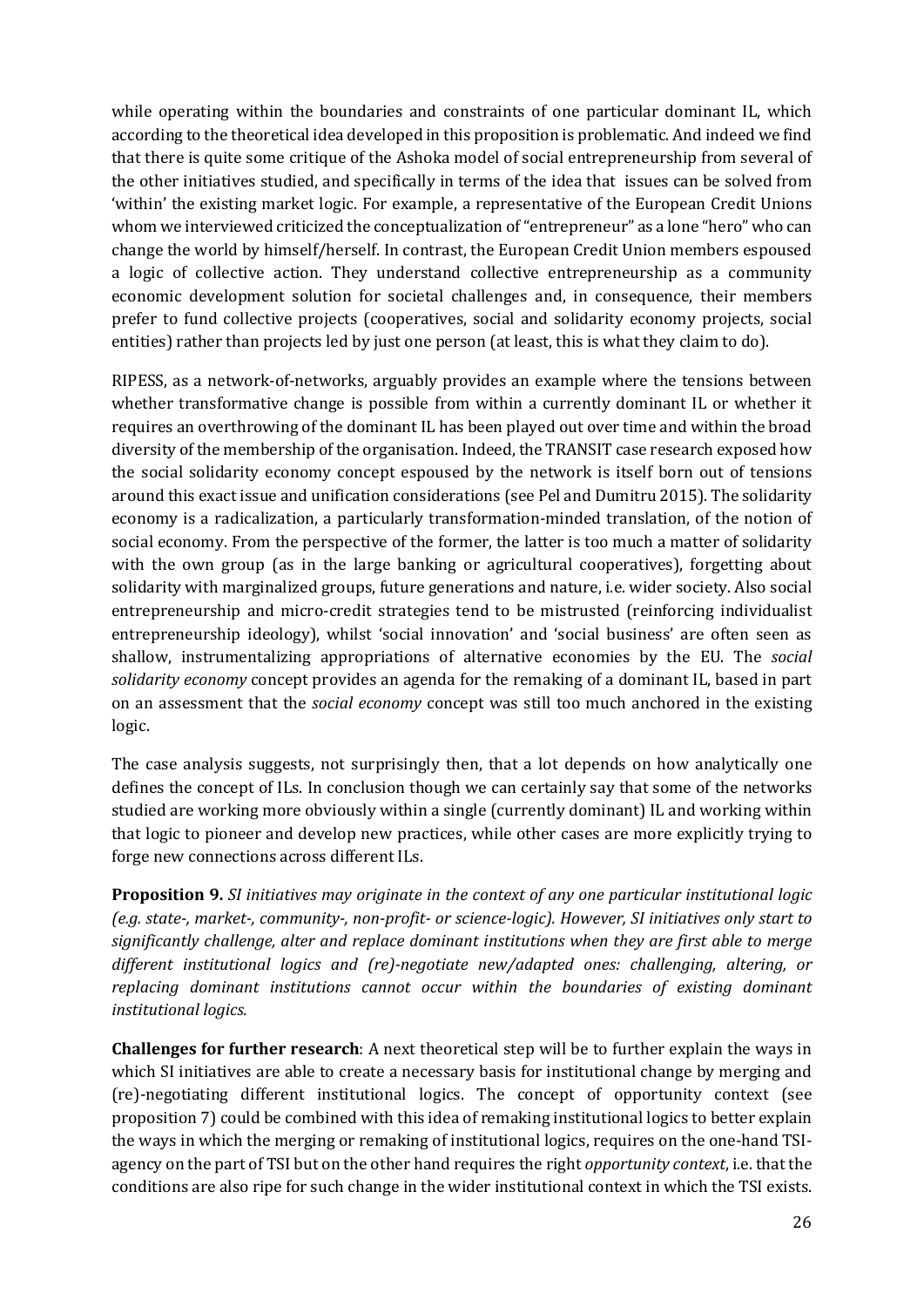## **Cluster D: Relations to a broader social-material context**

#### *Proposition 10. On the social-material evolution out of which TSI emerges*

This proposition reflects the insight that our theoretical explanations of TSI should account also for how contemporary TSIs are influenced by historical social-material developments in the context. A starting point for exploring this in TRANSIT has been the concept of social-economic development waves as articulated by Polanyi. It has been further developed by Kemp et al. (2016) in this project with the idea of a third movement of the 're-embedding of the economy' which posits that TSI can be understood as part of a 'third wave' (a response to earlier waves of marketization and bureaucratization) that involves 're-embedding' or 'humanisation' of socialeconomic development. TSI journeys emerge and develop in a wider historical context. Those embarking on them may be immersed in the action of today, but this does not contradict that the seeds for their initiative have often been planted decades ago, and that the institutional contexts in which they operate are typically historically formed structures. The notion of the 'reembedding of the economy' is adapted here in order to accommodate further theoretical insights from critical theory and Science and Technology Studies (that challenge the Marxist focus on marketization and bureaucratization) and the empirical evidence from the TRANSIT cases. There are key empirical insights from the case studies that should inform the theoretical scheme for explaining the historical shaping of SI. Thus, the proposition is brought more in line with the overall co-productive perspective on TSI, which conceives of a social-material social order. The proposition was constructed in three distinct steps.

A first important theoretical move was the reflection that the data from the case studies bear a degree of agentic bias and particularism. Focusing on SI transnational networks, local manifestations and the members of those, broader societal developments are relatively underexposed. Similarly, the focus on contemporary initiatives tends to underplay the historical context. The proposition thus started from theoretical reasoning aimed to grasp the broader historical trends underlying the otherwise so diverse SI initiatives. In line with SI scholars like Moulaert, Defourny and Laville, and more generally in accordance with critical theorists like Marx, Polanyi and Habermas, the scheme of marketization-bureaucratization and 're-embedding of the economy' asserted itself as a critical and pertinent reading of contemporary history. This scheme articulates a great deal of the historical roots of current TSI phenomena. TRANSIT empirics do exhibit strong examples of SI initiatives that reach for practices and social relations that are better serving desires for self-determination, relatedness and competency than is possible in bureaucratized and marketized society. This was confirmed by the observation that Credit Unions, Time Banks, Via Campesina, Ashoka, Impact Hubs, RIPESS, and Basic Income are forms of 'new economies' that explicitly address various needs for a 're-embedding of the economy' in their narratives of change. Co-housing, Shareable and Ecovillages do seem to aim for mutualist ways of living that are better serving basic needs than modes of coordination brought forward through bureaucratization and marketization. Furthermore, a loss of trust and belief in the existing formal institutions seems to pervade many SI initiatives, notably even Basic Income with its traditional bet on state-implemented TSI. Finally, the various struggles identified in the cases towards 'finding an institutional home', of searching for new balances of efficiency, inclusion, accountability, and trust, are indications of moves away from bureaucratization and marketization.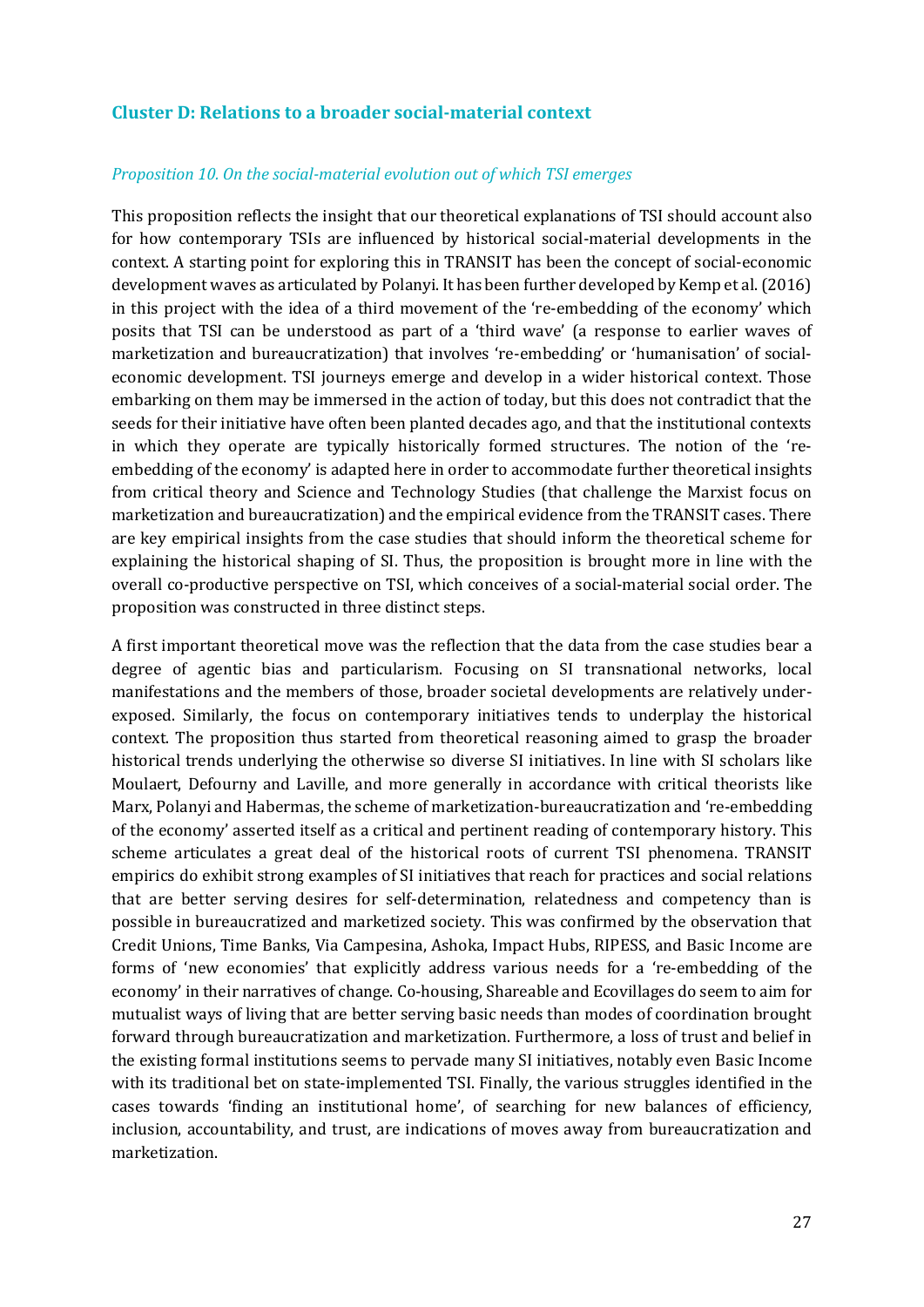A second step was to recognise the assessments of many of the empirical researchers that the notions of 'marketization' and 'bureaucratization', and the 're-embedding of the economy', do not adequately capture the observed historical shaping of the initiatives studied. For a start the empirics suggests that many initiatives are not so much 'responding to' or 'fighting against' the two movements, nor are they, in some cases, even motivated that much by institutional failures. Furthermore, it seems that the 'third wave' idea is insufficiently sensitive to the different European and Latin American SI contexts – especially as far as it suggests a sequence of movements. Finally, there are other and more specific historical shifts than the two movements that are of equal or even greater relevance in the emergence of certain initiatives. For example: Living Knowledge has been shaped by the role of science that became problematic; many of the Ecovillages have been shaped by quests for spirituality and/or respond to trends in the human/societal relations to nature; DESIS and the maker movement have been shaped by concerns over commoditization; Living Labs has been shaped by the rise of internet society; INFORSE and Transition Towns have been shaped by the problems of an Anthropocene world order; Slow Food and the Seed movement have been shaped by a quest for food sovereignty; and, Credit Unions and Slow Food have been shaped by notions of regionalism. Also, the ICT revolution was a key factor in the formation of transnational TSI networks (Jørgensen et al. 2016). The availability of software/ICT seems an essential backbone for the way of doing and organizing of several initiatives. These include Time Banks, Shareable, Credit Unions, Living Labs. Seed Movement, Transition Towns, Slow Food, and Ecovillages. These historical trends are related to but cannot be reduced to—marketization and bureaucratization.

The third step then had a theoretical focus. It builds on the above-stated consideration that the 're-embedding of the economy' reading of the historical shaping of SI goes for various 'new economies', but cannot capture the broader diversity of SI initiatives studied. As argued by Jasanoff, Latour and Foucault amongst others, the (neo-) Marxist view of the two movements is attributing too much power to market and state institutions. Rather they bring forward accounts (of co-production, and of governmentalities) that situate power and dominance in current societies in social-material webs of procedures, technologies, monitoring tools, accounting systems, infrastructures, communication channels, spatial structures, etc. This networked, 'capillary' and social-material view on the historical shaping of SI raises attention to some crucial social-material developments for the SI initiatives studied – also highlighting how the socialmaterial context is constraining and productive.

**Proposition 10.** *The rise of SI initiatives and discourses and the particular transformative ambitions conveyed by them are strongly shaped by the historical paths that their social-material contexts have taken. Even if SI agency tends to be focused on social relations and motivated by basic human needs for self-determination, the historical shaping of TSI is a social-material process. It involves social-economic development waves like the marketization and bureaucratization movements described by Polanyi, but also social-material long-term developments like shifting governmentalities, the rise of the high-technological society, globalization, and the changing socialecological relations of the 'anthropocene' as well as long-term trends in cultures, values and worldviews. The social-material historical shaping of SI initiatives and discourses can take negating forms of resistance (towards ways of doing, organizing, framing and knowing that have become dominant in particular social-material contexts) but can also take the affirmative forms of transformative social innovation that is in tune with the Zeitgeist, strongly embedded in cultures and regions, or following the affordances and scripts introduced by new technologies. As SI initiatives and discourses with transformative ambitions involve mixtures of negation and affirmation, their social-material shaping is an ongoing dialectical process.*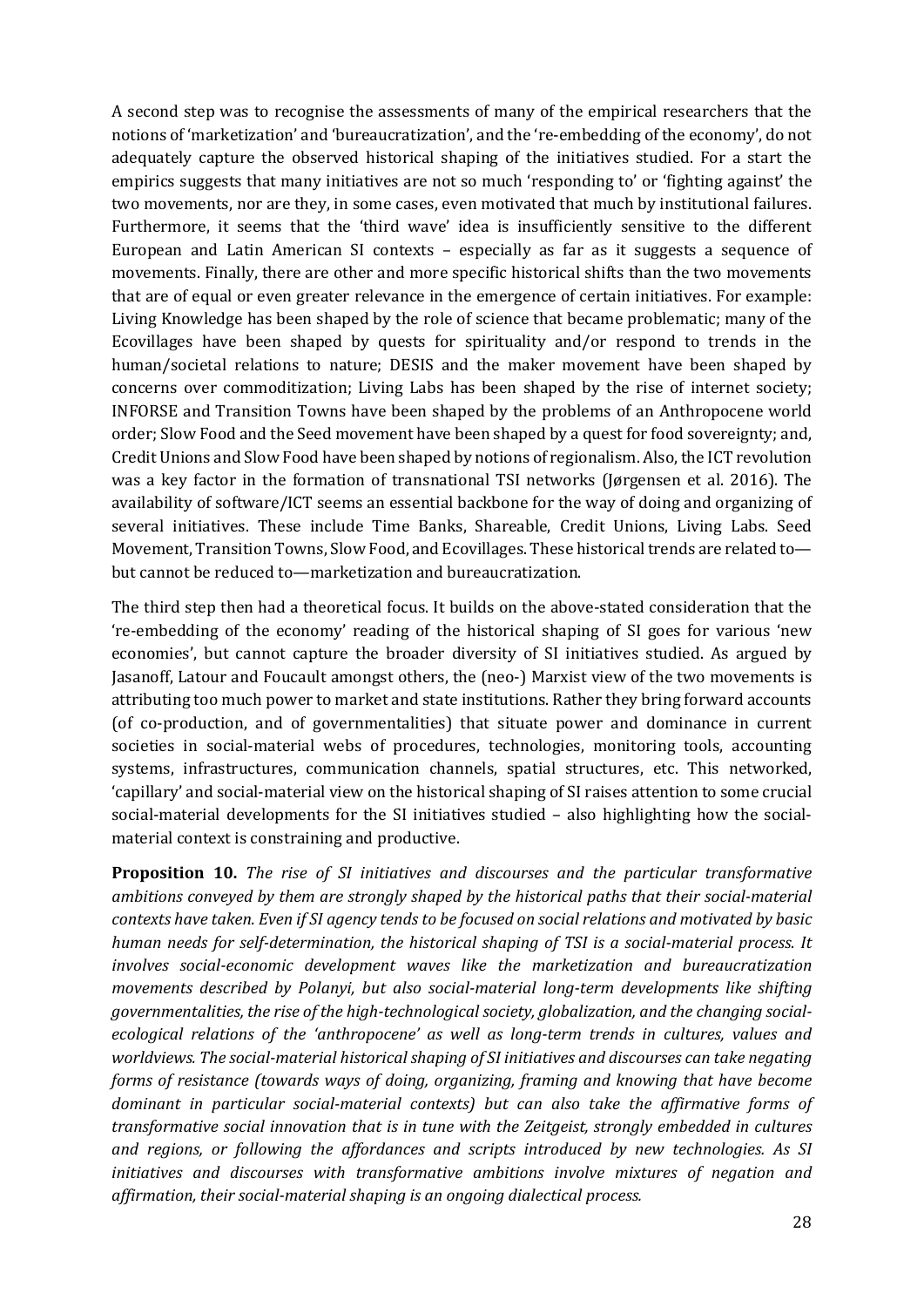**Challenges for further research**: this proposition reflects the insight that our theoretical explanations of the historical backgrounds of TSI should account for the social-material developments in society. It brings the account of the historical shaping of SI initiatives and discourse in line with the empirical evidence from the TRANSIT cases and the overall relational view on TSI processes adopted in the TSI framework. Further elaboration of the stated *socialmaterial* historical shaping can be done by closer analysis of the 'broader societal developments' implicated in the empirics, and by further theoretical reflection on the (neo-)Marxist and socialmaterial accounts of contemporary historical trends and developments.

#### *Proposition 11. On the ebb and flow of socially innovative practices*

This proposition takes to heart the empirical evidence that contradicted the understanding of TSI as a *response* to problematic historical trends, failing institutions and dominating ideologies – as articulated in the earlier proposition on the 're-embedding of the economy'. More generally, the idea of SI initiatives *responding* to institutional failures or institutional voids seems to have been assumed too easily – which simplifies the relations between SI initiatives and the broader socialmaterial context and seems to misrepresent the historical development of SI initiatives and discourses. This proposition then represents a first attempt to make a synthesizing statement on the empirical evidence of SI activities that are not so much responses to historical trends deemed problematic – such as the social pathologies associated with bureaucratization and marketization, or the environmental challenges of 'unsustainable development' – but rather are historically quite continuous activities.

The paradigmatic example of this continuous existence are the Ecovillages. These forms of conviviality, the values that they are based on and the spirituality that characterizes them date back much further than many of the historical developments to which they appear to respond. They have not emerged as TSI-oriented activities, i.e. as attempts to challenge, alter, or replace dominant institutions, but rather out of a set of values and preferences quite independent from institutional constellations and transformative ambitions. They rather have *become* pertinent cases of TSI, as these continuous activities have been perceived, presented, mobilized, asserted as bundles of doing, organizing, framing and knowing (DOFK) that are socially innovative, and that are potentially transformative with regard to current dominant institutions and the socialmaterial context. Their existence as *TSI activity* becomes more obvious for example against the background of the growing concerns over sustainable development (especially strong from the 1970s onwards), or against the background of individualization and 'colonization of the lifeworld by instrumental rationality' as similarly contemporary developments. It is against the background of such contemporary developments in the context that both insiders and outsiders start to seek to assess, communicate and develop the socially innovative and transformative potentials of this continuous activity.

The implication is that certain bundles of DOFK only become socially innovative in certain historical contexts, that they may therefore also cease to have an existence as such, and that they may *re-emerge* again as such. A further implication is that various 'bundles of DOFK' that are not currently recognized as socially innovative may have existed as SIs, and may again become SIs.

Theoretically, this proposition is in accordance with several innovation-theoretical accounts. Authors like Defourny, Moulaert and Laville have outlined earlier how also the Social Economy has had such continuous existence, and especially displayed re-emergences in various historical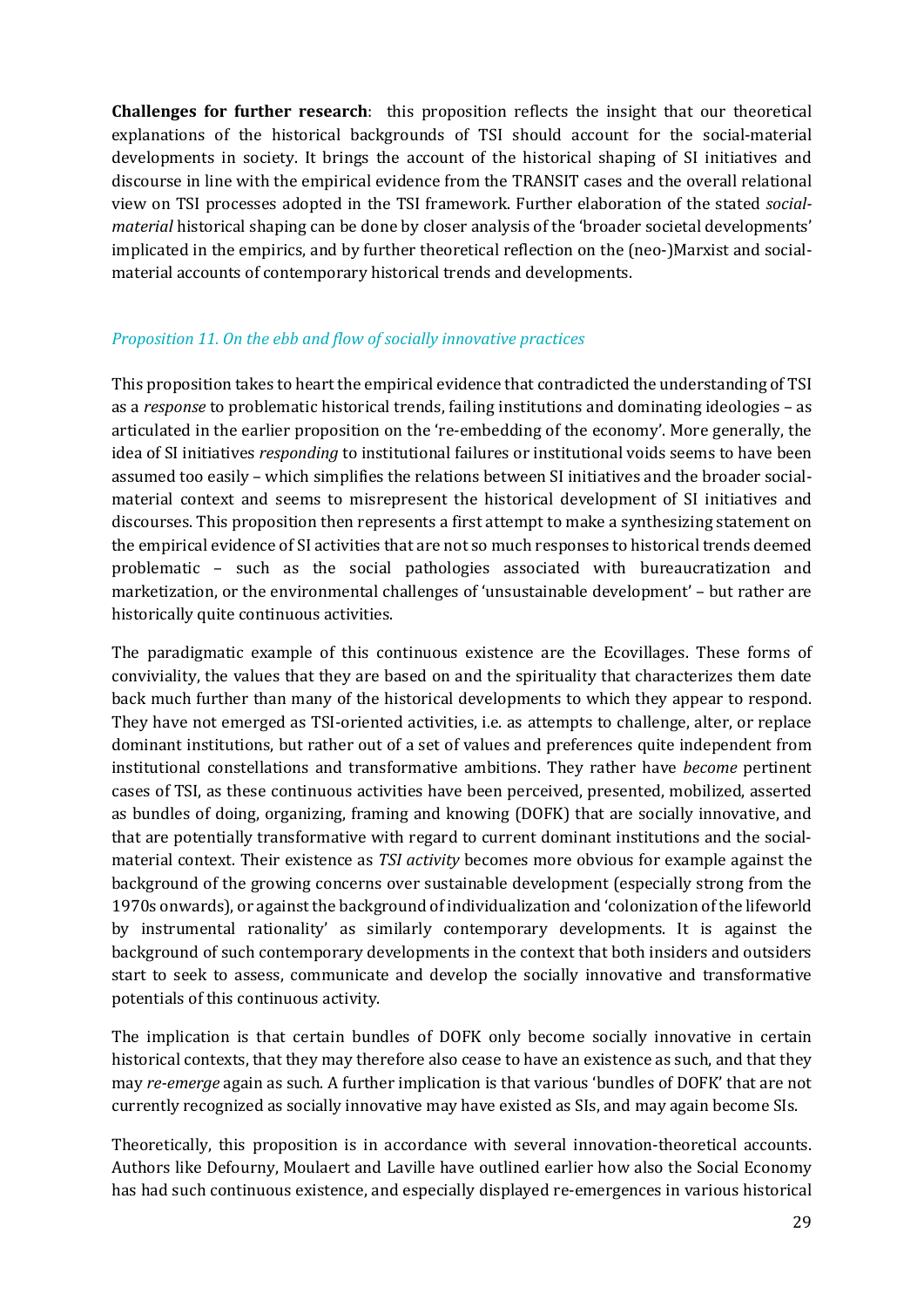contexts in different shapes. More generally, there is the received innovation-theoretical wisdom that much apparent innovation is on a closer look rather a case of re-invention. This re-inventing and re-emerging might be stronger for the social innovations than for the population of (sociotechnical) innovations as a whole. Furthermore, our overall relational outlook highlights how entities and qualities are always in a state of becoming – and how entities like SI concepts, discourses, initiatives, networks have intermittent existences even if we study them as discrete units of analysis.

As indicated however, this historicizing proposition is (at this point) based heavily on the paradigmatic example of Ecovillages. Systematic empirical elaboration has yet to be done. Still, there are several pertinent examples within the set of cases: RIPESS is an example of several reemergences, of which the solidarity economy is a radicalized re-emergence responding to the watered down Social Economy initiatives that to a certain extent lost their TSI potentials over time; the maker movement, Slow Food, Seed Movement, Transition Towns seem upon closer examination to be contemporary re-emergences of quite historically continuous activities. The emergence of Transition Towns in Totnes for example is demonstrably linked to a long history of 'alternatives' to have come out that one small market town; Co-housing, Shareable, Via Campesina, Time Banks, Credit Unions seem to re-invent schemes of mutuality in the current historical context. By contrast, there are also initiatives that display less or no historical continuity, no re-emergences, and have existed as transformation-oriented SI initiatives from their very inception. Ashoka, DESIS, Participatory Budgeting, Living Labs, Living Knowledge, Hackerspaces, INFORSE seem to be counter-examples to the continuity and re-emergence of the Ecovillage case.

This tentative historicizing proposition articulates how TSI processes rest on and are coproduced by SI initiatives and discourses that often have a historically continuous existence. As socially innovative and potentially transformative bundles of DOFK they have an intermittent existence of emergence, recession, and re-emergence: resulting in an ebb and flow in their relations to the wider context.

**Proposition 11.** *Bundles of doings, organisings, framings and knowings* (*DOFK) as practised by collectives of people are not intrinsically socially innovative or transformative. They can become SI initiatives with certain transformative potentials once it gets articulated how they might challenge, alter and possibly replace dominant institutions in a particular historical context. Accordingly, their existence as SI can recede again as the difference from and friction with dominant institutions recedes, and they can re-emerge again as SI – with different socially innovative and transformative potentials, depending on the elements of the new historical context they are impinging on.*

**Challenges for further research**: One important implication of this proposition is that TSI is not necessarily carried by collectives currently identified and existing as SI initiatives. This proposition emphasises the importance of avoiding falling into a substantivist (Emirbayer, 2007) notion of the SI initiative when developing accounts and explanations of the historical development of relations with the social-material context: the 'shapes' of the collectives studied change over time and this has very practical implications for e.g. how other societal actors might best support TSI processes. As a tentative proposition, further analysis is still needed to clarify to what extent the continuity and re-emergence holds across the broader set of cases, and it still needs to be theorized further what the implications are.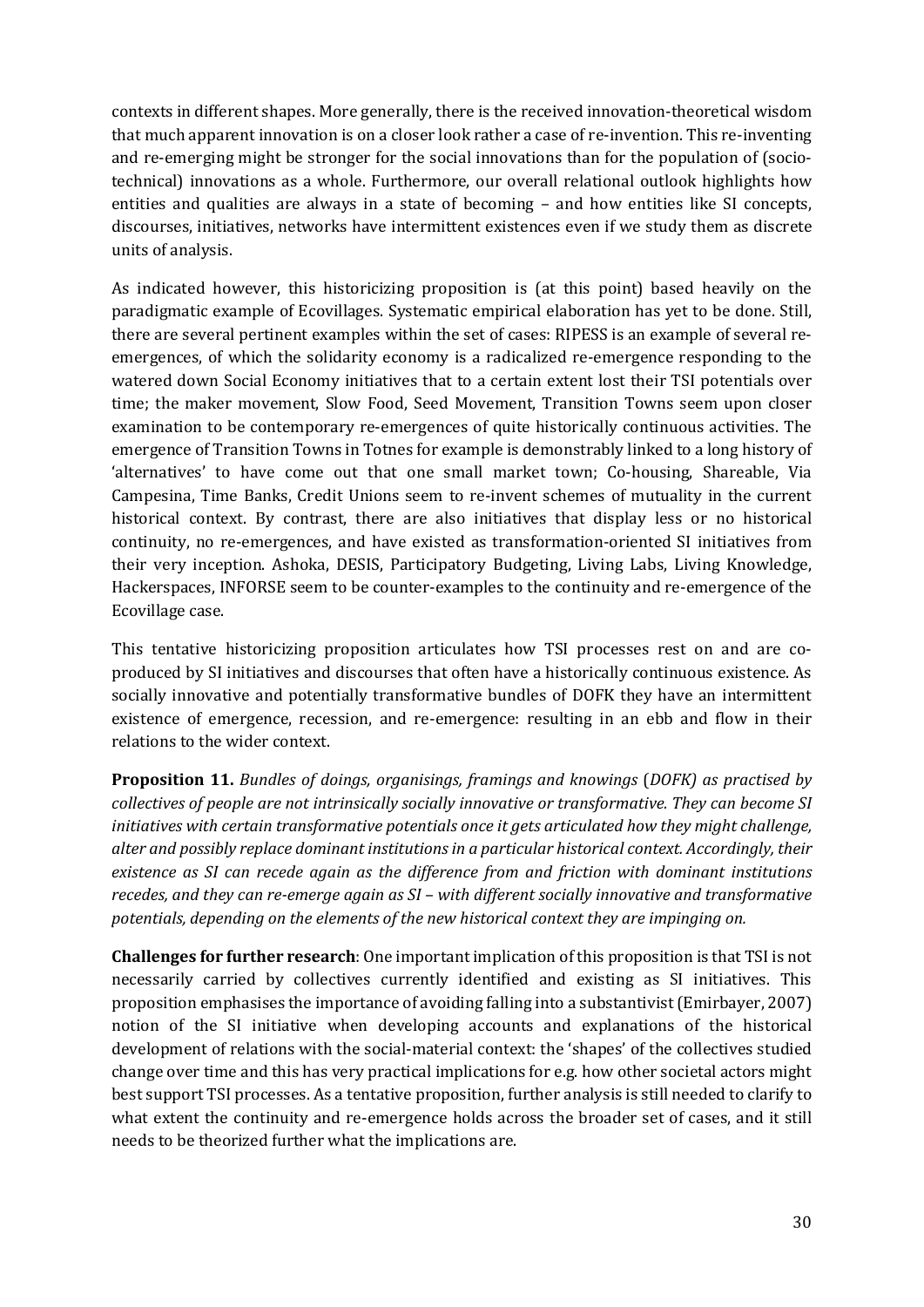#### *Proposition 12. On the construction of crises and problematic trends*

This proposition addresses the importance of crises in the social-material context for TSI processes. It attempts to refine the earlier proposition on crises (on 'Responding to external crisis'), building on empirical feedback and on theoretical reflection on the somewhat vague 'crisis' term. The general relevance of crises is that SI initiatives and SI discourses need to seize certain 'windows of opportunity' as conditions for having a transformative impact. Without seizing those, they tend to stay as marginal as when they first emerged. TSI journeys need certain favourable background conditions, the 'stars need to be in position', to accelerate, or make breakthroughs in particular ambitions of challenging, altering and replacing of dominant institutions.

From the practical viewpoint of empowerment, SI initiatives need the capacities of appropriate timing and a good sense of where the 'system' or 'Strategic Action Field' in which they operate is heading towards (Moore et al. 2012). The general significance of crises seems to be the temporary scope they offer for discursive destabilization and challenging of dominant institutions, as preconditions for altering and replacing. Crises can open up the discursive space for alternatives, even if they also tend to invite control-responses and crisis *management* that favour system stabilization rather than transformation.

The adapted proposition reflects various empirical researchers' doubts about whether SI initiatives and discourses are actually trying to 'respond to' crises, construct them, or play into them as the theorized 'windows of opportunity' towards increasing transformative impact. Questions were raised about the relevance of crisis as sudden, highly temporary events versus the relevance of more enduring developments and problematic trends in the social-material context (like bureaucratization and marketization, see proposition 10).

Particularly important empirical evidence in this regard was the example of the Spanish Credit Unions. The initiative has not so much seized or played into the 2008 economic crisis, as accounts of 'responding to crisis' would expect. They did play into the crisis as a sudden event that confirmed their critical analysis and narrative, and that legitimized their alternative practice of Credit Unions. Still, the Credit Unions underlined how they have been criticizing the flaws of the banking system for a long time, and how they are challenging a broader, more enduring development that cannot be sustained. The initiative is even reluctant to go along with the framing of the banking problems as a crisis, as this framing has become instrumental to systemconfirming austerity measures, rather than in favour of transformative alternatives presenting themselves. As the framing of a Spanish banking 'crisis' invited a control-response that distracted from the problematic trends in the social-material context, it exemplifies how the discursive construction of the latter may be more important to SI initiatives than the former. In any case, the lesson seems to be that it is important to analytically distinguish between the sudden and temporary crisis on the one hand, and the problematic trends on the other hand.

The proposition with its temporal distinction between sudden crises and ongoing trends has the Spanish Credit Unions as paradigmatic example, yet there are also several other examples that support it: Basic Income (BI) repeatedly appears on the political agenda in times of high structural employment, yet this political support tends to fade away again once the unemployment – and the urgency of reforms – diminishes. BI advocates to break through the cycle of hype and disillusion by emphasizing the problematic trends and structural problems over the temporary windows of political opportunity. Time Banks have proven to be very flexible and polyvalent in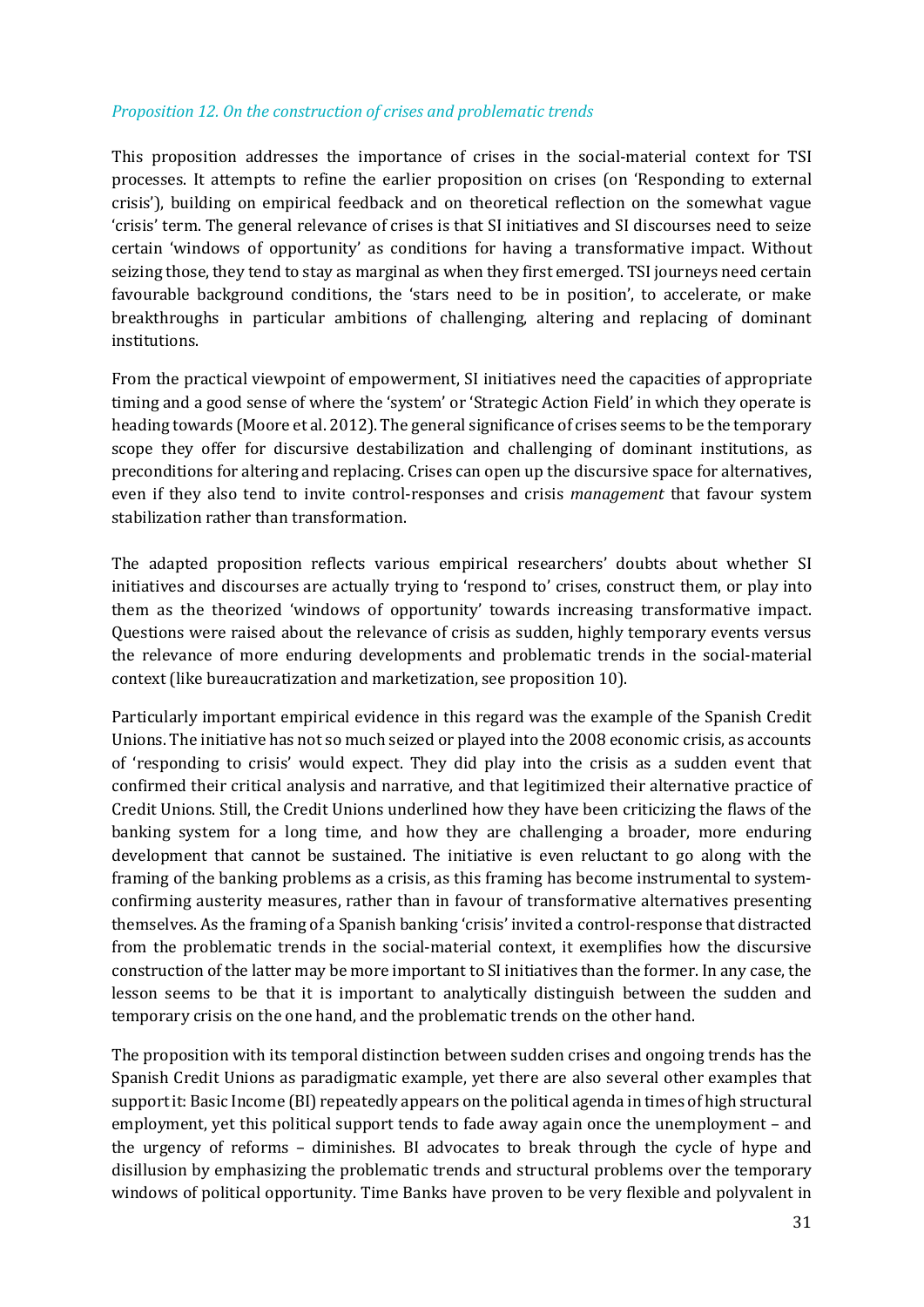addressing very different kinds of locally occurring social-economic crises. They have proven effective in seizing crisis situations, and currently they do seem to be gaining ground as the broader trend towards a problematic social security is becoming part of the prevalent framings on the economic crisis. Transition Towns and Slow Food are very actively intervening in prevailing framings of crises – they seem to articulate problematic trends more than temporary crises. Transition Towns notably discarded the crisis-oriented narrative on Peak Oil (as it faded from mainstream discourse).

Other networks studied however are not very polyvalent or politically opportunistic – as if they are immunizing, retreating from the changing social-material context. Maybe this is a theme to develop more: some are just not interested in windows of opportunity, just as they're somewhat disengaging from politics. The Ecovillages, for example, tend to be not at all engaged in the construction of 'crises'. They are quite detached from such political challenging, focusing instead on their own practices and what they bring for those involved.

TSI initiatives may be affected by social constructions of crisis by incumbents. In particular, the narrative of the non-sustainability of the welfare system by government may affect TSI journeys. Basic income may be accepted as part of a strategy to reduce the costs of welfare system and to reduce government's involvement in the economy. TSI initiatives are already instrumentalised by local governments in requesting social welfare claimants to do volunteering work in SI projects. The articulations of system failure by TSI initiatives will come into play with systemchanging agendas of incumbents.

**Proposition 12.** *TSI initiatives need to play into sudden and temporary crisis events as moments at which institutional flaws and problematic trends in the social-material context become more clearly visible to the public. The sudden and temporary crisis events can be framed such that the desirability and viability of socially innovations can be brought out with greater persuasiveness and visibility. The occurrence of crisis alone is insufficient however, and may even backfire as far as the prevailing framing of these sudden events distracts from the more enduring problematic trends in the socialmaterial context that SI initiatives and discourses articulate. Crises are easily seized by dominant institutions and actors to argue for greater control of the dominant institutional constellation to ensure sustained operation of key societal functions. Through such typically short-term responses, emergent SI initiatives and discourses are vulnerable to becoming marginalized as 'risky bets'. Sudden, temporary crises events need therefore to be discursively constructed as events through which broader problematic trends in the context manifest.* 

**Challenges for further research**: It seems that the example of the Credit Unions is not at all an outlier case. Very few SI initiatives are actively constructing crisis events as windows of opportunity, and quite some of them seem more focused on bringing forward their accounts of problematic trends in the social-material context. This temporal differentiation in the proposition seems to be a valuable refinement. Still, further refinement is desirable to articulate more sharply how SI initiatives and discourses are (dis)empowered by changes in their social-material context. *Which kinds of changes in the social-material context – whether sudden and temporary crises or rather enduring trends – matter? Which are the kinds of windows of opportunity towards greater transformative impact that these changes open? And considering that we have a symmetrical interest in both empowerment and disempowerment – which changes in the context have been closing windows of opportunity and undermining SI activities?*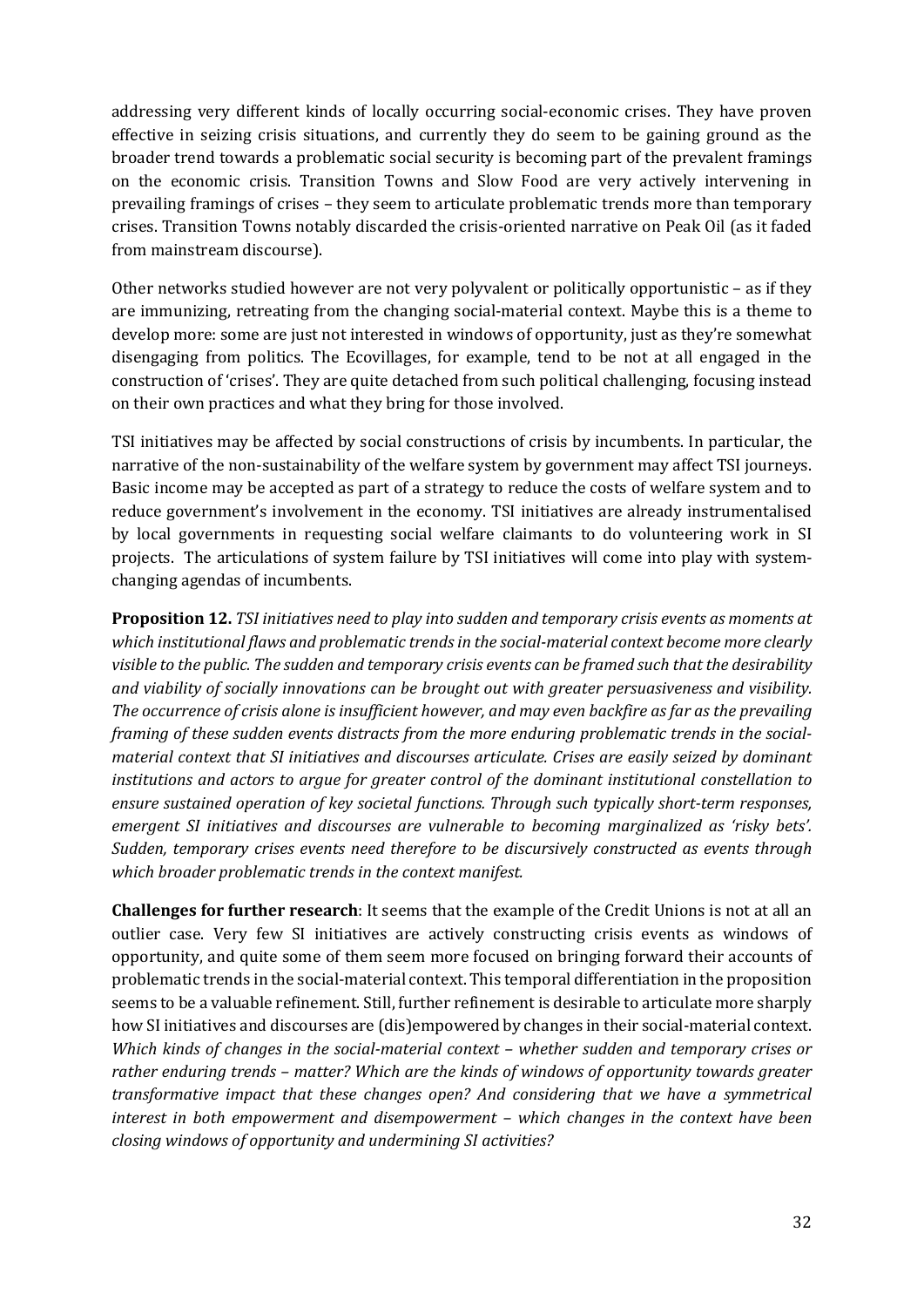## **Conclusion**

The set of twelve propositions on the agency and dynamics of TSI presented here, together with a theoretical and conceptual framework for TSI (Haxeltine et al 2016) constitute the foundational framing and tentative 'proto-explanations' of an emerging middle-range theory of TSI, that is being developed over a four year period in the TRANSIT research project. The *TSI framework* brings together different theoretical resources and building blocks in ways that are not yet fully integrated but that are consistently grounded in a relational perspective, and that frame and inform further theory development. Similarly, the TSI propositions presented are not yet fully validated statements about TSI but rather represent a preliminary and tentative structuring of our insights about TSI so far, and that imply the questions that need to be asked in further developing a theory of TSI. As a work-in-progress, the propositions presented in this working paper will be subject to further iteration in the final year of the research project. This will include the further development of the TSI propositions through a final theoretical integration step that will be based on a meta-analysis of the 'Critical Turning Points' (CTPs) encountered by initiatives on their TSI journeys. The meta-analysis will make use of a large data set of in-depth interviews of TSI cases from which a novel 'CTP data-base' has been developed.

#### **Acknowledgements**

This article is based on research carried out as part of the Transformative Social Innovation Theory ("TRANSIT") project, which is funded by the European Union's Seventh Framework Programme (FP7) under grant agreement 613169. The views expressed in this article are the sole responsibility of the authors and do not necessarily reflect the views of the European Union.

#### **References**

Avelino, F., Wittmayer, J., Haxeltine, A., Kemp, R., O'Riordan, T. Weaver, P., Loorbach, D. and Rotmans, J. (2014). Game changers and Transformative Social Innovation: the case of the economic crisis and the new economy (TRANSIT working paper #1)

Avelino, F., J.M. Wittmayer, B. Pel, P. Weaver, A. Dumitru, A. Haxeltine, R. Kemp, M.S. Jørgensen, T. Bauler, S. Ruijsink, T. O'Riordan (2016) Transformative Social Innovation and (Dis)Empowerment: Towards a Heuristic, submitted to Technological Forecasting and Social Change (May 2016)

Bollier, D (2016) Commons as a Transformative Paradigm. P2P Foundation. Retrieved on 13.07.16 from:<https://blog.p2pfoundation.net/commoning-transformative-social-paradigm/2016/05/23>

Dumitru, A., Lema-Blanco, I., García-Mira, R., Haxeltine, A., and Frances. A. (2015). WP4 Case Study Report: Credit Unions. TRANSIT: EU SSH.2013.3.2-1 Grant agreement no: 613169

Dorado, Silvia (2005) Institutional Entrepreneurship, Partaking, and Convening. Organization Studies 26(3): 385–414

Emirbayer, Mustafa (1997). Manifesto for a Relational Sociology. The American Journal of Sociology, Vol. 103, No. 2 (Sep., 1997), pp. 281-317

Fligstein, N. and McAdam, D. (2011) Toward a General Theory of Strategic Action Fields, Sociological Theory 29 (1): 1-26

Fligstein, N. and McAdam, D. (2012) A Theory of Fields. Oxford: Oxford University Press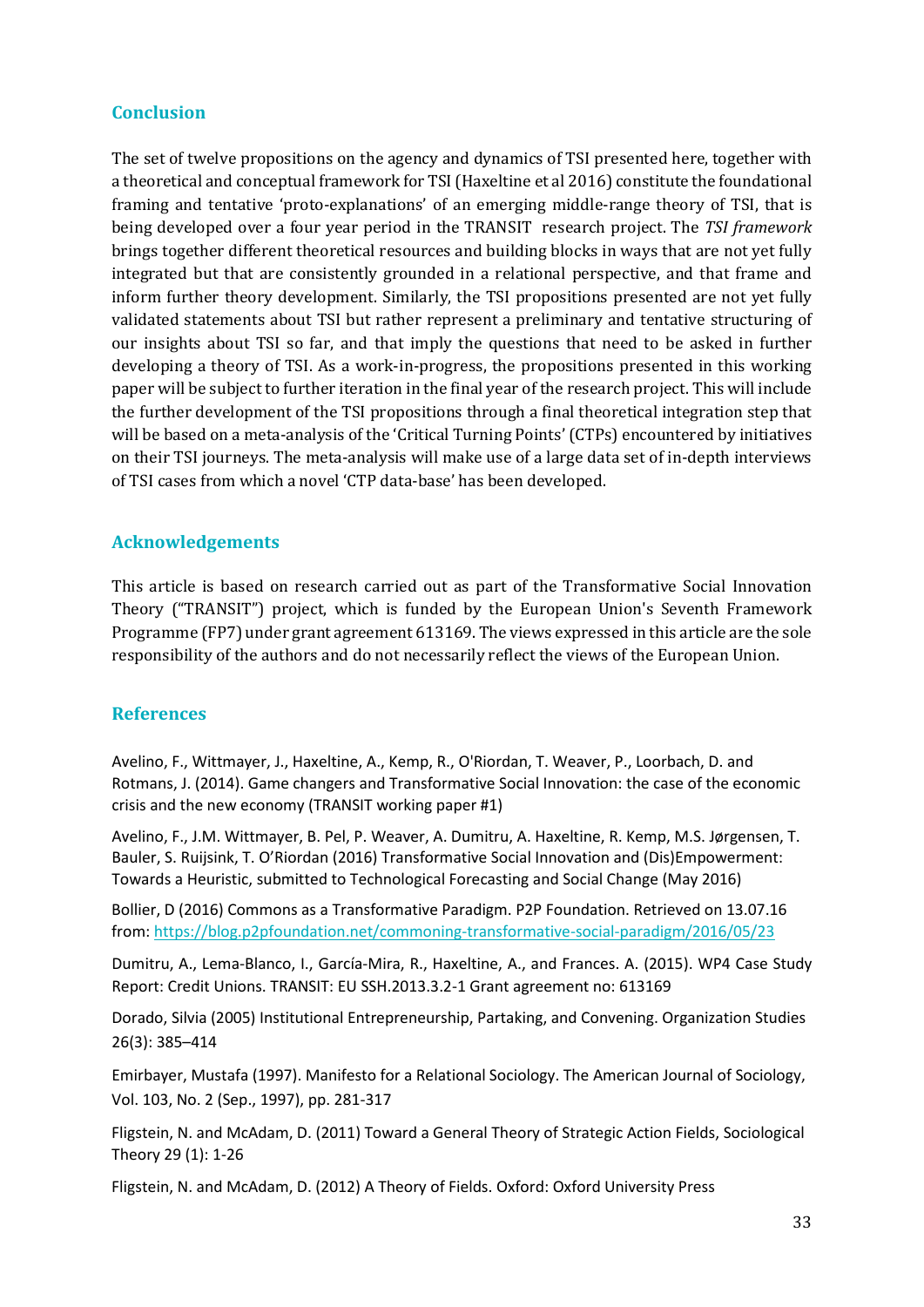Haxeltine, A., F. Avelino, J. Wittmayer, R. Kemp, P. Weaver, J. Backhaus, T. O ́Riordan, Transformative Social Innovation: A Sustainability Transitions Perspective on Social Innovation, Paper presented at NESTA Social Innovation Research Conference, November 14-15. 2013, London, UK. Online at: http://www.scribd.com/doc/191799102/Transformative-social- innovations-A-sustainabilitytransition-perspective-on-social-innovation

Haxeltine, A. et al. (2014) List of theoretical questions and hypotheses for Empirical Research Phase I. TRANSIT Deliverable 3.1, TRANSIT: EU SSH.2013.3.2-1 Grant agreement no: 613169

Haxeltine, Alex, René Kemp, Adina Dumitru, Flor Avelino, Bonno Pel and Julia Wittmayer (2015) A first Prototype Theory of Transformative Social Innovation, TRANSIT Deliverables 3.2, TRANSIT: EU SSH.2013.3.2-1 Grant agreement no:613169

Haxeltine, Alex, Flor Avelino, Bonno Pel, , Adina Dumitru, René Kemp, Jason Chilvers and Julia M. Wittmayer (2016) A framework for transformative social innovation. (TRANSIT working paper).

Hodgson, G. 2006. What are institutions? Journal of economic issues, vol XL, No 1, 1-22

Jørgensen, MS, Dorland, J, Pel, B, Wittmayer, J.M. (2015) TRANSIT WP4 D4.2 - Characterisation and comparison of case study findings – Batch 1 cases. Deliverable 4.2 of TRANSIT

Jørgensen, MS, Wittmayer, J, Avelino, F, Elle, M, Pel, B, Bauler, T, Kunze, I, Longhurst, N. (2014) Methodological guidelines for case studies Batch I. TRANSIT Deliverable 4.1, TRANSIT: EU SSH.2013.3.2-1 Grant agreement no: 613169

Jørgensen, M.S. et al. (2016) Synthesis across Social Innovation Case-Studies, TRANSIT Deliverable 4.4, TRANSIT: EU SSH.2013.3.2-1 Grant agreement no: 613169

Kemp, R., Strasser, T., Davidson, M., Avelino, F., Pel, B., Dumitru, A., Kunze, I., Backhaus, J., O'Riordan, T., Haxeltine, A., and Weaver, P.W. (2016) The humanization of the economy through social innovation, paper for SPRU 50<sup>th</sup> anniversary conference

Kunze, I. and Avelino, F. (2015) Social innovation and the Global Ecovillage Network (TRANSIT research report), TRANSIT: EU SSH.2013.32-1 Grant agreement no: 613169

Longhurst, N. (2016) Consolidated notes from a 2nd TRANSIT Theoretical Integration Workshop. Available at[: https://app.box.com/s/rv0t1dq0pxenasgicwypsmio6j45ie24](https://app.box.com/s/rv0t1dq0pxenasgicwypsmio6j45ie24)

Loorbach, D. (2014) To Transition! Governance Panarchy in the New Transformation. Inaugural lecture, 2013, Erasmus University Rotterdam

Loorbach, Derk, Flor Avelino, Julia Wittmayer, Alex Haxeltine, René Kemp, Tim O'Riordan and Paul Weaver (2016) The Economic Crisis as a Game Changer? Exploring the role of social construction in sustainability transitions. Ecology and Society, in press

McAdam, D. and Snow, D.A. (eds) (2010) Readings on social movements: origins, dynamics and outcomes, Oxford University Press, 2<sup>nd</sup> edition

Pel, B., and Dumitru, A. (2015) Transformative Social Innovation Narrative of RIPESS. TRANSIT: EU SSH.2013.3.2-1 Grant agreement no: 613169 | 31st of March 2015

Pel, B. (2014) Intersections in system innovation: a nested-case methodology to study co-evolving innovation journeys. Technology Analysis & Strategic Management, 26(3), 307-320

Pel, B. and Bauler, T. (2015) Charting novelty or inventing realities? Framing aporias of social innovation research, paper for Interpretive Policy Analysis conference, Lille (FRA) 8-10 July 2015